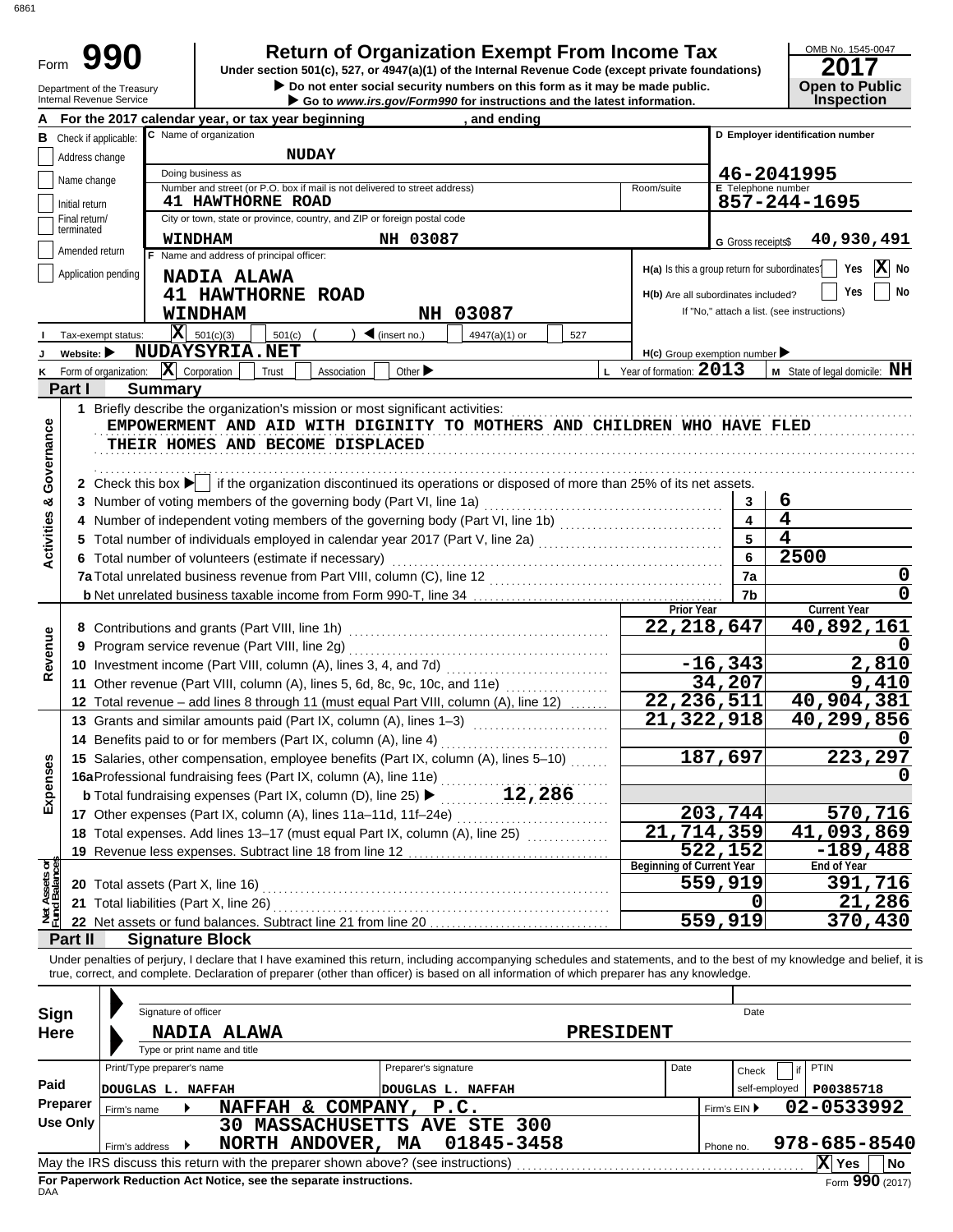|                                 | Form 990 (2017) NUDAY                                                        |                                                                                                                                                                                                                                                                                                                | 46-2041995    | Page 2                |
|---------------------------------|------------------------------------------------------------------------------|----------------------------------------------------------------------------------------------------------------------------------------------------------------------------------------------------------------------------------------------------------------------------------------------------------------|---------------|-----------------------|
| Part III                        | <b>Statement of Program Service Accomplishments</b>                          |                                                                                                                                                                                                                                                                                                                |               |                       |
|                                 |                                                                              |                                                                                                                                                                                                                                                                                                                |               |                       |
|                                 | 1 Briefly describe the organization's mission:<br>THE US TO SYRIAN FAMILIES. | NUDAY SYRIA IS FOCUSED ON EMPOWERMENT AND AID WITH DIGNITY TO MOTHERS AND<br>CHILDREN AS WELL AS ON BUILDING BRIDGES OF UNDERSTANDING FROM FAMILIES                                                                                                                                                            |               | IN                    |
|                                 |                                                                              |                                                                                                                                                                                                                                                                                                                |               |                       |
|                                 | prior Form 990 or 990-EZ?                                                    | 2 Did the organization undertake any significant program services during the year which were not listed on the                                                                                                                                                                                                 |               | Yes $X$ No            |
|                                 | If "Yes," describe these new services on Schedule O.                         | Did the organization cease conducting, or make significant changes in how it conducts, any program                                                                                                                                                                                                             |               |                       |
| services?                       |                                                                              |                                                                                                                                                                                                                                                                                                                |               | Yes $\overline{X}$ No |
|                                 | If "Yes," describe these changes on Schedule O.                              |                                                                                                                                                                                                                                                                                                                |               |                       |
|                                 | the total expenses, and revenue, if any, for each program service reported.  | Describe the organization's program service accomplishments for each of its three largest program services, as measured by<br>expenses. Section 501(c)(3) and 501(c)(4) organizations are required to report the amount of grants and allocations to others,                                                   |               |                       |
|                                 | NORTHERN SYRIA.                                                              | 4a (Code:  ) (Expenses \$ 41,005,937 including grants of \$ 40,299,856 ) (Revenue \$<br>NUDAY SYRIA SENDS CONTAINERS OF CLOTHES, BEDDING, FOOD, MEDICAL<br>EQUIPMENT, MEDICAL SUPPLIES AND OTHER ITEMS SUCH AS TOYS AND HYGIENE<br>PRODUCTS TO CIVILIAN MOTHERS, CHILDREN AND HOSPITALS SERVING ALL SYRIANS IN |               |                       |
|                                 |                                                                              |                                                                                                                                                                                                                                                                                                                |               |                       |
|                                 |                                                                              |                                                                                                                                                                                                                                                                                                                |               |                       |
|                                 |                                                                              |                                                                                                                                                                                                                                                                                                                |               |                       |
|                                 |                                                                              |                                                                                                                                                                                                                                                                                                                |               |                       |
|                                 |                                                                              |                                                                                                                                                                                                                                                                                                                |               |                       |
|                                 |                                                                              |                                                                                                                                                                                                                                                                                                                |               |                       |
|                                 |                                                                              |                                                                                                                                                                                                                                                                                                                |               |                       |
|                                 |                                                                              |                                                                                                                                                                                                                                                                                                                |               |                       |
|                                 |                                                                              |                                                                                                                                                                                                                                                                                                                |               |                       |
|                                 |                                                                              |                                                                                                                                                                                                                                                                                                                |               |                       |
|                                 |                                                                              |                                                                                                                                                                                                                                                                                                                |               |                       |
|                                 |                                                                              |                                                                                                                                                                                                                                                                                                                |               |                       |
|                                 |                                                                              |                                                                                                                                                                                                                                                                                                                |               |                       |
|                                 |                                                                              |                                                                                                                                                                                                                                                                                                                |               |                       |
|                                 |                                                                              |                                                                                                                                                                                                                                                                                                                |               |                       |
|                                 |                                                                              |                                                                                                                                                                                                                                                                                                                |               |                       |
|                                 |                                                                              |                                                                                                                                                                                                                                                                                                                |               |                       |
|                                 |                                                                              |                                                                                                                                                                                                                                                                                                                |               |                       |
|                                 | ) (Expenses \$                                                               | including grants of\$                                                                                                                                                                                                                                                                                          | ) (Revenue \$ |                       |
|                                 |                                                                              |                                                                                                                                                                                                                                                                                                                |               |                       |
|                                 |                                                                              |                                                                                                                                                                                                                                                                                                                |               |                       |
|                                 |                                                                              |                                                                                                                                                                                                                                                                                                                |               |                       |
|                                 |                                                                              |                                                                                                                                                                                                                                                                                                                |               |                       |
|                                 |                                                                              |                                                                                                                                                                                                                                                                                                                |               |                       |
|                                 |                                                                              |                                                                                                                                                                                                                                                                                                                |               |                       |
|                                 |                                                                              |                                                                                                                                                                                                                                                                                                                |               |                       |
|                                 |                                                                              |                                                                                                                                                                                                                                                                                                                |               |                       |
|                                 |                                                                              |                                                                                                                                                                                                                                                                                                                |               |                       |
| 4b (Code: $\ldots$<br>4c (Code: |                                                                              |                                                                                                                                                                                                                                                                                                                |               |                       |
|                                 |                                                                              |                                                                                                                                                                                                                                                                                                                |               |                       |
|                                 |                                                                              |                                                                                                                                                                                                                                                                                                                |               |                       |
|                                 | 4d Other program services (Describe in Schedule O.)                          |                                                                                                                                                                                                                                                                                                                |               |                       |

6861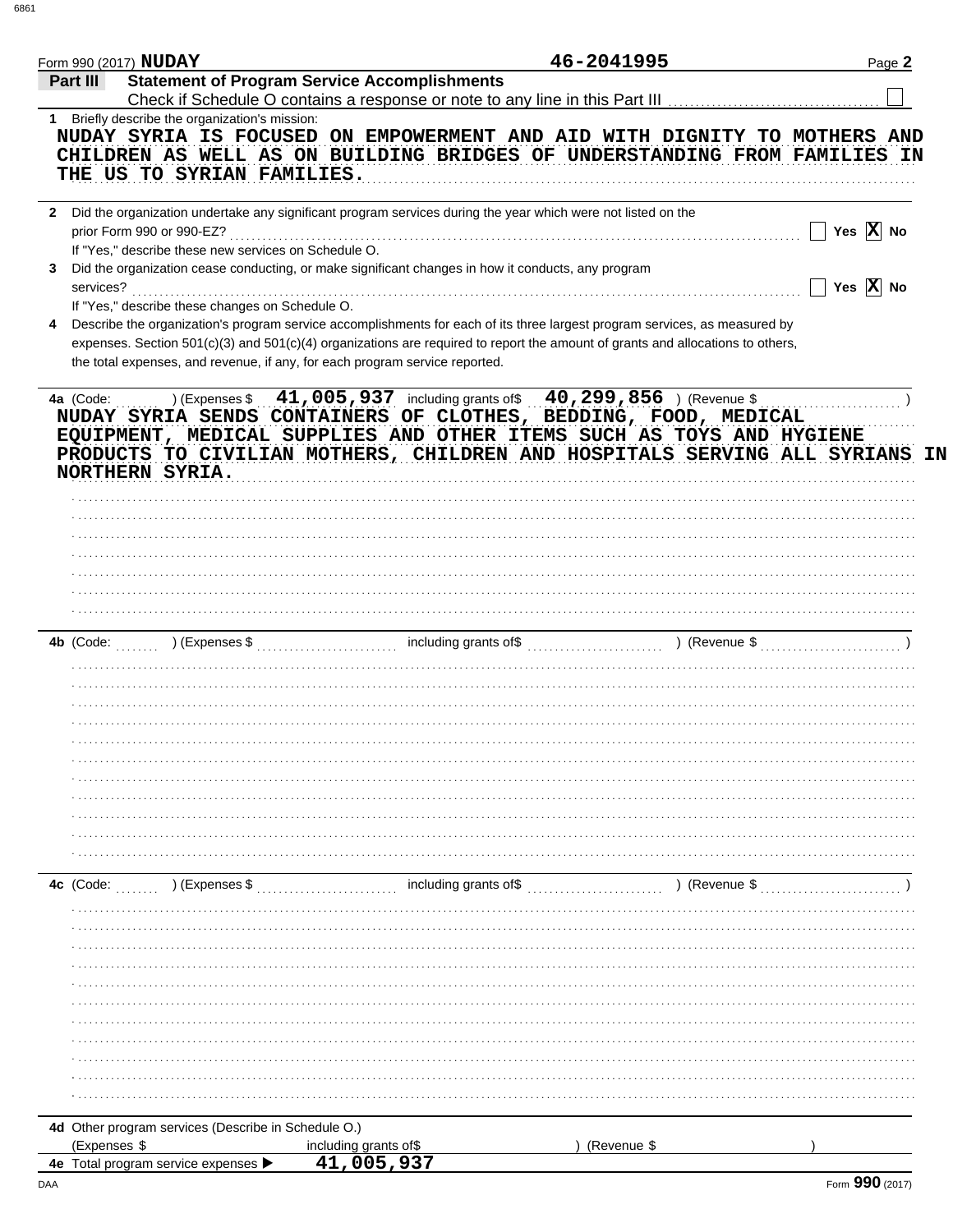| <b>NUDAY</b><br>Form 990 (2017) | 2041995<br>1 F<br>20-<br>207 | $P$ aqe<br>- - |
|---------------------------------|------------------------------|----------------|
|                                 |                              |                |

|     | Part IV<br><b>Checklist of Required Schedules</b>                                                                       |                 |     |             |
|-----|-------------------------------------------------------------------------------------------------------------------------|-----------------|-----|-------------|
|     |                                                                                                                         |                 | Yes | No          |
| 1   | Is the organization described in section $501(c)(3)$ or $4947(a)(1)$ (other than a private foundation)? If "Yes,"       |                 |     |             |
|     | complete Schedule A                                                                                                     | 1               | X   |             |
| 2   | Is the organization required to complete Schedule B, Schedule of Contributors (see instructions)?                       | $\mathbf{2}$    | X   |             |
| 3   | Did the organization engage in direct or indirect political campaign activities on behalf of or in opposition to        |                 |     |             |
|     | candidates for public office? If "Yes," complete Schedule C, Part I                                                     | 3               |     | X           |
| 4   | Section 501(c)(3) organizations. Did the organization engage in lobbying activities, or have a section 501(h)           |                 |     |             |
|     | election in effect during the tax year? If "Yes," complete Schedule C, Part II                                          | 4               |     | X           |
| 5   | Is the organization a section $501(c)(4)$ , $501(c)(5)$ , or $501(c)(6)$ organization that receives membership dues,    |                 |     |             |
|     | assessments, or similar amounts as defined in Revenue Procedure 98-19? If "Yes," complete Schedule C,                   |                 |     |             |
|     | Part III                                                                                                                | 5               |     | X           |
| 6   | Did the organization maintain any donor advised funds or any similar funds or accounts for which donors                 |                 |     |             |
|     | have the right to provide advice on the distribution or investment of amounts in such funds or accounts? If             |                 |     |             |
|     | "Yes," complete Schedule D, Part I                                                                                      | 6               |     | X           |
| 7   | Did the organization receive or hold a conservation easement, including easements to preserve open space,               |                 |     |             |
|     | the environment, historic land areas, or historic structures? If "Yes," complete Schedule D, Part II                    | 7               |     | X           |
| 8   | Did the organization maintain collections of works of art, historical treasures, or other similar assets? If "Yes,"     |                 |     |             |
|     | complete Schedule D, Part III                                                                                           | 8               |     | X           |
| 9   | Did the organization report an amount in Part X, line 21, for escrow or custodial account liability, serve as a         |                 |     |             |
|     | custodian for amounts not listed in Part X; or provide credit counseling, debt management, credit repair, or            |                 |     |             |
|     | debt negotiation services? If "Yes," complete Schedule D, Part IV                                                       | 9               |     | X           |
| 10  | Did the organization, directly or through a related organization, hold assets in temporarily restricted                 |                 |     |             |
|     | endowments, permanent endowments, or quasi-endowments? If "Yes," complete Schedule D, Part V                            | 10              |     | X           |
| 11  | If the organization's answer to any of the following questions is "Yes," then complete Schedule D, Parts VI,            |                 |     |             |
|     | VII, VIII, IX, or X as applicable.                                                                                      |                 |     |             |
| a   | Did the organization report an amount for land, buildings, and equipment in Part X, line 10? If "Yes,"                  |                 |     |             |
|     | complete Schedule D, Part VI                                                                                            | 11a             | X   |             |
| b   | Did the organization report an amount for investments—other securities in Part X, line 12 that is 5% or more            |                 |     |             |
|     | of its total assets reported in Part X, line 16? If "Yes," complete Schedule D, Part VII                                | 11b             |     | X           |
|     | Did the organization report an amount for investments—program related in Part X, line 13 that is 5% or more             |                 |     |             |
|     | of its total assets reported in Part X, line 16? If "Yes," complete Schedule D, Part VIII                               | 11c             |     | X           |
| d   | Did the organization report an amount for other assets in Part X, line 15 that is 5% or more of its total assets        |                 |     |             |
|     | reported in Part X, line 16? If "Yes," complete Schedule D, Part IX                                                     | 11d             | X   |             |
| е   | Did the organization report an amount for other liabilities in Part X, line 25? If "Yes," complete Schedule D, Part X   | 11e             |     | X           |
| f   | Did the organization's separate or consolidated financial statements for the tax year include a footnote that addresses |                 |     |             |
|     | the organization's liability for uncertain tax positions under FIN 48 (ASC 740)? If "Yes," complete Schedule D, Part X  | 11f             | Х   |             |
|     | Did the organization obtain separate, independent audited financial statements for the tax year? If "Yes," complete     |                 | Х   |             |
|     | <b>b</b> Was the organization included in consolidated, independent audited financial statements for the tax year? If   | 12a             |     |             |
|     | "Yes," and if the organization answered "No" to line 12a, then completing Schedule D, Parts XI and XII is optional      | 12 <sub>b</sub> |     | X           |
| 13  |                                                                                                                         | 13              |     | $\mathbf X$ |
| 14a | Did the organization maintain an office, employees, or agents outside of the United States?                             | 14a             | X   |             |
| b   | Did the organization have aggregate revenues or expenses of more than \$10,000 from grantmaking,                        |                 |     |             |
|     | fundraising, business, investment, and program service activities outside the United States, or aggregate               |                 |     |             |
|     | foreign investments valued at \$100,000 or more? If "Yes," complete Schedule F, Parts I and IV                          | 14b             | X   |             |
| 15  | Did the organization report on Part IX, column (A), line 3, more than \$5,000 of grants or other assistance to or       |                 |     |             |
|     | for any foreign organization? If "Yes," complete Schedule F, Parts II and IV                                            | 15              |     | X           |
| 16  | Did the organization report on Part IX, column (A), line 3, more than \$5,000 of aggregate grants or other              |                 |     |             |
|     | assistance to or for foreign individuals? If "Yes," complete Schedule F, Parts III and IV                               | 16              | Х   |             |
| 17  | Did the organization report a total of more than \$15,000 of expenses for professional fundraising services on          |                 |     |             |
|     |                                                                                                                         | 17              |     | X           |
| 18  | Did the organization report more than \$15,000 total of fundraising event gross income and contributions on             |                 |     |             |
|     | Part VIII, lines 1c and 8a? If "Yes," complete Schedule G, Part II                                                      | 18              | Х   |             |
| 19  | Did the organization report more than \$15,000 of gross income from gaming activities on Part VIII, line 9a?            |                 |     |             |
|     | If "Yes," complete Schedule G, Part III                                                                                 | 19              |     | X           |
|     |                                                                                                                         |                 |     |             |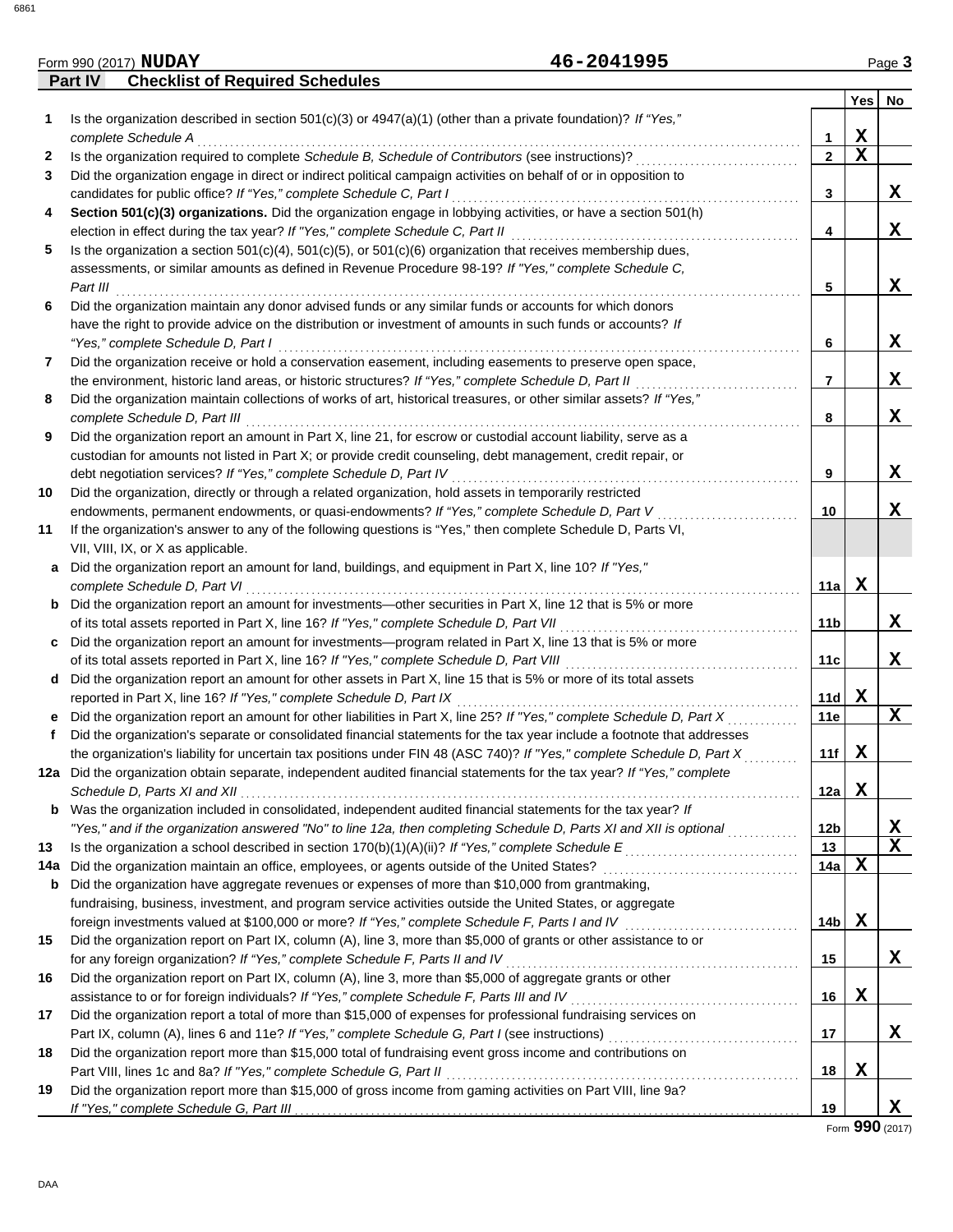**Part IV Checklist of Required Schedules** *(continued)*

DAA

|     |                                                                                                                                                                                                                   | 20a             | Yes | No<br>X |
|-----|-------------------------------------------------------------------------------------------------------------------------------------------------------------------------------------------------------------------|-----------------|-----|---------|
|     | 20a Did the organization operate one or more hospital facilities? If "Yes," complete Schedule H<br>b If "Yes" to line 20a, did the organization attach a copy of its audited financial statements to this return? | 20b             |     |         |
| 21  |                                                                                                                                                                                                                   |                 |     |         |
|     | Did the organization report more than \$5,000 of grants or other assistance to any domestic organization or<br>domestic government on Part IX, column (A), line 1? If "Yes," complete Schedule I, Parts I and II  | 21              |     | X       |
| 22  | Did the organization report more than \$5,000 of grants or other assistance to or for domestic individuals on                                                                                                     |                 |     |         |
|     | Part IX, column (A), line 2? If "Yes," complete Schedule I, Parts I and III                                                                                                                                       | 22              |     | X       |
| 23  | Did the organization answer "Yes" to Part VII, Section A, line 3, 4, or 5 about compensation of the                                                                                                               |                 |     |         |
|     | organization's current and former officers, directors, trustees, key employees, and highest compensated                                                                                                           |                 |     |         |
|     | employees? If "Yes," complete Schedule J                                                                                                                                                                          | 23              |     | X       |
|     | 24a Did the organization have a tax-exempt bond issue with an outstanding principal amount of more than                                                                                                           |                 |     |         |
|     | \$100,000 as of the last day of the year, that was issued after December 31, 2002? If "Yes," answer lines 24b                                                                                                     |                 |     |         |
|     | through 24d and complete Schedule K. If "No," go to line 25a                                                                                                                                                      | 24a             |     | X       |
|     | Did the organization invest any proceeds of tax-exempt bonds beyond a temporary period exception?                                                                                                                 | 24b             |     |         |
| c   | Did the organization maintain an escrow account other than a refunding escrow at any time during the year                                                                                                         |                 |     |         |
|     | to defease any tax-exempt bonds?                                                                                                                                                                                  | 24c             |     |         |
|     | d Did the organization act as an "on behalf of" issuer for bonds outstanding at any time during the year?                                                                                                         | 24d             |     |         |
|     | 25a Section 501(c)(3), 501(c)(4), and 501(c)(29) organizations. Did the organization engage in an excess benefit                                                                                                  |                 |     |         |
|     | transaction with a disqualified person during the year? If "Yes," complete Schedule L, Part I                                                                                                                     | 25a             |     | X       |
| b   | Is the organization aware that it engaged in an excess benefit transaction with a disqualified person in a prior                                                                                                  |                 |     |         |
|     | year, and that the transaction has not been reported on any of the organization's prior Forms 990 or 990-EZ?                                                                                                      |                 |     |         |
|     | If "Yes," complete Schedule L, Part I                                                                                                                                                                             | 25b             |     | X       |
| 26  | Did the organization report any amount on Part X, line 5, 6, or 22 for receivables from or payables to any                                                                                                        |                 |     |         |
|     | current or former officers, directors, trustees, key employees, highest compensated employees, or                                                                                                                 |                 |     |         |
|     | disqualified persons? If "Yes," complete Schedule L, Part II                                                                                                                                                      | 26              |     | X       |
| 27  | Did the organization provide a grant or other assistance to an officer, director, trustee, key employee,                                                                                                          |                 |     |         |
|     | substantial contributor or employee thereof, a grant selection committee member, or to a 35% controlled                                                                                                           |                 |     |         |
|     | entity or family member of any of these persons? If "Yes," complete Schedule L, Part III                                                                                                                          | 27              |     | X       |
| 28  | Was the organization a party to a business transaction with one of the following parties (see Schedule L,                                                                                                         |                 |     |         |
|     | Part IV instructions for applicable filing thresholds, conditions, and exceptions):                                                                                                                               |                 |     |         |
| a   | A current or former officer, director, trustee, or key employee? If "Yes," complete Schedule L, Part IV                                                                                                           | 28a             | x   |         |
| b   | A family member of a current or former officer, director, trustee, or key employee? If "Yes," complete                                                                                                            |                 |     |         |
|     | Schedule L, Part IV                                                                                                                                                                                               | 28b             | x   |         |
| c   | An entity of which a current or former officer, director, trustee, or key employee (or a family member thereof)                                                                                                   |                 |     |         |
|     | was an officer, director, trustee, or direct or indirect owner? If "Yes," complete Schedule L, Part IV                                                                                                            | 28c             |     | X       |
| 29  | Did the organization receive more than \$25,000 in non-cash contributions? If "Yes," complete Schedule M                                                                                                          | 29              | X   |         |
| 30  | Did the organization receive contributions of art, historical treasures, or other similar assets, or qualified                                                                                                    |                 |     |         |
|     | conservation contributions? If "Yes," complete Schedule M                                                                                                                                                         | 30              |     | X       |
| 31  | Did the organization liquidate, terminate, or dissolve and cease operations? If "Yes," complete Schedule N,                                                                                                       |                 |     |         |
|     | Part I                                                                                                                                                                                                            | 31              |     | x       |
| 32  | Did the organization sell, exchange, dispose of, or transfer more than 25% of its net assets? If "Yes,"                                                                                                           |                 |     |         |
|     | complete Schedule N, Part II                                                                                                                                                                                      | 32              |     | x       |
| 33  | Did the organization own 100% of an entity disregarded as separate from the organization under Regulations                                                                                                        |                 |     |         |
|     | sections 301.7701-2 and 301.7701-3? If "Yes," complete Schedule R, Part I                                                                                                                                         | 33              |     | x       |
| 34  | Was the organization related to any tax-exempt or taxable entity? If "Yes," complete Schedule R, Part II, III,                                                                                                    |                 |     |         |
|     | or IV, and Part V, line 1                                                                                                                                                                                         | 34              |     | X       |
| 35a |                                                                                                                                                                                                                   | 35a             |     | X       |
| b   | If "Yes" to line 35a, did the organization receive any payment from or engage in any transaction with a                                                                                                           |                 |     |         |
|     |                                                                                                                                                                                                                   | 35 <sub>b</sub> |     |         |
| 36  | Section 501(c)(3) organizations. Did the organization make any transfers to an exempt non-charitable                                                                                                              |                 |     |         |
|     | related organization? If "Yes," complete Schedule R, Part V, line 2                                                                                                                                               | 36              |     | x       |
| 37  | Did the organization conduct more than 5% of its activities through an entity that is not a related organization                                                                                                  |                 |     |         |
|     | and that is treated as a partnership for federal income tax purposes? If "Yes," complete Schedule R,                                                                                                              |                 |     |         |
|     | Part VI                                                                                                                                                                                                           | 37              |     | x       |
| 38  | Did the organization complete Schedule O and provide explanations in Schedule O for Part VI, lines 11b and                                                                                                        |                 |     |         |
|     | 19? Note. All Form 990 filers are required to complete Schedule O.                                                                                                                                                | 38              | X   |         |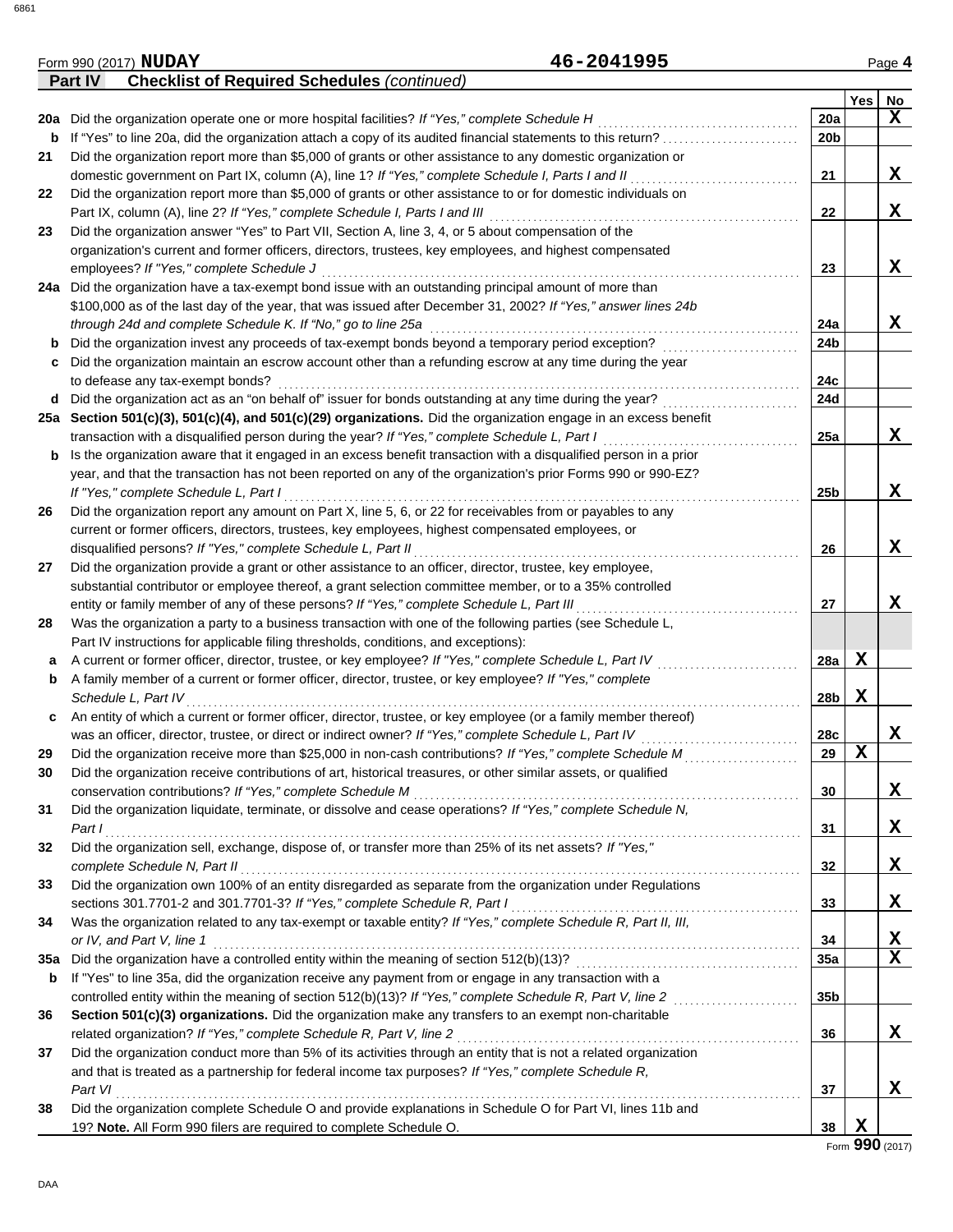|     | 46-2041995<br>Form 990 (2017) NUDAY<br><b>Statements Regarding Other IRS Filings and Tax Compliance</b><br><b>Part V</b>           |                 |             | Page 5      |
|-----|------------------------------------------------------------------------------------------------------------------------------------|-----------------|-------------|-------------|
|     | Check if Schedule O contains a response or note to any line in this Part V.                                                        |                 |             |             |
|     |                                                                                                                                    |                 | <b>Yes</b>  | No          |
| 1а  | 5<br>Enter the number reported in Box 3 of Form 1096. Enter -0- if not applicable<br>1a                                            |                 |             |             |
| b   | 0<br>1 <sub>b</sub><br>Enter the number of Forms W-2G included in line 1a. Enter -0- if not applicable <i>minimum</i>              |                 |             |             |
| c   | Did the organization comply with backup withholding rules for reportable payments to vendors and                                   |                 |             |             |
|     | reportable gaming (gambling) winnings to prize winners?                                                                            | 1c              | X           |             |
|     | 2a Enter the number of employees reported on Form W-3, Transmittal of Wage and Tax                                                 |                 |             |             |
|     | 4<br>Statements, filed for the calendar year ending with or within the year covered by this return<br>2a                           |                 |             |             |
| b   | If at least one is reported on line 2a, did the organization file all required federal employment tax returns?                     | 2 <sub>b</sub>  | $\mathbf x$ |             |
|     | Note. If the sum of lines 1a and 2a is greater than 250, you may be required to e-file (see instructions)                          |                 |             |             |
| За  | Did the organization have unrelated business gross income of \$1,000 or more during the year?                                      | За              |             | x           |
| b   | If "Yes," has it filed a Form 990-T for this year? If "No" to line 3b, provide an explanation in Schedule O                        | 3 <sub>b</sub>  |             |             |
| 4a  | At any time during the calendar year, did the organization have an interest in, or a signature or other authority                  |                 |             |             |
|     | over, a financial account in a foreign country (such as a bank account, securities account, or other financial                     |                 |             |             |
|     | account)?                                                                                                                          | 4a              |             | X           |
| b   | If "Yes," enter the name of the foreign country: ▶                                                                                 |                 |             |             |
|     | See instructions for filing requirements for FinCEN Form 114, Report of Foreign Bank and Financial Accounts<br>(FBAR).             |                 |             |             |
| 5а  | Was the organization a party to a prohibited tax shelter transaction at any time during the tax year?                              | 5a              |             | X           |
| b   | Did any taxable party notify the organization that it was or is a party to a prohibited tax shelter transaction?                   | 5 <sub>b</sub>  |             | $\mathbf X$ |
| c   | If "Yes" to line 5a or 5b, did the organization file Form 8886-T?                                                                  | 5 <sub>c</sub>  |             |             |
| 6a  | Does the organization have annual gross receipts that are normally greater than \$100,000, and did the                             |                 |             |             |
|     | organization solicit any contributions that were not tax deductible as charitable contributions?                                   | 6a              |             | X           |
|     | <b>b</b> If "Yes," did the organization include with every solicitation an express statement that such contributions or            |                 |             |             |
|     | gifts were not tax deductible?                                                                                                     | 6b              |             |             |
| 7   | Organizations that may receive deductible contributions under section 170(c).                                                      |                 |             |             |
| a   | Did the organization receive a payment in excess of \$75 made partly as a contribution and partly for goods                        |                 |             |             |
|     | and services provided to the payor?                                                                                                | 7a              |             |             |
| b   |                                                                                                                                    | 7b              |             |             |
| c   | Did the organization sell, exchange, or otherwise dispose of tangible personal property for which it was                           |                 |             |             |
|     | required to file Form 8282?                                                                                                        | 7c              |             |             |
| d   | 7d                                                                                                                                 |                 |             |             |
| е   |                                                                                                                                    | 7e              |             |             |
|     |                                                                                                                                    | 7f              |             |             |
|     | If the organization received a contribution of qualified intellectual property, did the organization file Form 8899 as required?   | 7q              |             |             |
| h   | If the organization received a contribution of cars, boats, airplanes, or other vehicles, did the organization file a Form 1098-C? | 7h              |             |             |
| 8   | Sponsoring organizations maintaining donor advised funds. Did a donor advised fund maintained by the                               |                 |             |             |
|     |                                                                                                                                    | 8               |             |             |
| 9   | Sponsoring organizations maintaining donor advised funds.                                                                          |                 |             |             |
| a   | Did the sponsoring organization make any taxable distributions under section 4966? [[[[[[[[[[[[[[[[[[[[[[[[[[[                     | 9а              |             |             |
| b   |                                                                                                                                    | 9b              |             |             |
| 10  | Section 501(c)(7) organizations. Enter:                                                                                            |                 |             |             |
| а   | 10a                                                                                                                                |                 |             |             |
| b   | Gross receipts, included on Form 990, Part VIII, line 12, for public use of club facilities<br>10 <sub>b</sub>                     |                 |             |             |
| 11  | Section 501(c)(12) organizations. Enter:                                                                                           |                 |             |             |
| а   | 11a                                                                                                                                |                 |             |             |
| b   | Gross income from other sources (Do not net amounts due or paid to other sources                                                   |                 |             |             |
|     | 11 <sub>b</sub>                                                                                                                    |                 |             |             |
| 12a | Section 4947(a)(1) non-exempt charitable trusts. Is the organization filing Form 990 in lieu of Form 1041?                         | 12a             |             |             |
| b   | 12 <sub>b</sub><br>If "Yes," enter the amount of tax-exempt interest received or accrued during the year                           |                 |             |             |
| 13  | Section 501(c)(29) qualified nonprofit health insurance issuers.                                                                   |                 |             |             |
| а   | Is the organization licensed to issue qualified health plans in more than one state?                                               | 13a             |             |             |
|     | Note. See the instructions for additional information the organization must report on Schedule O.                                  |                 |             |             |
| b   | Enter the amount of reserves the organization is required to maintain by the states in which                                       |                 |             |             |
|     | 13 <sub>b</sub>                                                                                                                    |                 |             |             |
| c   | 13 <sub>c</sub>                                                                                                                    |                 |             |             |
| 14a |                                                                                                                                    | 14a             |             | X.          |
|     | <b>b</b> If "Yes," has it filed a Form 720 to report these payments? If "No," provide an explanation in Schedule O                 | 14 <sub>b</sub> |             |             |

6861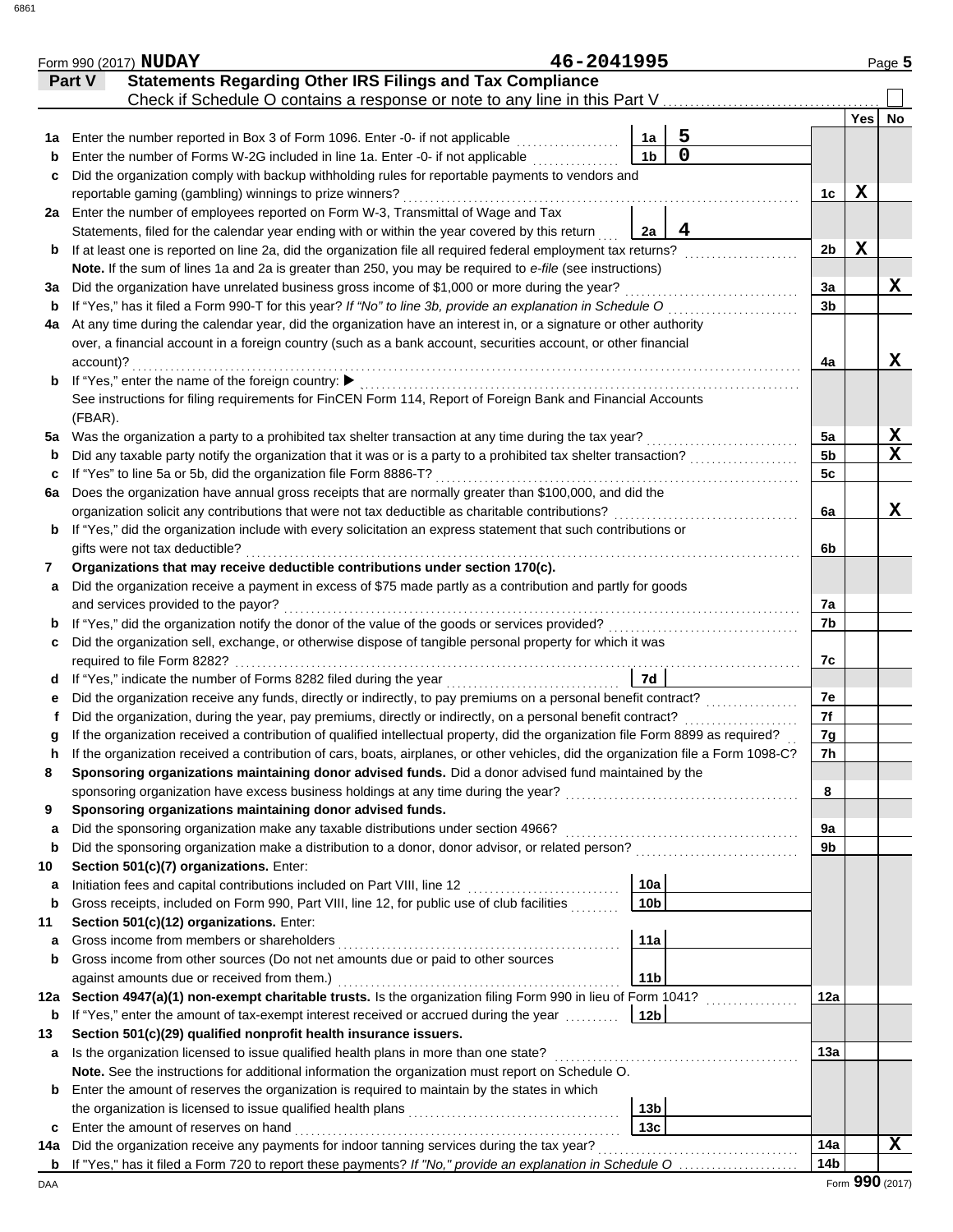|     |                | Form 990 (2017) NUDAY                                                                   |  |                                                                                                                                     | 46-2041995                    |          |    |              |                 |              | Page $6$                |
|-----|----------------|-----------------------------------------------------------------------------------------|--|-------------------------------------------------------------------------------------------------------------------------------------|-------------------------------|----------|----|--------------|-----------------|--------------|-------------------------|
|     | <b>Part VI</b> |                                                                                         |  | Governance, Management, and Disclosure For each "Yes" response to lines 2 through 7b below, and for a "No"                          |                               |          |    |              |                 |              |                         |
|     |                |                                                                                         |  | response to line 8a, 8b, or 10b below, describe the circumstances, processes, or changes in Schedule O. See instructions.           |                               |          |    |              |                 |              |                         |
|     |                |                                                                                         |  |                                                                                                                                     |                               |          |    |              |                 |              | $ {\bf X} $             |
|     |                | <b>Section A. Governing Body and Management</b>                                         |  |                                                                                                                                     |                               |          |    |              |                 |              |                         |
|     |                |                                                                                         |  |                                                                                                                                     |                               |          |    |              |                 | Yes          | No                      |
|     |                |                                                                                         |  | 1a Enter the number of voting members of the governing body at the end of the tax year                                              |                               |          | 1a | 6            |                 |              |                         |
|     |                |                                                                                         |  | If there are material differences in voting rights among members of the governing body, or                                          |                               |          |    |              |                 |              |                         |
|     |                |                                                                                         |  | if the governing body delegated broad authority to an executive committee or similar                                                |                               |          |    |              |                 |              |                         |
|     |                | committee, explain in Schedule O.                                                       |  |                                                                                                                                     |                               |          |    |              |                 |              |                         |
| b   |                |                                                                                         |  | Enter the number of voting members included in line 1a, above, who are independent                                                  |                               |          | 1b | 4            |                 |              |                         |
| 2   |                |                                                                                         |  | Did any officer, director, trustee, or key employee have a family relationship or a business relationship with                      |                               |          |    |              |                 |              |                         |
|     |                | any other officer, director, trustee, or key employee?                                  |  |                                                                                                                                     |                               |          |    |              | 2               | Х            |                         |
| 3   |                |                                                                                         |  | Did the organization delegate control over management duties customarily performed by or under the direct                           |                               |          |    |              |                 |              |                         |
|     |                |                                                                                         |  | supervision of officers, directors, or trustees, or key employees to a management company or other person?                          |                               |          |    |              | 3               |              | <u>x</u>                |
| 4   |                |                                                                                         |  | Did the organization make any significant changes to its governing documents since the prior Form 990 was filed?                    |                               |          |    |              | 4               |              | $\overline{\mathbf{x}}$ |
| 5   |                |                                                                                         |  | Did the organization become aware during the year of a significant diversion of the organization's assets?                          |                               |          |    |              | 5               |              | $\overline{\mathbf{x}}$ |
| 6   |                | Did the organization have members or stockholders?                                      |  |                                                                                                                                     |                               |          |    |              | 6               |              | X                       |
| 7a  |                |                                                                                         |  | Did the organization have members, stockholders, or other persons who had the power to elect or appoint                             |                               |          |    |              |                 |              |                         |
|     |                | one or more members of the governing body?                                              |  |                                                                                                                                     |                               |          |    |              | 7a              |              | X                       |
| b   |                |                                                                                         |  | Are any governance decisions of the organization reserved to (or subject to approval by) members,                                   |                               |          |    |              |                 |              |                         |
|     |                | stockholders, or persons other than the governing body?                                 |  |                                                                                                                                     |                               |          |    |              | 7b              |              | X                       |
| 8   |                |                                                                                         |  | Did the organization contemporaneously document the meetings held or written actions undertaken during the year by the following:   |                               |          |    |              |                 |              |                         |
| а   |                | The governing body?                                                                     |  |                                                                                                                                     |                               |          |    |              | 8a              | X            |                         |
| b   |                | Each committee with authority to act on behalf of the governing body?                   |  |                                                                                                                                     |                               |          |    |              | 8b              | $\mathbf X$  |                         |
| 9   |                |                                                                                         |  | Is there any officer, director, trustee, or key employee listed in Part VII, Section A, who cannot be reached at                    |                               |          |    |              |                 |              |                         |
|     |                |                                                                                         |  |                                                                                                                                     |                               |          |    |              |                 |              | X                       |
|     |                |                                                                                         |  | Section B. Policies (This Section B requests information about policies not required by the Internal Revenue Code.)                 |                               |          |    |              |                 |              |                         |
|     |                |                                                                                         |  |                                                                                                                                     |                               |          |    |              |                 | Yes          | No                      |
| 10a |                | Did the organization have local chapters, branches, or affiliates?                      |  |                                                                                                                                     |                               |          |    |              | 10a             |              | X                       |
| b   |                |                                                                                         |  | If "Yes," did the organization have written policies and procedures governing the activities of such chapters,                      |                               |          |    |              |                 |              |                         |
|     |                |                                                                                         |  | affiliates, and branches to ensure their operations are consistent with the organization's exempt purposes?                         |                               |          |    |              | 10 <sub>b</sub> |              |                         |
|     |                |                                                                                         |  | 11a Has the organization provided a complete copy of this Form 990 to all members of its governing body before filing the form?     |                               |          |    |              | 11a             | $\mathbf x$  |                         |
| b   |                |                                                                                         |  | Describe in Schedule O the process, if any, used by the organization to review this Form 990.                                       |                               |          |    |              |                 |              |                         |
| 12a |                |                                                                                         |  | Did the organization have a written conflict of interest policy? If "No," go to line 13                                             |                               |          |    |              | 12a             | X            |                         |
| b   |                |                                                                                         |  | Were officers, directors, or trustees, and key employees required to disclose annually interests that could give rise to conflicts? |                               |          |    |              | 12 <sub>b</sub> | $\mathbf X$  |                         |
| c   |                |                                                                                         |  | Did the organization regularly and consistently monitor and enforce compliance with the policy? If "Yes,"                           |                               |          |    |              |                 |              |                         |
|     |                | describe in Schedule O how this was done                                                |  |                                                                                                                                     |                               |          |    |              | 12c             | X            |                         |
| 13  |                | Did the organization have a written whistleblower policy?                               |  |                                                                                                                                     |                               |          |    |              | 13              | X            |                         |
| 14  |                |                                                                                         |  | Did the organization have a written document retention and destruction policy?                                                      |                               |          |    |              | 14              | $\mathbf X$  |                         |
| 15  |                |                                                                                         |  | Did the process for determining compensation of the following persons include a review and approval by                              |                               |          |    |              |                 |              |                         |
|     |                |                                                                                         |  | independent persons, comparability data, and contemporaneous substantiation of the deliberation and decision?                       |                               |          |    |              |                 |              |                         |
| a   |                |                                                                                         |  |                                                                                                                                     |                               |          |    |              | 15a             | $\mathbf x$  |                         |
| b   |                | Other officers or key employees of the organization                                     |  |                                                                                                                                     |                               |          |    |              | 15 <sub>b</sub> |              | $\mathbf x$             |
|     |                |                                                                                         |  | If "Yes" to line 15a or 15b, describe the process in Schedule O (see instructions).                                                 |                               |          |    |              |                 |              |                         |
| 16a |                |                                                                                         |  | Did the organization invest in, contribute assets to, or participate in a joint venture or similar arrangement                      |                               |          |    |              |                 |              |                         |
|     |                | with a taxable entity during the year?                                                  |  |                                                                                                                                     |                               |          |    |              | 16a             | $\mathbf x$  |                         |
| b   |                |                                                                                         |  | If "Yes," did the organization follow a written policy or procedure requiring the organization to evaluate its                      |                               |          |    |              |                 |              |                         |
|     |                |                                                                                         |  | participation in joint venture arrangements under applicable federal tax law, and take steps to safeguard the                       |                               |          |    |              |                 |              |                         |
|     |                |                                                                                         |  |                                                                                                                                     |                               |          |    |              | 16 <sub>b</sub> | $\mathbf{x}$ |                         |
|     |                | <b>Section C. Disclosure</b>                                                            |  |                                                                                                                                     |                               |          |    |              |                 |              |                         |
| 17  |                |                                                                                         |  | List the states with which a copy of this Form 990 is required to be filed $\triangleright$ NH, MA                                  |                               |          |    |              |                 |              |                         |
| 18  |                |                                                                                         |  | Section 6104 requires an organization to make its Forms 1023 (or 1024 if applicable), 990, and 990-T (Section 501(c)(3)s only)      |                               |          |    |              |                 |              |                         |
|     |                |                                                                                         |  | available for public inspection. Indicate how you made these available. Check all that apply.                                       |                               |          |    |              |                 |              |                         |
|     |                | $ \mathbf{X} $ Own website $ \mathbf{X} $ Another's website $ \mathbf{X} $ Upon request |  |                                                                                                                                     | Other (explain in Schedule O) |          |    |              |                 |              |                         |
| 19  |                |                                                                                         |  | Describe in Schedule O whether (and if so, how) the organization made its governing documents, conflict of interest policy, and     |                               |          |    |              |                 |              |                         |
|     |                | financial statements available to the public during the tax year.                       |  |                                                                                                                                     |                               |          |    |              |                 |              |                         |
| 20  |                |                                                                                         |  | State the name, address, and telephone number of the person who possesses the organization's books and records: ▶                   |                               |          |    |              |                 |              |                         |
|     |                | BOOKKEEPING & BUSINESS SERVICES                                                         |  | 302 BROADWAY                                                                                                                        |                               |          |    |              |                 |              |                         |
|     | <b>METHUEN</b> |                                                                                         |  |                                                                                                                                     |                               | MA 01844 |    | 978-794-1919 |                 |              |                         |
|     |                |                                                                                         |  |                                                                                                                                     |                               |          |    |              |                 |              |                         |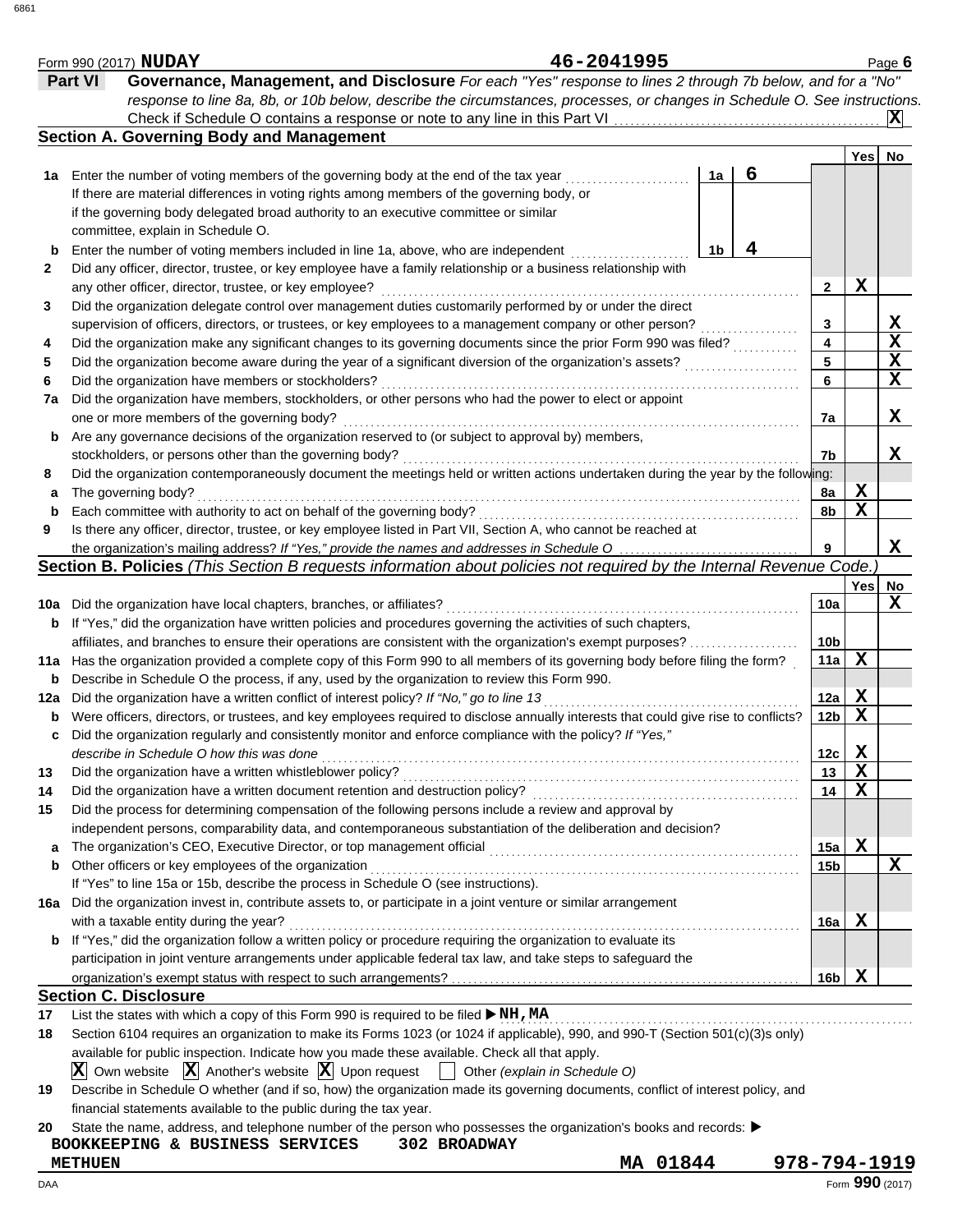### Form 990 (2017) Page **7**

### **NUDAY 46-2041995**

| <b>Part VII</b> | Compensation of Officers, Directors, Trustees, Key Employees, Highest Compensated Employees, and |
|-----------------|--------------------------------------------------------------------------------------------------|
|                 | <b>Independent Contractors</b>                                                                   |
|                 | Check if Schedule O contains a response or note to any line in this Part VII                     |

### **Section A. Officers, Directors, Trustees, Key Employees, and Highest Compensated Employees**

**1a** Complete this table for all persons required to be listed. Report compensation for the calendar year ending with or within the organization's tax year.

■ List all of the organization's **current** officers, directors, trustees (whether individuals or organizations), regardless of amount of compensation. Enter -0- in columns (D), (E), and (F) if no compensation was paid.

● List all of the organization's **current** key employees, if any. See instructions for definition of "key employee."

 $\bullet$  List the organization's five **current** highest compensated employees (other than an officer, director, trustee, or key employee)<br>a received reportable compensation (Box 5 of Form  $M-2$  and/or Box 7 of Form 1000-MISC)

who received reportable compensation (Box 5 of Form W-2 and/or Box 7 of Form 1099-MISC) of more than \$100,000 from the organization and any related organizations.

• List all of the organization's **former** officers, key employees, and highest compensated employees who received more than<br>00,000 of reportable compensation from the erganization and any related erganizations. \$100,000 of reportable compensation from the organization and any related organizations.

• List all of the organization's **former directors or trustees** that received, in the capacity as a former director or trustee of the organization, more than \$10,000 of reportable compensation from the organization and any related organizations. List persons in the following order: individual trustees or directors; institutional trustees; officers; key employees; highest

compensated employees; and former such persons.

Check this box if neither the organization nor any related organization compensated any current officer, director, or trustee.

| (A)<br>Name and Title | (B)<br>Average<br>hours per<br>week<br>(list any<br>hours for |                                   |                       | (C)<br>Position |              | (do not check more than one<br>box, unless person is both an<br>officer and a director/trustee) |        | (D)<br>Reportable<br>compensation<br>from<br>the<br>organization | (E)<br>Reportable<br>compensation from<br>related<br>organizations<br>(W-2/1099-MISC) | (F)<br>Estimated<br>amount of<br>other<br>compensation<br>from the |
|-----------------------|---------------------------------------------------------------|-----------------------------------|-----------------------|-----------------|--------------|-------------------------------------------------------------------------------------------------|--------|------------------------------------------------------------------|---------------------------------------------------------------------------------------|--------------------------------------------------------------------|
|                       | related<br>organizations<br>below dotted<br>line)             | Individual trustee<br>or director | Institutional trustee | Officer         | Key employee | Highest compensated<br>employee                                                                 | Former | (W-2/1099-MISC)                                                  |                                                                                       | organization<br>and related<br>organizations                       |
| (1) NADIA ALAWA       |                                                               |                                   |                       |                 |              |                                                                                                 |        |                                                                  |                                                                                       |                                                                    |
| PRESIDENT             | 75.00<br>0.00                                                 | $\mathbf X$                       |                       | $\mathbf x$     |              |                                                                                                 |        | 103,100                                                          | 0                                                                                     | 0                                                                  |
| (2) PATRICIA O'BRIAN  |                                                               |                                   |                       |                 |              |                                                                                                 |        |                                                                  |                                                                                       |                                                                    |
|                       | 2.00                                                          |                                   |                       |                 |              |                                                                                                 |        |                                                                  |                                                                                       |                                                                    |
| <b>DIRECTOR</b>       | 0.00                                                          | $\mathbf X$                       |                       |                 |              |                                                                                                 |        | 0                                                                | 0                                                                                     | 0                                                                  |
| (3) AIMAN ALAWA       |                                                               |                                   |                       |                 |              |                                                                                                 |        |                                                                  |                                                                                       |                                                                    |
| <b>TREASURER</b>      | 2.00<br>0.00                                                  | $\mathbf X$                       |                       | $\mathbf x$     |              |                                                                                                 |        | 0                                                                | 0                                                                                     | 0                                                                  |
| (4) IYAD SAWAF        |                                                               |                                   |                       |                 |              |                                                                                                 |        |                                                                  |                                                                                       |                                                                    |
|                       | 2.00                                                          |                                   |                       |                 |              |                                                                                                 |        |                                                                  |                                                                                       |                                                                    |
| <b>DIRECTOR</b>       | 0.00                                                          | $\mathbf X$                       |                       |                 |              |                                                                                                 |        | 0                                                                | 0                                                                                     | $\mathbf 0$                                                        |
| (5) ALISON MCKELLAR   | 2.00                                                          |                                   |                       |                 |              |                                                                                                 |        |                                                                  |                                                                                       |                                                                    |
| <b>CHAIRPERSON</b>    | 0.00                                                          | $\mathbf X$                       |                       | $\mathbf x$     |              |                                                                                                 |        | 0                                                                | 0                                                                                     | $\mathbf 0$                                                        |
| (6) SARAH LOY         |                                                               |                                   |                       |                 |              |                                                                                                 |        |                                                                  |                                                                                       |                                                                    |
|                       | 2.00                                                          |                                   |                       |                 |              |                                                                                                 |        |                                                                  |                                                                                       |                                                                    |
| <b>SECRETARY</b>      | 0.00                                                          | $\mathbf X$                       |                       | $\mathbf x$     |              |                                                                                                 |        | 0                                                                | 0                                                                                     | 0                                                                  |
| (7) AFIF RAHMAN       |                                                               |                                   |                       |                 |              |                                                                                                 |        |                                                                  |                                                                                       |                                                                    |
| <b>DIRECTOR</b>       | 2.00<br>0.00                                                  | $\mathbf X$                       |                       |                 |              |                                                                                                 |        | 0                                                                | 0                                                                                     | $\mathbf 0$                                                        |
| (8) AARON LEWIS       |                                                               |                                   |                       |                 |              |                                                                                                 |        |                                                                  |                                                                                       |                                                                    |
|                       | 2.00                                                          |                                   |                       |                 |              |                                                                                                 |        |                                                                  |                                                                                       |                                                                    |
| <b>DIRECTOR</b>       | 0.00                                                          | $\mathbf X$                       |                       |                 |              |                                                                                                 |        | 0                                                                | 0                                                                                     | $\mathbf 0$                                                        |
| (9)                   |                                                               |                                   |                       |                 |              |                                                                                                 |        |                                                                  |                                                                                       |                                                                    |
|                       |                                                               |                                   |                       |                 |              |                                                                                                 |        |                                                                  |                                                                                       |                                                                    |
| (10)                  |                                                               |                                   |                       |                 |              |                                                                                                 |        |                                                                  |                                                                                       |                                                                    |
|                       |                                                               |                                   |                       |                 |              |                                                                                                 |        |                                                                  |                                                                                       |                                                                    |
|                       |                                                               |                                   |                       |                 |              |                                                                                                 |        |                                                                  |                                                                                       |                                                                    |
| (11)                  |                                                               |                                   |                       |                 |              |                                                                                                 |        |                                                                  |                                                                                       |                                                                    |
|                       |                                                               |                                   |                       |                 |              |                                                                                                 |        |                                                                  |                                                                                       |                                                                    |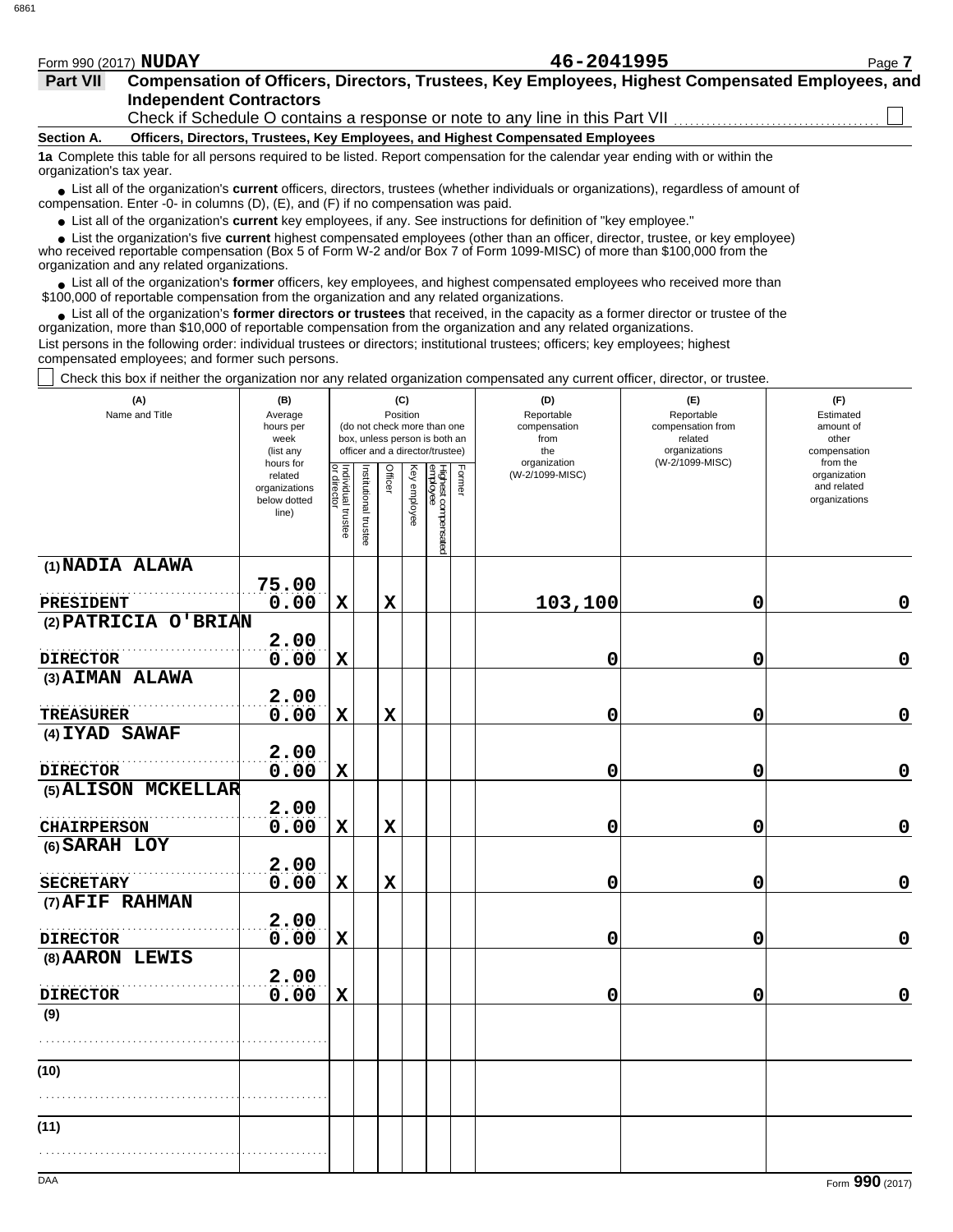### Form 990 (2017) **NUDAY** Page 8 **NUDAY 46-2041995**

| <b>Part VII</b><br>Section A. Officers, Directors, Trustees, Key Employees, and Highest Compensated Employees (continued) |                                                                        |                                                                |                                   |                                                                                                 |         |                 |                                 |        |                                                                                                                                                                                                                                                                                                                                                                                                                                                   |                                                                                       |                                                                    |                     |
|---------------------------------------------------------------------------------------------------------------------------|------------------------------------------------------------------------|----------------------------------------------------------------|-----------------------------------|-------------------------------------------------------------------------------------------------|---------|-----------------|---------------------------------|--------|---------------------------------------------------------------------------------------------------------------------------------------------------------------------------------------------------------------------------------------------------------------------------------------------------------------------------------------------------------------------------------------------------------------------------------------------------|---------------------------------------------------------------------------------------|--------------------------------------------------------------------|---------------------|
|                                                                                                                           | (A)<br>Name and title                                                  | (B)<br>Average<br>hours per<br>week<br>(list any               |                                   | (do not check more than one<br>box, unless person is both an<br>officer and a director/trustee) |         | (C)<br>Position |                                 |        | (D)<br>Reportable<br>compensation<br>from<br>the<br>organization                                                                                                                                                                                                                                                                                                                                                                                  | (E)<br>Reportable<br>compensation from<br>related<br>organizations<br>(W-2/1099-MISC) | (F)<br>Estimated<br>amount of<br>other<br>compensation<br>from the |                     |
|                                                                                                                           |                                                                        | hours for<br>related<br>organizations<br>below dotted<br>line) | Individual trustee<br>or director | Institutional trustee                                                                           | Officer | Key employee    | Highest compensatec<br>employee | Former | (W-2/1099-MISC)                                                                                                                                                                                                                                                                                                                                                                                                                                   |                                                                                       | organization<br>and related<br>organizations                       |                     |
|                                                                                                                           |                                                                        |                                                                |                                   |                                                                                                 |         |                 |                                 |        |                                                                                                                                                                                                                                                                                                                                                                                                                                                   |                                                                                       |                                                                    |                     |
|                                                                                                                           |                                                                        |                                                                |                                   |                                                                                                 |         |                 |                                 |        |                                                                                                                                                                                                                                                                                                                                                                                                                                                   |                                                                                       |                                                                    |                     |
|                                                                                                                           |                                                                        |                                                                |                                   |                                                                                                 |         |                 |                                 |        |                                                                                                                                                                                                                                                                                                                                                                                                                                                   |                                                                                       |                                                                    |                     |
|                                                                                                                           |                                                                        |                                                                |                                   |                                                                                                 |         |                 |                                 |        |                                                                                                                                                                                                                                                                                                                                                                                                                                                   |                                                                                       |                                                                    |                     |
|                                                                                                                           |                                                                        |                                                                |                                   |                                                                                                 |         |                 |                                 |        |                                                                                                                                                                                                                                                                                                                                                                                                                                                   |                                                                                       |                                                                    |                     |
|                                                                                                                           |                                                                        |                                                                |                                   |                                                                                                 |         |                 |                                 |        |                                                                                                                                                                                                                                                                                                                                                                                                                                                   |                                                                                       |                                                                    |                     |
|                                                                                                                           |                                                                        |                                                                |                                   |                                                                                                 |         |                 |                                 |        |                                                                                                                                                                                                                                                                                                                                                                                                                                                   |                                                                                       |                                                                    |                     |
|                                                                                                                           |                                                                        |                                                                |                                   |                                                                                                 |         |                 |                                 |        |                                                                                                                                                                                                                                                                                                                                                                                                                                                   |                                                                                       |                                                                    |                     |
|                                                                                                                           | Total from continuation sheets to Part VII, Section A                  |                                                                |                                   |                                                                                                 |         |                 |                                 |        | 103,100                                                                                                                                                                                                                                                                                                                                                                                                                                           |                                                                                       |                                                                    |                     |
| 2                                                                                                                         | reportable compensation from the organization $\blacktriangleright$ 1  |                                                                |                                   |                                                                                                 |         |                 |                                 |        | 103,100<br>Total number of individuals (including but not limited to those listed above) who received more than \$100,000 of                                                                                                                                                                                                                                                                                                                      |                                                                                       |                                                                    |                     |
| 3<br>4<br>individual                                                                                                      | employee on line 1a? If "Yes," complete Schedule J for such individual |                                                                |                                   |                                                                                                 |         |                 |                                 |        | Did the organization list any former officer, director, or trustee, key employee, or highest compensated<br>For any individual listed on line 1a, is the sum of reportable compensation and other compensation from the<br>organization and related organizations greater than \$150,000? If "Yes," complete Schedule J for such<br>Did any person listed on line 1a receive or accrue compensation from any unrelated organization or individual |                                                                                       | 3<br>4                                                             | Yes<br>No<br>X<br>X |
| 5                                                                                                                         |                                                                        |                                                                |                                   |                                                                                                 |         |                 |                                 |        | for services rendered to the organization? If "Yes," complete Schedule J for such person                                                                                                                                                                                                                                                                                                                                                          |                                                                                       | 5                                                                  | X                   |
| 1                                                                                                                         | <b>Section B. Independent Contractors</b>                              |                                                                |                                   |                                                                                                 |         |                 |                                 |        | Complete this table for your five highest compensated independent contractors that received more than \$100,000 of                                                                                                                                                                                                                                                                                                                                |                                                                                       |                                                                    |                     |
|                                                                                                                           |                                                                        |                                                                |                                   |                                                                                                 |         |                 |                                 |        | compensation from the organization. Report compensation for the calendar year ending with or within the organization's tax year.                                                                                                                                                                                                                                                                                                                  |                                                                                       |                                                                    |                     |
|                                                                                                                           |                                                                        | (A)<br>Name and business address                               |                                   |                                                                                                 |         |                 |                                 |        |                                                                                                                                                                                                                                                                                                                                                                                                                                                   | (B)<br>Description of services                                                        |                                                                    | (C)<br>Compensation |
|                                                                                                                           |                                                                        |                                                                |                                   |                                                                                                 |         |                 |                                 |        |                                                                                                                                                                                                                                                                                                                                                                                                                                                   |                                                                                       |                                                                    |                     |
|                                                                                                                           |                                                                        |                                                                |                                   |                                                                                                 |         |                 |                                 |        |                                                                                                                                                                                                                                                                                                                                                                                                                                                   |                                                                                       |                                                                    |                     |
|                                                                                                                           |                                                                        |                                                                |                                   |                                                                                                 |         |                 |                                 |        |                                                                                                                                                                                                                                                                                                                                                                                                                                                   |                                                                                       |                                                                    |                     |
| 2                                                                                                                         | received more than \$100,000 of compensation from the organization ▶   |                                                                |                                   |                                                                                                 |         |                 |                                 |        | Total number of independent contractors (including but not limited to those listed above) who                                                                                                                                                                                                                                                                                                                                                     | 0                                                                                     |                                                                    |                     |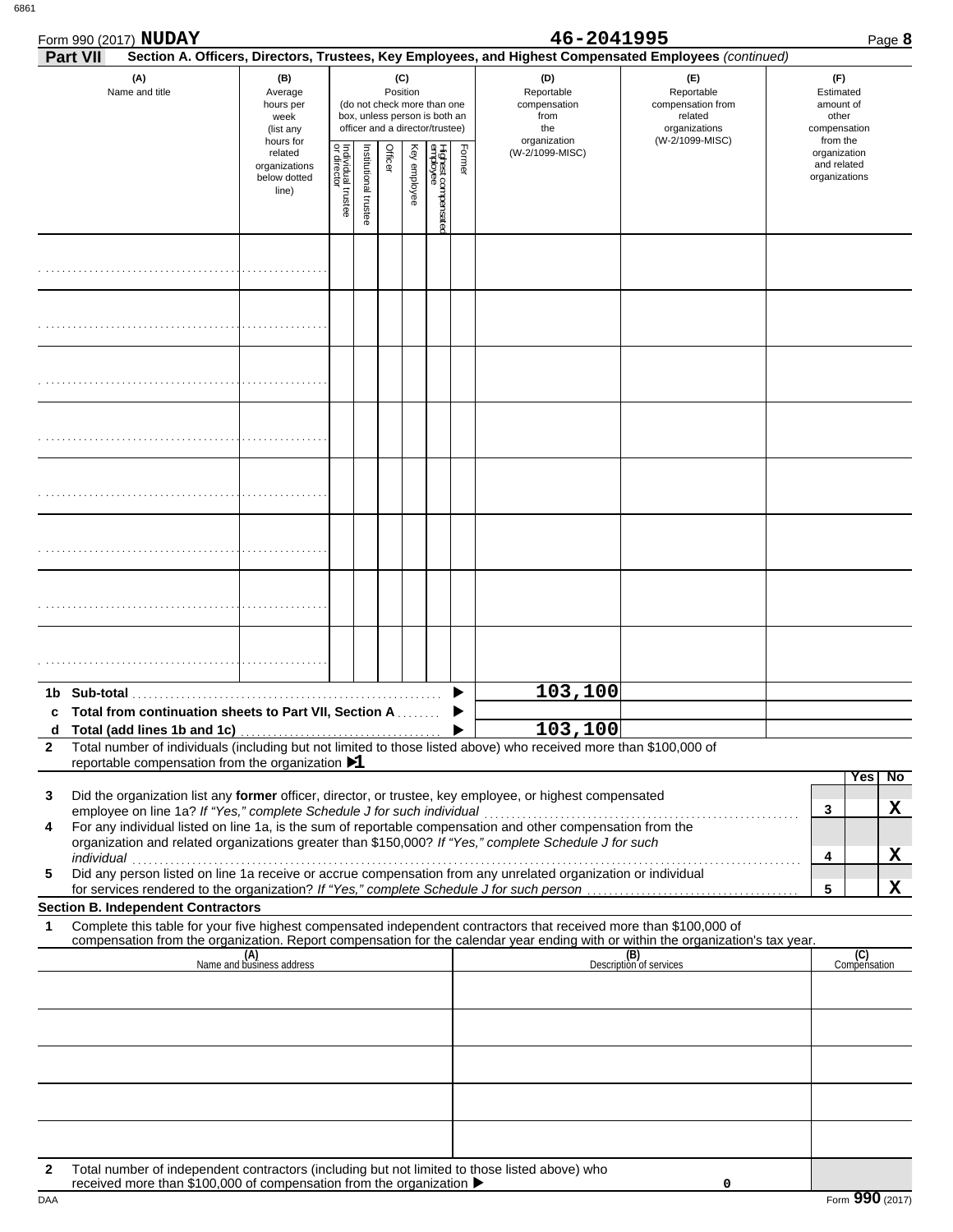**Part VIII Statement of Revenue**

### Form 990 (2017) Page **9 NUDAY 46-2041995**

|                                                                                                                                  |             | Check if Schedule O contains a response or note to any line in this Part VIII |                      |                                                    |                                         |                                                                  |
|----------------------------------------------------------------------------------------------------------------------------------|-------------|-------------------------------------------------------------------------------|----------------------|----------------------------------------------------|-----------------------------------------|------------------------------------------------------------------|
|                                                                                                                                  |             |                                                                               | (A)<br>Total revenue | (B)<br>Related or<br>exempt<br>function<br>revenue | (C)<br>Unrelated<br>business<br>revenue | (D)<br>Revenue<br>excluded from tax<br>under sections<br>512-514 |
|                                                                                                                                  |             | 1a Federated campaigns<br>1a                                                  |                      |                                                    |                                         |                                                                  |
|                                                                                                                                  |             | <b>b</b> Membership dues<br>1 <sub>b</sub>                                    |                      |                                                    |                                         |                                                                  |
|                                                                                                                                  |             | 1.1.1.1.1<br>c Fundraising events<br>1c                                       |                      |                                                    |                                         |                                                                  |
|                                                                                                                                  |             | d Related organizations<br>1 <sub>d</sub>                                     |                      |                                                    |                                         |                                                                  |
|                                                                                                                                  |             | <b>e</b> Government grants (contributions)<br>1e                              |                      |                                                    |                                         |                                                                  |
|                                                                                                                                  |             | f All other contributions, gifts, grants,                                     |                      |                                                    |                                         |                                                                  |
|                                                                                                                                  |             | and similar amounts not included above<br>40,892,161<br>1f                    |                      |                                                    |                                         |                                                                  |
|                                                                                                                                  |             | <b>g</b> Noncash contributions included in lines 1a-1f: $$38,867,211$         |                      |                                                    |                                         |                                                                  |
|                                                                                                                                  |             |                                                                               | 40,892,161           |                                                    |                                         |                                                                  |
|                                                                                                                                  |             | <b>Busn. Code</b>                                                             |                      |                                                    |                                         |                                                                  |
|                                                                                                                                  | 2a          |                                                                               |                      |                                                    |                                         |                                                                  |
|                                                                                                                                  | b           |                                                                               |                      |                                                    |                                         |                                                                  |
|                                                                                                                                  | с           |                                                                               |                      |                                                    |                                         |                                                                  |
|                                                                                                                                  | d           |                                                                               |                      |                                                    |                                         |                                                                  |
|                                                                                                                                  | е           |                                                                               |                      |                                                    |                                         |                                                                  |
| <b>Program Service RevenueContributions, Gifts, Grants</b><br>Program Service Revenue <mark>Contributions, Gifts, Amounts</mark> |             | All other program service revenue                                             |                      |                                                    |                                         |                                                                  |
|                                                                                                                                  |             |                                                                               |                      |                                                    |                                         |                                                                  |
|                                                                                                                                  | 3           | Investment income (including dividends, interest,                             |                      |                                                    |                                         |                                                                  |
|                                                                                                                                  |             | and other similar amounts)<br>.                                               | 2,810                | 2,810                                              |                                         |                                                                  |
|                                                                                                                                  | 4           | Income from investment of tax-exempt bond proceed                             |                      |                                                    |                                         |                                                                  |
|                                                                                                                                  | 5           |                                                                               |                      |                                                    |                                         |                                                                  |
|                                                                                                                                  |             | (i) Real<br>(ii) Personal                                                     |                      |                                                    |                                         |                                                                  |
|                                                                                                                                  |             | 6a Gross rents                                                                |                      |                                                    |                                         |                                                                  |
|                                                                                                                                  | b           | Less: rental exps.                                                            |                      |                                                    |                                         |                                                                  |
|                                                                                                                                  |             | Rental inc. or (loss)                                                         |                      |                                                    |                                         |                                                                  |
|                                                                                                                                  |             | d Net rental income or (loss)                                                 |                      |                                                    |                                         |                                                                  |
|                                                                                                                                  |             | <b>7a</b> Gross amount from<br>(i) Securities<br>(ii) Other                   |                      |                                                    |                                         |                                                                  |
|                                                                                                                                  |             | sales of assets<br>other than inventory                                       |                      |                                                    |                                         |                                                                  |
|                                                                                                                                  |             | <b>b</b> Less: cost or other                                                  |                      |                                                    |                                         |                                                                  |
|                                                                                                                                  |             | basis & sales exps.                                                           |                      |                                                    |                                         |                                                                  |
|                                                                                                                                  |             | c Gain or (loss)                                                              |                      |                                                    |                                         |                                                                  |
|                                                                                                                                  |             |                                                                               |                      |                                                    |                                         |                                                                  |
|                                                                                                                                  |             | 8a Gross income from fundraising events                                       |                      |                                                    |                                         |                                                                  |
| gun                                                                                                                              |             | (not including \$                                                             |                      |                                                    |                                         |                                                                  |
|                                                                                                                                  |             | of contributions reported on line 1c).                                        |                      |                                                    |                                         |                                                                  |
|                                                                                                                                  |             | 35,520<br>See Part IV, line 18<br>a                                           |                      |                                                    |                                         |                                                                  |
| Other Rever                                                                                                                      |             | 26,110<br>$\mathbf b$<br><b>b</b> Less: direct expenses                       |                      |                                                    |                                         |                                                                  |
|                                                                                                                                  |             | c Net income or (loss) from fundraising events                                | 9,410                |                                                    |                                         |                                                                  |
|                                                                                                                                  |             | 9a Gross income from gaming activities.                                       |                      |                                                    |                                         |                                                                  |
|                                                                                                                                  |             | See Part IV, line 19<br>a                                                     |                      |                                                    |                                         |                                                                  |
|                                                                                                                                  |             | $\mathbf b$<br><b>b</b> Less: direct expenses                                 |                      |                                                    |                                         |                                                                  |
|                                                                                                                                  |             | c Net income or (loss) from gaming activities  ▶                              |                      |                                                    |                                         |                                                                  |
|                                                                                                                                  |             | 10a Gross sales of inventory, less                                            |                      |                                                    |                                         |                                                                  |
|                                                                                                                                  |             | returns and allowances<br>a<br>aaaaan                                         |                      |                                                    |                                         |                                                                  |
|                                                                                                                                  |             | $\mathbf b$<br><b>b</b> Less: cost of goods sold                              |                      |                                                    |                                         |                                                                  |
|                                                                                                                                  |             | c Net income or (loss) from sales of inventory                                |                      |                                                    |                                         |                                                                  |
|                                                                                                                                  |             | Miscellaneous Revenue<br><b>Busn. Code</b>                                    |                      |                                                    |                                         |                                                                  |
|                                                                                                                                  | 11a         |                                                                               |                      |                                                    |                                         |                                                                  |
|                                                                                                                                  | $\mathbf b$ |                                                                               |                      |                                                    |                                         |                                                                  |
|                                                                                                                                  | с           |                                                                               |                      |                                                    |                                         |                                                                  |
|                                                                                                                                  | d           | All other revenue                                                             |                      |                                                    |                                         |                                                                  |
|                                                                                                                                  |             |                                                                               |                      |                                                    |                                         |                                                                  |
|                                                                                                                                  | 12          | Total revenue. See instructions.                                              | 40,904,381           | 2,810                                              | 0                                       | 0                                                                |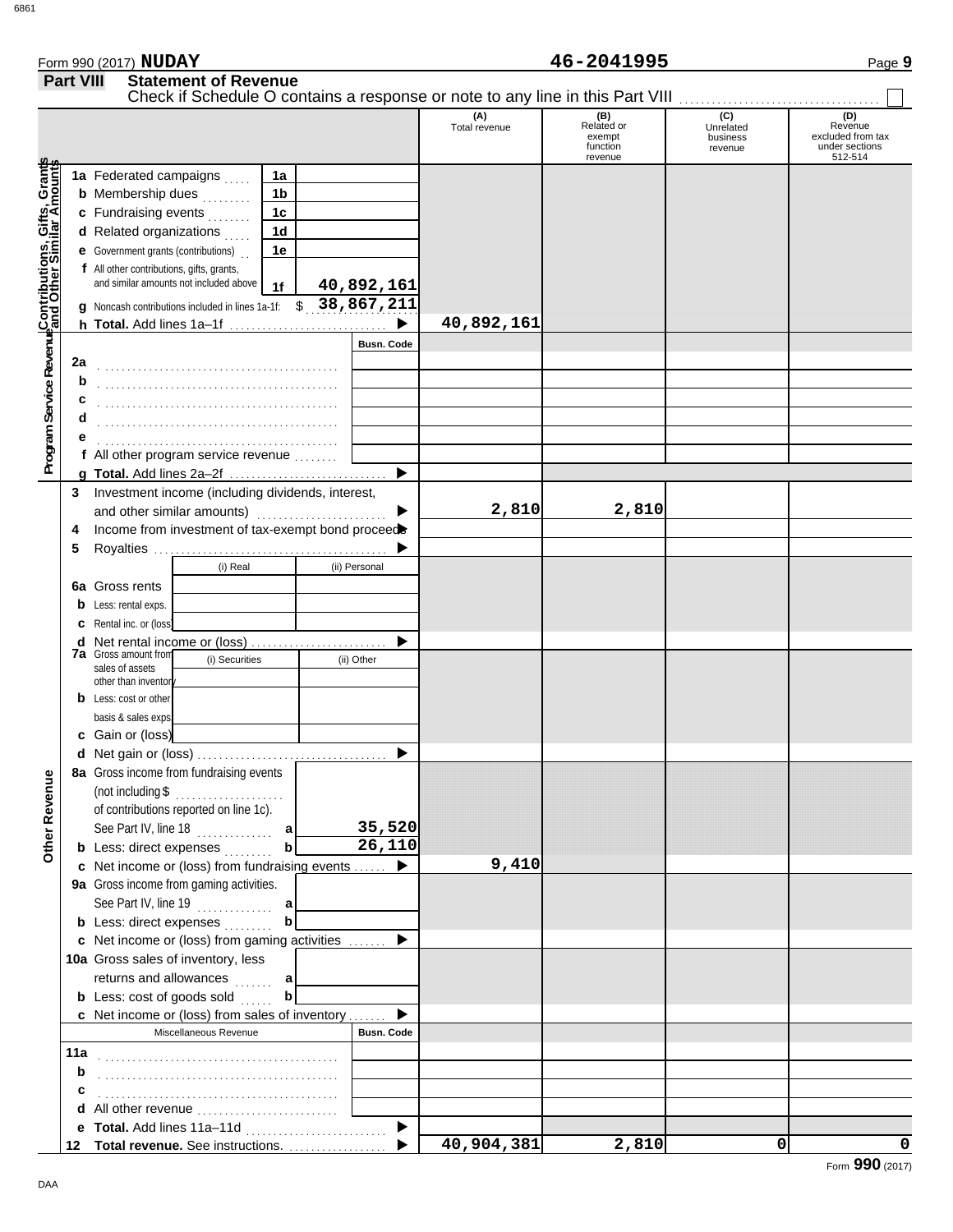### Form 990 (2017) Page **10 NUDAY 46-2041995**

|             | Part IX<br><b>Statement of Functional Expenses</b>                                                                         |                       |                        |                       |                    |
|-------------|----------------------------------------------------------------------------------------------------------------------------|-----------------------|------------------------|-----------------------|--------------------|
|             | Section 501(c)(3) and 501(c)(4) organizations must complete all columns. All other organizations must complete column (A). |                       |                        |                       |                    |
|             | Check if Schedule O contains a response or note to any line in this Part IX                                                |                       |                        |                       |                    |
|             | Do not include amounts reported on lines 6b,                                                                               | (A)<br>Total expenses | (B)<br>Program service | (C)<br>Management and | (D)<br>Fundraising |
|             | 7b, 8b, 9b, and 10b of Part VIII.                                                                                          |                       | expenses               | general expenses      | expenses           |
| $\mathbf 1$ | Grants and other assistance to domestic organizations                                                                      |                       |                        |                       |                    |
|             | and domestic governments. See Part IV, line 21                                                                             |                       |                        |                       |                    |
|             | 2 Grants and other assistance to domestic                                                                                  |                       |                        |                       |                    |
|             | individuals. See Part IV, line 22                                                                                          |                       |                        |                       |                    |
| 3           | Grants and other assistance to foreign                                                                                     |                       |                        |                       |                    |
|             | organizations, foreign governments, and foreign                                                                            |                       |                        |                       |                    |
|             | individuals. See Part IV, lines 15 and 16                                                                                  | 40,299,856            | 40,299,856             |                       |                    |
| 4           | Benefits paid to or for members<br>Compensation of current officers, directors,                                            |                       |                        |                       |                    |
| 5           | trustees, and key employees                                                                                                | 103,100               | 72,170                 | 20,620                | 10,310             |
| 6           | Compensation not included above, to disqualified                                                                           |                       |                        |                       |                    |
|             | persons (as defined under section 4958(f)(1)) and                                                                          |                       |                        |                       |                    |
|             | persons described in section 4958(c)(3)(B)                                                                                 |                       |                        |                       |                    |
| 7           | Other salaries and wages                                                                                                   | 95,500                | 76,400                 | 19,100                |                    |
| 8           | Pension plan accruals and contributions (include                                                                           |                       |                        |                       |                    |
|             | section 401(k) and 403(b) employer contributions)                                                                          |                       |                        |                       |                    |
| 9           | Other employee benefits                                                                                                    |                       |                        |                       |                    |
| 10          | Payroll taxes                                                                                                              | 24,697                | 17,782                 | 4,939                 | 1,976              |
| 11          | Fees for services (non-employees):                                                                                         |                       |                        |                       |                    |
| a           |                                                                                                                            |                       |                        |                       |                    |
| b           | Legal                                                                                                                      | 12,994                | 10,395                 | 2,599                 |                    |
| c           |                                                                                                                            | 45,667                | 36,534                 | 9,133                 |                    |
| d           | Lobbying                                                                                                                   |                       |                        |                       |                    |
| e           | Professional fundraising services. See Part IV, line 1                                                                     |                       |                        |                       |                    |
| f           | Investment management fees                                                                                                 |                       |                        |                       |                    |
| a           | Other. (If line 11g amount exceeds 10% of line 25, column                                                                  |                       |                        |                       |                    |
|             | (A) amount, list line 11g expenses on Schedule O.)                                                                         | 44,527                | 35,622                 | 8,905                 |                    |
| 12          | Advertising and promotion                                                                                                  | 15,630                | 15,630                 |                       |                    |
| 13          |                                                                                                                            | 22,929                | 18,343                 | 4,586                 |                    |
| 14          | Information technology<br>                                                                                                 |                       |                        |                       |                    |
| 15          | Royalties                                                                                                                  |                       |                        |                       |                    |
| 16          |                                                                                                                            | 21,180                | 19,545                 | 1,635                 |                    |
|             | 17 Travel                                                                                                                  | 21,551                | 21,551                 |                       |                    |
|             | 18 Payments of travel or entertainment expenses                                                                            |                       |                        |                       |                    |
|             | for any federal, state, or local public officials                                                                          |                       |                        |                       |                    |
| 19          | Conferences, conventions, and meetings                                                                                     |                       |                        |                       |                    |
| 20          | Interest                                                                                                                   |                       |                        |                       |                    |
| 21          |                                                                                                                            |                       |                        |                       |                    |
| 22          | Depreciation, depletion, and amortization                                                                                  | 12,971                | 12,971                 |                       |                    |
| 23          |                                                                                                                            | 12,658                | 10,126                 | 2,532                 |                    |
| 24          | Other expenses. Itemize expenses not covered                                                                               |                       |                        |                       |                    |
|             | above (List miscellaneous expenses in line 24e. If                                                                         |                       |                        |                       |                    |
|             | line 24e amount exceeds 10% of line 25, column                                                                             |                       |                        |                       |                    |
|             | (A) amount, list line 24e expenses on Schedule O.)<br>SHIPPING EXPENSE                                                     | 309,698               | 309,698                |                       |                    |
| a           | <b>BANK &amp; MERCHANT FEES</b>                                                                                            | 36,157                | 36,157                 |                       |                    |
| b<br>c      | FOOD                                                                                                                       | 4,428                 | $\overline{4,}$ 428    |                       |                    |
| d           | DUES & SUBSCRIPTIONS                                                                                                       | 4,397                 | 3,518                  | 879                   |                    |
| е           | All other expenses                                                                                                         | 5,929                 | 5,211                  | 718                   |                    |
| 25          | Total functional expenses. Add lines 1 through 24e                                                                         | 41,093,869            | 41,005,937             | 75,646                | 12,286             |
| 26          | Joint costs. Complete this line only if the                                                                                |                       |                        |                       |                    |
|             | organization reported in column (B) joint costs                                                                            |                       |                        |                       |                    |
|             | from a combined educational campaign and<br>fundraising solicitation. Check here $\blacktriangleright$ if                  |                       |                        |                       |                    |
|             | following SOP 98-2 (ASC 958-720)                                                                                           |                       |                        |                       |                    |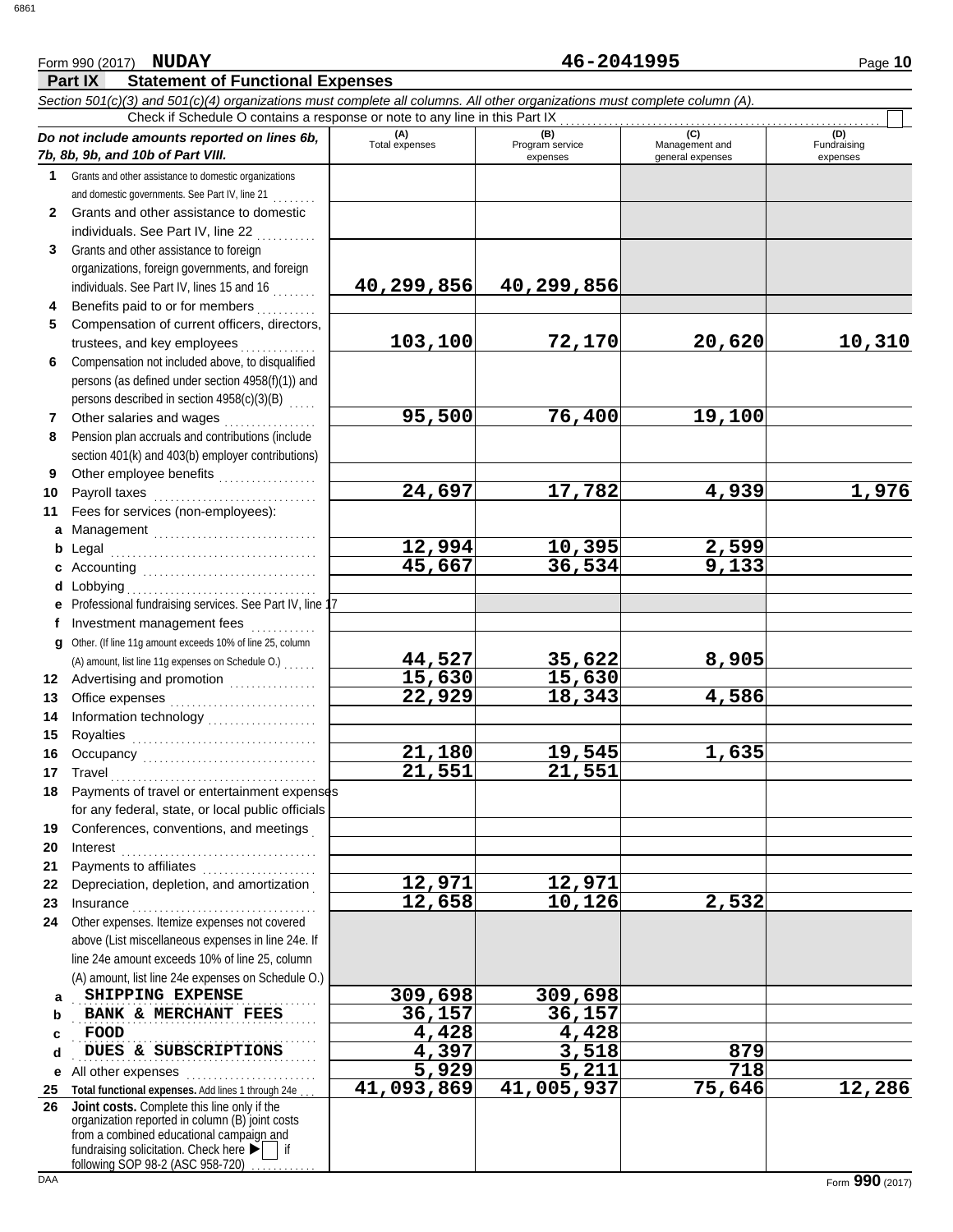6861

| <b>NUDAY</b><br>Form 990 (2017)       | 46-2041995 | Page |
|---------------------------------------|------------|------|
| <b>Part X</b><br><b>Balance Sheet</b> |            |      |

|                 |          | Check if Schedule O contains a response or note to any line in this Part X                                                                                                                                                       |  |                                                   |                   |              |             |
|-----------------|----------|----------------------------------------------------------------------------------------------------------------------------------------------------------------------------------------------------------------------------------|--|---------------------------------------------------|-------------------|--------------|-------------|
|                 |          |                                                                                                                                                                                                                                  |  |                                                   | (A)               |              | (B)         |
|                 |          |                                                                                                                                                                                                                                  |  |                                                   | Beginning of year |              | End of year |
|                 | 1.       | Cash-non-interest bearing                                                                                                                                                                                                        |  |                                                   | 323,767           | $\mathbf 1$  | 67,107      |
|                 | 2        |                                                                                                                                                                                                                                  |  |                                                   |                   | $\mathbf{2}$ |             |
|                 | 3        |                                                                                                                                                                                                                                  |  |                                                   |                   | 3            |             |
|                 | 4        |                                                                                                                                                                                                                                  |  |                                                   | 40,134            | 4            | 11,343      |
|                 | 5        | Loans and other receivables from current and former officers, directors,                                                                                                                                                         |  |                                                   |                   |              |             |
|                 |          | trustees, key employees, and highest compensated employees.                                                                                                                                                                      |  |                                                   |                   |              |             |
|                 |          |                                                                                                                                                                                                                                  |  |                                                   |                   | 5            |             |
|                 | 6        | Loans and other receivables from other disqualified persons (as defined under section                                                                                                                                            |  |                                                   |                   |              |             |
|                 |          | 4958(f)(1)), persons described in section 4958(c)(3)(B), and contributing employers and                                                                                                                                          |  |                                                   |                   |              |             |
|                 |          | sponsoring organizations of section 501(c)(9) voluntary employees' beneficiary                                                                                                                                                   |  |                                                   |                   |              |             |
|                 |          | organizations (see instructions). Complete Part II of Schedule L                                                                                                                                                                 |  | <u> 1996 - Johann Stoff, Amerikaansk kanton (</u> |                   | 6            |             |
| Assets          | 7        |                                                                                                                                                                                                                                  |  |                                                   |                   | 7            |             |
|                 | 8        | Inventories for sale or use                                                                                                                                                                                                      |  |                                                   |                   | 8            |             |
|                 | 9        | Prepaid expenses and deferred charges                                                                                                                                                                                            |  |                                                   | 9                 | 40,000       |             |
|                 |          | 10a Land, buildings, and equipment: cost or                                                                                                                                                                                      |  |                                                   |                   |              |             |
|                 |          | other basis. Complete Part VI of Schedule D  10a                                                                                                                                                                                 |  | 183,635                                           |                   |              |             |
|                 |          | <u> 10b</u><br><b>b</b> Less: accumulated depreciation                                                                                                                                                                           |  | 15,667                                            | 118,607           | 10c          | 167,968     |
|                 | 11       |                                                                                                                                                                                                                                  |  |                                                   | 33,010            | 11           | 19,699      |
|                 | 12       |                                                                                                                                                                                                                                  |  |                                                   |                   | 12           |             |
|                 | 13       |                                                                                                                                                                                                                                  |  |                                                   |                   | 13           |             |
|                 | 14       | Intangible assets                                                                                                                                                                                                                |  |                                                   |                   | 14           |             |
|                 | 15       |                                                                                                                                                                                                                                  |  |                                                   | 44,401            | 15           | 85,599      |
|                 | 16       |                                                                                                                                                                                                                                  |  |                                                   | 559,919           | 16           | 391,716     |
|                 | 17       |                                                                                                                                                                                                                                  |  | 17                                                | 21,286            |              |             |
|                 | 18       | Grants payable                                                                                                                                                                                                                   |  | 18                                                |                   |              |             |
|                 | 19       | Deferred revenue                                                                                                                                                                                                                 |  |                                                   |                   | 19           |             |
|                 | 20       |                                                                                                                                                                                                                                  |  |                                                   |                   | 20           |             |
|                 | 21       | Escrow or custodial account liability. Complete Part IV of Schedule D                                                                                                                                                            |  |                                                   |                   | 21           |             |
|                 | 22       | Loans and other payables to current and former officers, directors,                                                                                                                                                              |  |                                                   |                   |              |             |
| Liabilities     |          | trustees, key employees, highest compensated employees, and                                                                                                                                                                      |  |                                                   |                   |              |             |
|                 |          | disqualified persons. Complete Part II of Schedule L                                                                                                                                                                             |  |                                                   |                   | 22           |             |
|                 | 23       | Secured mortgages and notes payable to unrelated third parties                                                                                                                                                                   |  |                                                   |                   | 23           |             |
|                 | 24       | Unsecured notes and loans payable to unrelated third parties<br>[[COLORER DETERMANDER MARKET DATA: UNITS AND RESPANDED MARKET DATA: THE DATA: THE DATA: THE DATA: THE DATA: THE DATA: THE DATA: THE DATA: THE DATA: THE DATA: TH |  |                                                   |                   | 24           |             |
|                 | 25       | Other liabilities (including federal income tax, payables to related third                                                                                                                                                       |  |                                                   |                   |              |             |
|                 |          | parties, and other liabilities not included on lines 17-24). Complete Part X                                                                                                                                                     |  |                                                   |                   |              |             |
|                 |          | of Schedule D                                                                                                                                                                                                                    |  |                                                   |                   | 25           |             |
|                 | 26       |                                                                                                                                                                                                                                  |  |                                                   | $\mathbf 0$       | 26           | 21,286      |
|                 |          | Organizations that follow SFAS 117 (ASC 958), check here $\blacktriangleright$ $\boxed{\mathbf{X}}$ and                                                                                                                          |  |                                                   |                   |              |             |
|                 | 27       | complete lines 27 through 29, and lines 33 and 34.<br>Unrestricted net assets                                                                                                                                                    |  |                                                   | 479,003           | 27           | 312,272     |
| <b>Balances</b> |          |                                                                                                                                                                                                                                  |  |                                                   | 80,916            | 28           | 58,158      |
|                 | 28<br>29 | Permanently restricted net assets                                                                                                                                                                                                |  |                                                   |                   | 29           |             |
|                 |          | Organizations that do not follow SFAS 117 (ASC 958), check here $\blacktriangleright$                                                                                                                                            |  | and                                               |                   |              |             |
|                 |          | complete lines 30 through 34.                                                                                                                                                                                                    |  |                                                   |                   |              |             |
| Assets or Fund  | 30       | Capital stock or trust principal, or current funds                                                                                                                                                                               |  |                                                   |                   | 30           |             |
|                 | 31       | Paid-in or capital surplus, or land, building, or equipment fund                                                                                                                                                                 |  |                                                   |                   | 31           |             |
| <b>Net</b>      |          |                                                                                                                                                                                                                                  |  |                                                   |                   |              |             |
|                 |          |                                                                                                                                                                                                                                  |  |                                                   |                   |              |             |
|                 | 32<br>33 | Retained earnings, endowment, accumulated income, or other funds<br>Total net assets or fund balances                                                                                                                            |  |                                                   | 559,919           | 32<br>33     | 370,430     |

Form **990** (2017)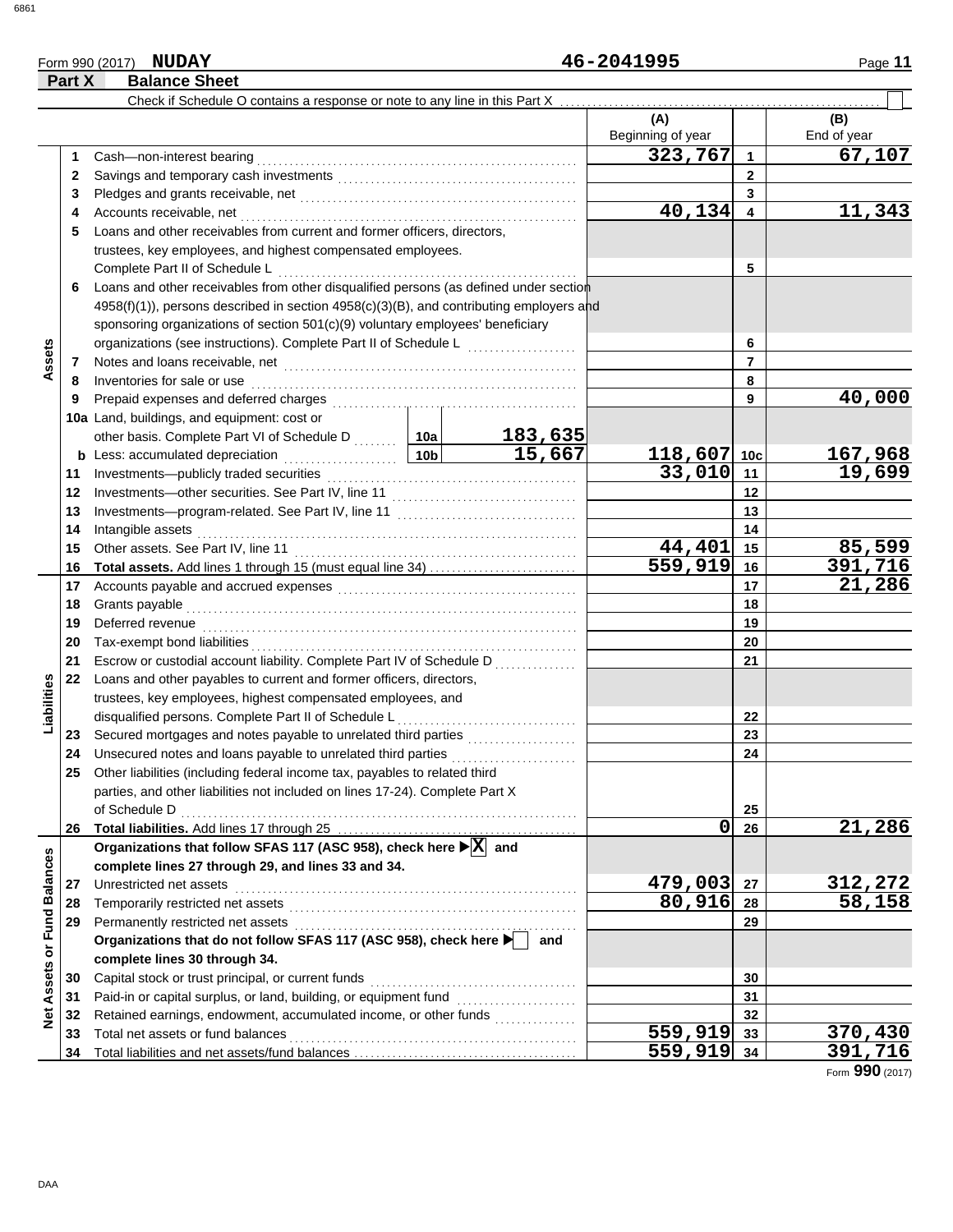|    | Form 990 (2017) NUDAY                                                                                                                                                                                                         | 46-2041995 |                  |                |             | Page 12    |
|----|-------------------------------------------------------------------------------------------------------------------------------------------------------------------------------------------------------------------------------|------------|------------------|----------------|-------------|------------|
|    | <b>Reconciliation of Net Assets</b><br>Part XI                                                                                                                                                                                |            |                  |                |             |            |
|    | Check if Schedule O contains a response or note to any line in this Part XI                                                                                                                                                   |            |                  |                |             |            |
|    |                                                                                                                                                                                                                               |            | $\mathbf{1}$     | 40,904,381     |             |            |
| 2  |                                                                                                                                                                                                                               |            | $\overline{2}$   | 41,093,869     |             |            |
| 3  | Revenue less expenses. Subtract line 2 from line 1                                                                                                                                                                            |            | $\overline{3}$   |                |             | $-189,488$ |
| 4  | Net assets or fund balances at beginning of year (must equal Part X, line 33, column (A)) [[[[[[[[[[[[[[[[[[[                                                                                                                 |            | $\blacktriangle$ |                |             | 559,919    |
| 5  | Net unrealized gains (losses) on investments [1] production in the contract of the state of the state of the state of the state of the state of the state of the state of the state of the state of the state of the state of |            | 5                |                |             |            |
| 6  |                                                                                                                                                                                                                               |            | 6                |                |             |            |
| 7  | Investment expenses                                                                                                                                                                                                           |            | $\overline{7}$   |                |             |            |
| 8  | Prior period adjustments                                                                                                                                                                                                      |            | 8                |                |             |            |
| 9  |                                                                                                                                                                                                                               |            | $\overline{9}$   |                |             | -1         |
| 10 | Net assets or fund balances at end of year. Combine lines 3 through 9 (must equal Part X, line                                                                                                                                |            |                  |                |             |            |
|    | 33, column (B))                                                                                                                                                                                                               |            | 10               |                | 370,430     |            |
|    | <b>Financial Statements and Reporting</b><br>Part XII                                                                                                                                                                         |            |                  |                |             |            |
|    |                                                                                                                                                                                                                               |            |                  |                |             |            |
|    |                                                                                                                                                                                                                               |            |                  |                | Yes         | <b>No</b>  |
| 1  | $ \mathbf{X} $ Accrual<br>Accounting method used to prepare the Form 990:     Cash                                                                                                                                            | Other      |                  |                |             |            |
|    | If the organization changed its method of accounting from a prior year or checked "Other," explain in                                                                                                                         |            |                  |                |             |            |
|    | Schedule O.                                                                                                                                                                                                                   |            |                  |                |             |            |
|    | 2a Were the organization's financial statements compiled or reviewed by an independent accountant?                                                                                                                            |            |                  | 2a             |             | x          |
|    | If "Yes," check a box below to indicate whether the financial statements for the year were compiled or                                                                                                                        |            |                  |                |             |            |
|    | reviewed on a separate basis, consolidated basis, or both:                                                                                                                                                                    |            |                  |                |             |            |
|    | Separate basis<br><b>Consolidated basis</b><br>Both consolidated and separate basis                                                                                                                                           |            |                  |                |             |            |
|    | <b>b</b> Were the organization's financial statements audited by an independent accountant?                                                                                                                                   |            |                  | 2 <sub>b</sub> | $\mathbf X$ |            |
|    | If "Yes," check a box below to indicate whether the financial statements for the year were audited on a                                                                                                                       |            |                  |                |             |            |
|    | separate basis, consolidated basis, or both:                                                                                                                                                                                  |            |                  |                |             |            |
|    | $ \mathbf{X} $ Separate basis<br><b>Consolidated basis</b><br>Both consolidated and separate basis                                                                                                                            |            |                  |                |             |            |
|    | c If "Yes" to line 2a or 2b, does the organization have a committee that assumes responsibility for oversight                                                                                                                 |            |                  |                |             |            |
|    | of the audit, review, or compilation of its financial statements and selection of an independent accountant?                                                                                                                  |            |                  | 2c             | х           |            |
|    | If the organization changed either its oversight process or selection process during the tax year, explain in                                                                                                                 |            |                  |                |             |            |
|    | Schedule O.                                                                                                                                                                                                                   |            |                  |                |             |            |
|    | 3a As a result of a federal award, was the organization required to undergo an audit or audits as set forth in                                                                                                                |            |                  |                |             |            |
|    | the Single Audit Act and OMB Circular A-133?                                                                                                                                                                                  |            |                  | 3a             |             | X          |
|    | b If "Yes," did the organization undergo the required audit or audits? If the organization did not undergo the                                                                                                                |            |                  |                |             |            |
|    | required audit or audits, explain why in Schedule O and describe any steps taken to undergo such audits.                                                                                                                      |            |                  | 3 <sub>b</sub> | $\sim$      |            |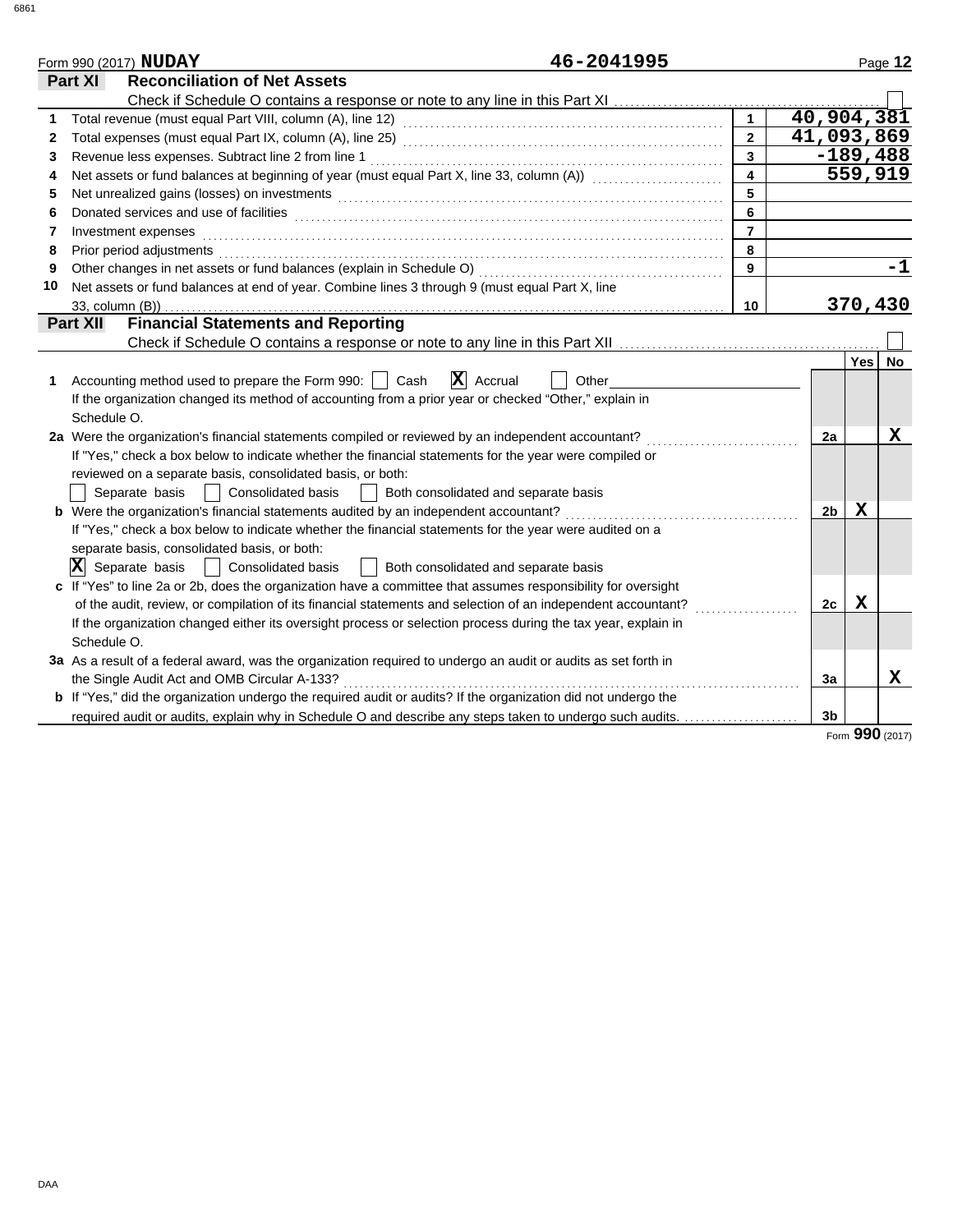**SCHEDULE A** 

**Complete if the organization is a section 501(c)(3) organization or a section 4947(a)(1) nonexempt charitable trust. (Form 990 or 990-EZ)**

| Attach to Form 990 or Form 990-EZ. |
|------------------------------------|
|------------------------------------|

| 'N            |  |
|---------------|--|
| en to Pu<br>c |  |

OMB No. 1545-0047

|                       | Department of the Treasury                 |                  |                                                            | $\blacktriangleright$ Attach to Form 990 or Form 990-EZ.                                                                                                                                                                                                                                                                                                                                                                                                                                                                                                                                                                                                                                                                           |     |                                                                         |                                                         |            | <b>Open to Public</b>                                 |
|-----------------------|--------------------------------------------|------------------|------------------------------------------------------------|------------------------------------------------------------------------------------------------------------------------------------------------------------------------------------------------------------------------------------------------------------------------------------------------------------------------------------------------------------------------------------------------------------------------------------------------------------------------------------------------------------------------------------------------------------------------------------------------------------------------------------------------------------------------------------------------------------------------------------|-----|-------------------------------------------------------------------------|---------------------------------------------------------|------------|-------------------------------------------------------|
|                       | Internal Revenue Service                   |                  |                                                            | Go to www.irs.gov/Form990 for instructions and the latest information.                                                                                                                                                                                                                                                                                                                                                                                                                                                                                                                                                                                                                                                             |     |                                                                         |                                                         |            | <b>Inspection</b>                                     |
|                       | Name of the organization                   |                  | <b>NUDAY</b>                                               |                                                                                                                                                                                                                                                                                                                                                                                                                                                                                                                                                                                                                                                                                                                                    |     |                                                                         |                                                         | 46-2041995 | <b>Employer identification number</b>                 |
| Part I                |                                            |                  |                                                            | Reason for Public Charity Status (All organizations must complete this part.) See instructions.                                                                                                                                                                                                                                                                                                                                                                                                                                                                                                                                                                                                                                    |     |                                                                         |                                                         |            |                                                       |
| 1<br>2<br>3<br>4<br>5 |                                            | city, and state: | section 170(b)(1)(A)(iv). (Complete Part II.)              | The organization is not a private foundation because it is: (For lines 1 through 12, check only one box.)<br>A church, convention of churches, or association of churches described in section 170(b)(1)(A)(i).<br>A school described in section 170(b)(1)(A)(ii). (Attach Schedule E (Form 990 or 990-EZ).)<br>A hospital or a cooperative hospital service organization described in section 170(b)(1)(A)(iii).<br>A medical research organization operated in conjunction with a hospital described in section 170(b)(1)(A)(iii). Enter the hospital's name,<br>An organization operated for the benefit of a college or university owned or operated by a governmental unit described in                                       |     |                                                                         |                                                         |            |                                                       |
| 6<br>7                | X                                          |                  | described in section 170(b)(1)(A)(vi). (Complete Part II.) | A federal, state, or local government or governmental unit described in section 170(b)(1)(A)(v).<br>An organization that normally receives a substantial part of its support from a governmental unit or from the general public                                                                                                                                                                                                                                                                                                                                                                                                                                                                                                   |     |                                                                         |                                                         |            |                                                       |
| 8                     |                                            |                  |                                                            | A community trust described in section 170(b)(1)(A)(vi). (Complete Part II.)                                                                                                                                                                                                                                                                                                                                                                                                                                                                                                                                                                                                                                                       |     |                                                                         |                                                         |            |                                                       |
| 9                     |                                            | university:      |                                                            | An agricultural research organization described in section 170(b)(1)(A)(ix) operated in conjunction with a land-grant college<br>or university or a non-land grant college of agriculture (see instructions). Enter the name, city, and state of the college or                                                                                                                                                                                                                                                                                                                                                                                                                                                                    |     |                                                                         |                                                         |            |                                                       |
| 10                    |                                            |                  |                                                            | An organization that normally receives: (1) more than 33 1/3% of its support from contributions, membership fees, and gross<br>receipts from activities related to its exempt functions—subject to certain exceptions, and (2) no more than 33 1/3% of its<br>support from gross investment income and unrelated business taxable income (less section 511 tax) from businesses<br>acquired by the organization after June 30, 1975. See section 509(a)(2). (Complete Part III.)                                                                                                                                                                                                                                                   |     |                                                                         |                                                         |            |                                                       |
| 11                    |                                            |                  |                                                            | An organization organized and operated exclusively to test for public safety. See section 509(a)(4).                                                                                                                                                                                                                                                                                                                                                                                                                                                                                                                                                                                                                               |     |                                                                         |                                                         |            |                                                       |
| 12                    | a                                          |                  |                                                            | An organization organized and operated exclusively for the benefit of, to perform the functions of, or to carry out the purposes<br>of one or more publicly supported organizations described in section 509(a)(1) or section 509(a)(2). See section 509(a)(3).<br>Check the box in lines 12a through 12d that describes the type of supporting organization and complete lines 12e, 12f, and 12g.<br>Type I. A supporting organization operated, supervised, or controlled by its supported organization(s), typically by giving<br>the supported organization(s) the power to regularly appoint or elect a majority of the directors or trustees of the<br>supporting organization. You must complete Part IV, Sections A and B. |     |                                                                         |                                                         |            |                                                       |
|                       | b                                          |                  |                                                            | Type II. A supporting organization supervised or controlled in connection with its supported organization(s), by having<br>control or management of the supporting organization vested in the same persons that control or manage the supported<br>organization(s). You must complete Part IV, Sections A and C.                                                                                                                                                                                                                                                                                                                                                                                                                   |     |                                                                         |                                                         |            |                                                       |
|                       | c<br>d                                     |                  |                                                            | Type III functionally integrated. A supporting organization operated in connection with, and functionally integrated with,<br>its supported organization(s) (see instructions). You must complete Part IV, Sections A, D, and E.<br>Type III non-functionally integrated. A supporting organization operated in connection with its supported organization(s)                                                                                                                                                                                                                                                                                                                                                                      |     |                                                                         |                                                         |            |                                                       |
|                       |                                            |                  |                                                            | that is not functionally integrated. The organization generally must satisfy a distribution requirement and an attentiveness<br>requirement (see instructions). You must complete Part IV, Sections A and D, and Part V.                                                                                                                                                                                                                                                                                                                                                                                                                                                                                                           |     |                                                                         |                                                         |            |                                                       |
|                       | е                                          |                  |                                                            | Check this box if the organization received a written determination from the IRS that it is a Type I, Type II, Type III<br>functionally integrated, or Type III non-functionally integrated supporting organization.                                                                                                                                                                                                                                                                                                                                                                                                                                                                                                               |     |                                                                         |                                                         |            |                                                       |
|                       | f                                          |                  | Enter the number of supported organizations                |                                                                                                                                                                                                                                                                                                                                                                                                                                                                                                                                                                                                                                                                                                                                    |     |                                                                         |                                                         |            |                                                       |
|                       | g<br>(i) Name of supported<br>organization |                  | (ii) EIN                                                   | Provide the following information about the supported organization(s).<br>(iii) Type of organization<br>(described on lines 1-10<br>above (see instructions))                                                                                                                                                                                                                                                                                                                                                                                                                                                                                                                                                                      | Yes | (iv) Is the organization<br>listed in your governing<br>document?<br>No | (v) Amount of monetary<br>support (see<br>instructions) |            | (vi) Amount of<br>other support (see<br>instructions) |
| (A)                   |                                            |                  |                                                            |                                                                                                                                                                                                                                                                                                                                                                                                                                                                                                                                                                                                                                                                                                                                    |     |                                                                         |                                                         |            |                                                       |
| (B)                   |                                            |                  |                                                            |                                                                                                                                                                                                                                                                                                                                                                                                                                                                                                                                                                                                                                                                                                                                    |     |                                                                         |                                                         |            |                                                       |
| (C)                   |                                            |                  |                                                            |                                                                                                                                                                                                                                                                                                                                                                                                                                                                                                                                                                                                                                                                                                                                    |     |                                                                         |                                                         |            |                                                       |
| (D)                   |                                            |                  |                                                            |                                                                                                                                                                                                                                                                                                                                                                                                                                                                                                                                                                                                                                                                                                                                    |     |                                                                         |                                                         |            |                                                       |
| (E)                   |                                            |                  |                                                            |                                                                                                                                                                                                                                                                                                                                                                                                                                                                                                                                                                                                                                                                                                                                    |     |                                                                         |                                                         |            |                                                       |
| <b>Total</b>          |                                            |                  |                                                            |                                                                                                                                                                                                                                                                                                                                                                                                                                                                                                                                                                                                                                                                                                                                    |     |                                                                         |                                                         |            |                                                       |

**For Paperwork Reduction Act Notice, see the Instructions for Form 990 or 990-EZ.**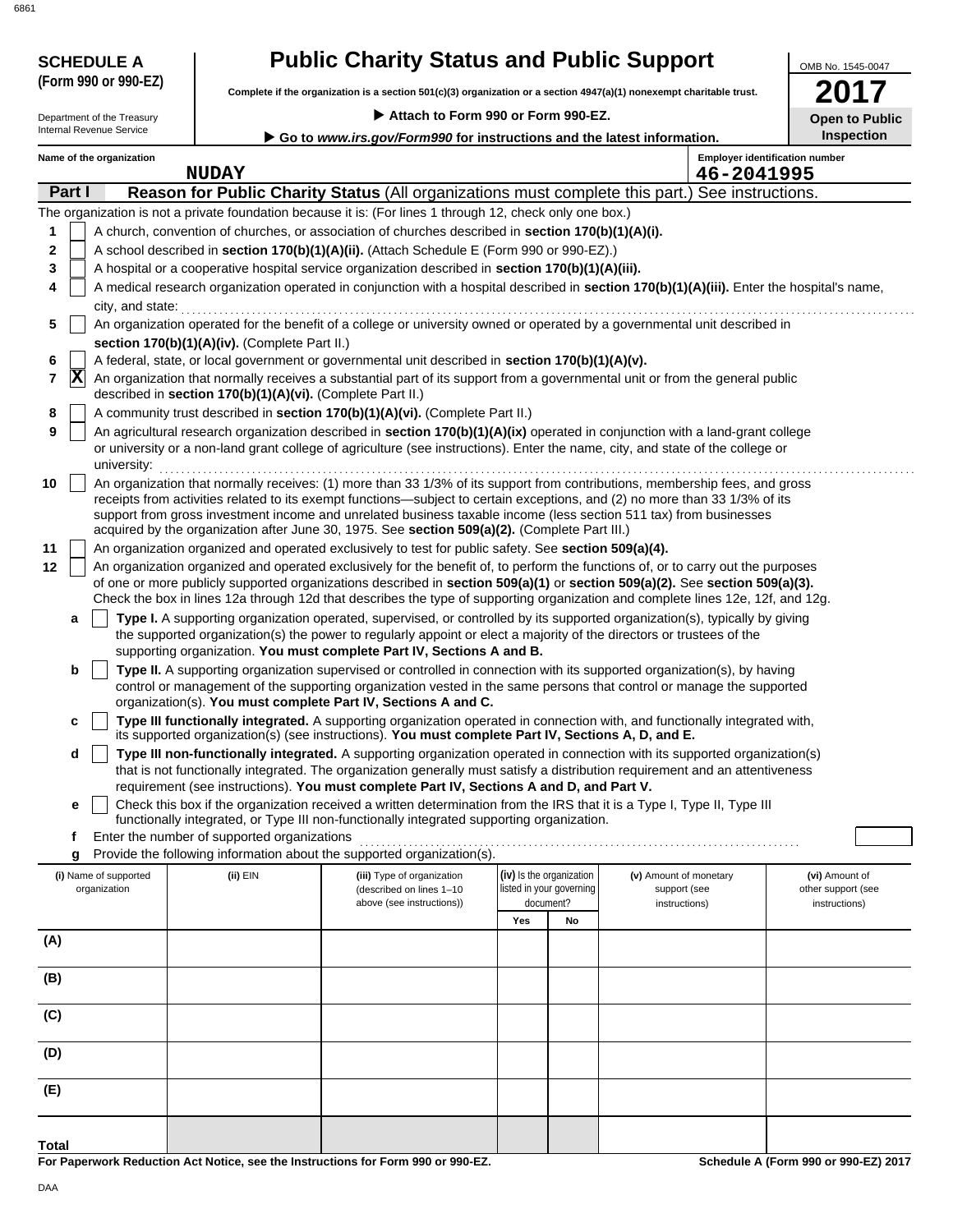|              | <b>NUDAY</b><br>Schedule A (Form 990 or 990-EZ) 2017                                                                                                                                                                                                                                                                                                    |          |           |            |              | 46-2041995 | Page 2         |
|--------------|---------------------------------------------------------------------------------------------------------------------------------------------------------------------------------------------------------------------------------------------------------------------------------------------------------------------------------------------------------|----------|-----------|------------|--------------|------------|----------------|
|              | Support Schedule for Organizations Described in Sections 170(b)(1)(A)(iv) and 170(b)(1)(A)(vi)<br>Part II                                                                                                                                                                                                                                               |          |           |            |              |            |                |
|              | (Complete only if you checked the box on line 5, 7, or 8 of Part I or if the organization failed to qualify under                                                                                                                                                                                                                                       |          |           |            |              |            |                |
|              | Part III. If the organization fails to qualify under the tests listed below, please complete Part III.)                                                                                                                                                                                                                                                 |          |           |            |              |            |                |
|              | <b>Section A. Public Support</b>                                                                                                                                                                                                                                                                                                                        |          |           |            |              |            |                |
|              | Calendar year (or fiscal year beginning in) $\blacktriangleright$                                                                                                                                                                                                                                                                                       | (a) 2013 | (b) 2014  | $(c)$ 2015 | $(d)$ 2016   | (e) $2017$ | (f) Total      |
| 1            | Gifts, grants, contributions, and<br>membership fees received. (Do not<br>include any "unusual grants.")                                                                                                                                                                                                                                                | 216,475  | 4,157,002 | 16,776,391 | 22, 218, 647 | 40,892,161 | 84,260,676     |
| $\mathbf{2}$ | Tax revenues levied for the<br>organization's benefit and either paid<br>to or expended on its behalf $\ldots$                                                                                                                                                                                                                                          |          |           |            |              |            |                |
| 3            | The value of services or facilities<br>furnished by a governmental unit to the<br>organization without charge                                                                                                                                                                                                                                           |          |           |            |              |            |                |
| 4            | Total. Add lines 1 through 3<br>.                                                                                                                                                                                                                                                                                                                       | 216,475  | 4,157,002 | 16,776,391 | 22, 218, 647 | 40,892,161 | 84,260,676     |
| 5            | The portion of total contributions by<br>each person (other than a<br>governmental unit or publicly<br>supported organization) included on<br>line 1 that exceeds 2% of the amount<br>shown on line 11, column (f) $\ldots$                                                                                                                             |          |           |            |              |            |                |
| 6.           | Public support. Subtract line 5 from line 4.                                                                                                                                                                                                                                                                                                            |          |           |            |              |            | 84,260,676     |
|              | <b>Section B. Total Support</b>                                                                                                                                                                                                                                                                                                                         |          |           |            |              |            |                |
|              | Calendar year (or fiscal year beginning in)                                                                                                                                                                                                                                                                                                             | (a) 2013 | (b) 2014  | $(c)$ 2015 | $(d)$ 2016   | (e) 2017   | (f) Total      |
| 7            | Amounts from line 4                                                                                                                                                                                                                                                                                                                                     | 216,475  | 4,157,002 | 16,776,391 | 22, 218, 647 | 40,892,161 | 84,260,676     |
| 8            | Gross income from interest, dividends,<br>payments received on securities loans,<br>rents, royalties, and income from<br>similar sources                                                                                                                                                                                                                |          |           |            |              |            |                |
| 9            | Net income from unrelated business<br>activities, whether or not the business<br>is regularly carried on                                                                                                                                                                                                                                                |          |           |            |              |            |                |
| 10           | Other income. Do not include gain or<br>loss from the sale of capital assets<br>(Explain in Part VI.)                                                                                                                                                                                                                                                   |          |           |            |              |            |                |
| 11           | Total support. Add lines 7 through 10                                                                                                                                                                                                                                                                                                                   |          |           |            |              |            | 84,260,676     |
| 12           | Gross receipts from related activities, etc. (see instructions)                                                                                                                                                                                                                                                                                         |          |           |            |              | 12         | 844,942        |
| 13           | First five years. If the Form 990 is for the organization's first, second, third, fourth, or fifth tax year as a section 501(c)(3)                                                                                                                                                                                                                      |          |           |            |              |            | $\Box$         |
|              | organization, check this box and stop here entity and the control of the control of the control of the control of the control of the control of the control of the control of the control of the control of the control of the                                                                                                                          |          |           |            |              |            |                |
|              | <b>Section C. Computation of Public Support Percentage</b>                                                                                                                                                                                                                                                                                              |          |           |            |              |            |                |
| 14           |                                                                                                                                                                                                                                                                                                                                                         |          |           |            |              | 14         | 100.00%        |
| 15           | Public support percentage from 2016 Schedule A, Part II, line 14 [2010] Content content content of the content of<br>33 1/3% support test-2017. If the organization did not check the box on line 13, and line 14 is 33 1/3% or more, check this                                                                                                        |          |           |            |              | 15         | %              |
| 16a          |                                                                                                                                                                                                                                                                                                                                                         |          |           |            |              |            | $ \mathbf{X} $ |
| b            | 33 1/3% support test-2016. If the organization did not check a box on line 13 or 16a, and line 15 is 33 1/3% or more, check                                                                                                                                                                                                                             |          |           |            |              |            |                |
|              | this box and stop here. The organization qualifies as a publicly supported organization                                                                                                                                                                                                                                                                 |          |           |            |              |            |                |
|              | 17a 10%-facts-and-circumstances test-2017. If the organization did not check a box on line 13, 16a, or 16b, and line 14 is                                                                                                                                                                                                                              |          |           |            |              |            |                |
|              | 10% or more, and if the organization meets the "facts-and-circumstances" test, check this box and stop here. Explain in                                                                                                                                                                                                                                 |          |           |            |              |            |                |
|              | Part VI how the organization meets the "facts-and-circumstances" test. The organization qualifies as a publicly supported                                                                                                                                                                                                                               |          |           |            |              |            |                |
|              |                                                                                                                                                                                                                                                                                                                                                         |          |           |            |              |            |                |
| b            | organization with the contract of the contract of the contract of the contract of the contract of the contract of the contract of the contract of the contract of the contract of the contract of the contract of the contract<br>10%-facts-and-circumstances test-2016. If the organization did not check a box on line 13, 16a, 16b, or 17a, and line |          |           |            |              |            |                |
|              | 15 is 10% or more, and if the organization meets the "facts-and-circumstances" test, check this box and stop here.                                                                                                                                                                                                                                      |          |           |            |              |            |                |
|              | Explain in Part VI how the organization meets the "facts-and-circumstances" test. The organization qualifies as a publicly                                                                                                                                                                                                                              |          |           |            |              |            |                |
|              |                                                                                                                                                                                                                                                                                                                                                         |          |           |            |              |            |                |
| 18           | Private foundation. If the organization did not check a box on line 13, 16a, 16b, 17a, or 17b, check this box and see                                                                                                                                                                                                                                   |          |           |            |              |            |                |
|              |                                                                                                                                                                                                                                                                                                                                                         |          |           |            |              |            |                |

**Schedule A (Form 990 or 990-EZ) 2017**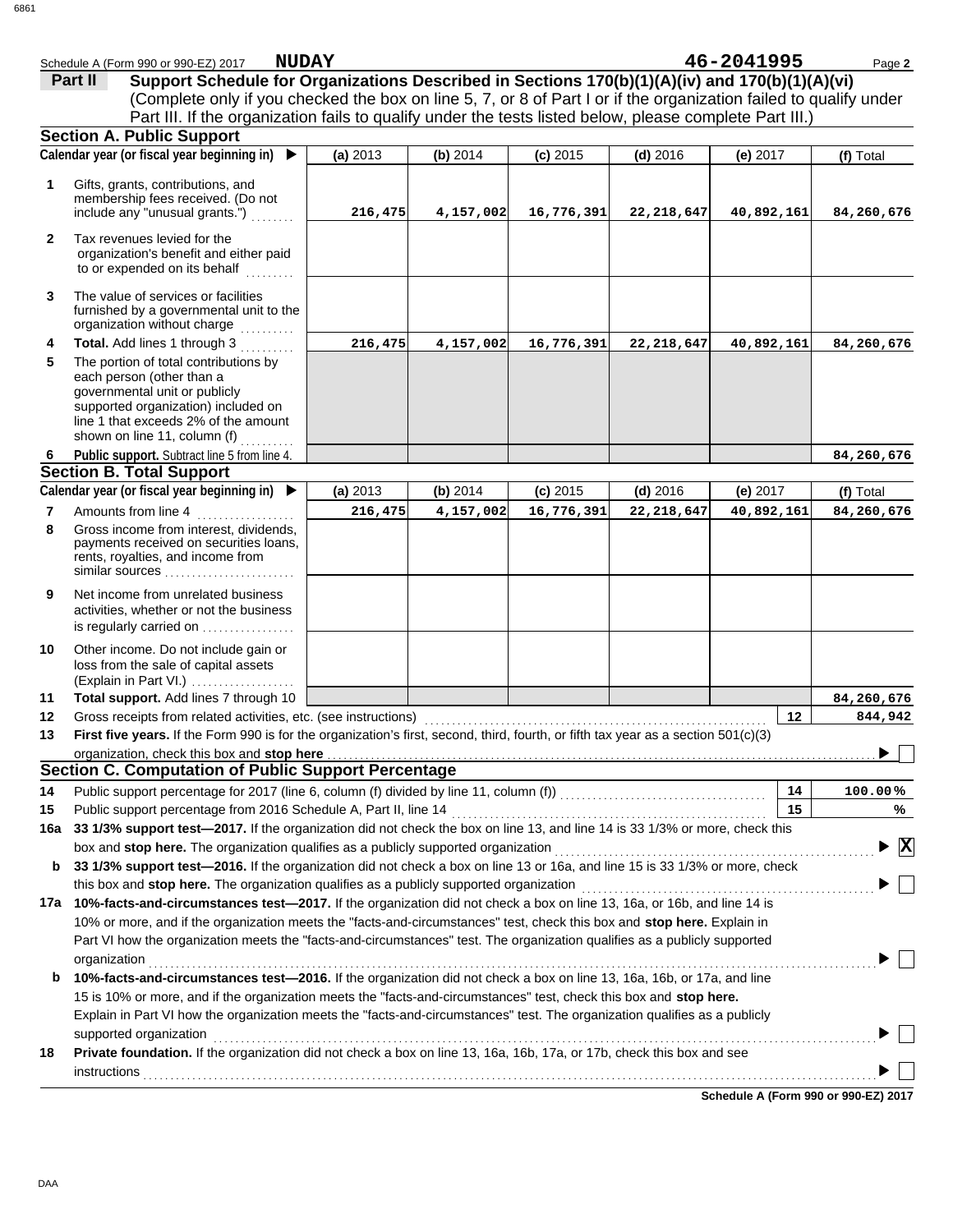|              | <b>NUDAY</b><br>Schedule A (Form 990 or 990-EZ) 2017                                                                                                                                                                                                            |          |          |            |            | 46-2041995 | Page 3    |
|--------------|-----------------------------------------------------------------------------------------------------------------------------------------------------------------------------------------------------------------------------------------------------------------|----------|----------|------------|------------|------------|-----------|
|              | Support Schedule for Organizations Described in Section 509(a)(2)<br>Part III                                                                                                                                                                                   |          |          |            |            |            |           |
|              | (Complete only if you checked the box on line 10 of Part I or if the organization failed to qualify under Part II.                                                                                                                                              |          |          |            |            |            |           |
|              | If the organization fails to qualify under the tests listed below, please complete Part II.)                                                                                                                                                                    |          |          |            |            |            |           |
|              | <b>Section A. Public Support</b>                                                                                                                                                                                                                                |          |          |            |            |            |           |
|              | Calendar year (or fiscal year beginning in) $\blacktriangleright$                                                                                                                                                                                               | (a) 2013 | (b) 2014 | $(c)$ 2015 | $(d)$ 2016 | (e) 2017   | (f) Total |
| $\mathbf{1}$ | Gifts, grants, contributions, and membership<br>fees received. (Do not include any "unusual grants.")                                                                                                                                                           |          |          |            |            |            |           |
| $\mathbf{2}$ | Gross receipts from admissions, merchandise<br>sold or services performed, or facilities<br>furnished in any activity that is related to the<br>organization's tax-exempt purpose                                                                               |          |          |            |            |            |           |
| 3            | Gross receipts from activities that are not an<br>unrelated trade or business under section 513                                                                                                                                                                 |          |          |            |            |            |           |
| 4            | Tax revenues levied for the<br>organization's benefit and either paid<br>to or expended on its behalf                                                                                                                                                           |          |          |            |            |            |           |
| 5            | The value of services or facilities<br>furnished by a governmental unit to the<br>organization without charge                                                                                                                                                   |          |          |            |            |            |           |
| 6            | Total. Add lines 1 through 5                                                                                                                                                                                                                                    |          |          |            |            |            |           |
| 7a           | Amounts included on lines 1, 2, and 3<br>received from disqualified persons                                                                                                                                                                                     |          |          |            |            |            |           |
| b            | Amounts included on lines 2 and 3<br>received from other than disqualified<br>persons that exceed the greater of \$5,000<br>or 1% of the amount on line 13 for the year                                                                                         |          |          |            |            |            |           |
| c<br>8       | Add lines 7a and 7b<br>Public support. (Subtract line 7c from                                                                                                                                                                                                   |          |          |            |            |            |           |
|              | line 6.) $\ldots$                                                                                                                                                                                                                                               |          |          |            |            |            |           |
|              | <b>Section B. Total Support</b>                                                                                                                                                                                                                                 |          |          |            |            |            |           |
|              | Calendar year (or fiscal year beginning in) $\blacktriangleright$                                                                                                                                                                                               | (a) 2013 | (b) 2014 | $(c)$ 2015 | $(d)$ 2016 | (e) $2017$ | (f) Total |
| 9            | Amounts from line 6                                                                                                                                                                                                                                             |          |          |            |            |            |           |
|              |                                                                                                                                                                                                                                                                 |          |          |            |            |            |           |
| 10a          | Gross income from interest, dividends,<br>payments received on securities loans, rents,<br>royalties, and income from similar sources.                                                                                                                          |          |          |            |            |            |           |
| b            | Unrelated business taxable income (less<br>section 511 taxes) from businesses<br>acquired after June 30, 1975                                                                                                                                                   |          |          |            |            |            |           |
| C            |                                                                                                                                                                                                                                                                 |          |          |            |            |            |           |
| 11           | Net income from unrelated business<br>activities not included in line 10b, whether<br>or not the business is regularly carried on                                                                                                                               |          |          |            |            |            |           |
| 12           | Other income. Do not include gain or<br>loss from the sale of capital assets<br>(Explain in Part VI.)<br>.                                                                                                                                                      |          |          |            |            |            |           |
| 13           | Total support. (Add lines 9, 10c, 11,                                                                                                                                                                                                                           |          |          |            |            |            |           |
|              | and 12.)                                                                                                                                                                                                                                                        |          |          |            |            |            |           |
| 14           | First five years. If the Form 990 is for the organization's first, second, third, fourth, or fifth tax year as a section 501(c)(3)                                                                                                                              |          |          |            |            |            |           |
|              | organization, check this box and stop here <b>constant and all and all and all and all and all and all and all and a</b>                                                                                                                                        |          |          |            |            |            |           |
|              | <b>Section C. Computation of Public Support Percentage</b>                                                                                                                                                                                                      |          |          |            |            |            |           |
| 15           |                                                                                                                                                                                                                                                                 |          |          |            |            | 15         | %         |
| 16           |                                                                                                                                                                                                                                                                 |          |          |            |            | 16         | %         |
|              | Section D. Computation of Investment Income Percentage                                                                                                                                                                                                          |          |          |            |            |            |           |
| 17           | Investment income percentage for 2017 (line 10c, column (f) divided by line 13, column (f)) [[[[[[[[[[[[[[[[[                                                                                                                                                   |          |          |            |            | 17         | %         |
| 18           | Investment income percentage from 2016 Schedule A, Part III, line 17                                                                                                                                                                                            |          |          |            |            | 18         | %         |
| 19а          | 33 1/3% support tests—2017. If the organization did not check the box on line 14, and line 15 is more than 33 1/3%, and line                                                                                                                                    |          |          |            |            |            |           |
| b            | 17 is not more than 33 1/3%, check this box and stop here. The organization qualifies as a publicly supported organization<br>33 1/3% support tests—2016. If the organization did not check a box on line 14 or line 19a, and line 16 is more than 33 1/3%, and |          |          |            |            |            |           |
|              |                                                                                                                                                                                                                                                                 |          |          |            |            |            |           |
|              | line 18 is not more than 33 1/3%, check this box and stop here. The organization qualifies as a publicly supported organization                                                                                                                                 |          |          |            |            |            | ▶ ∐       |

**Schedule A (Form 990 or 990-EZ) 2017**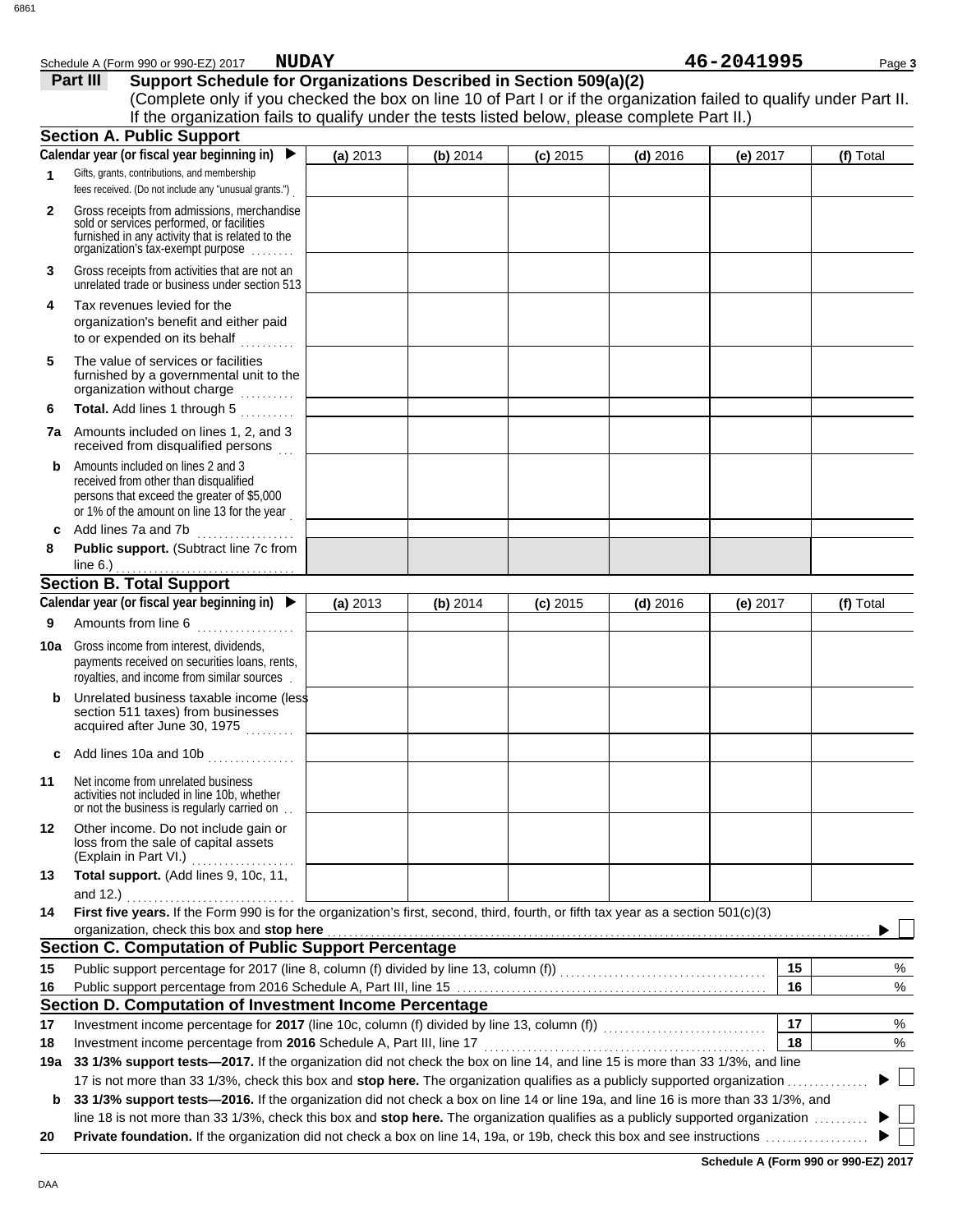## Schedule A (Form 990 or 990-EZ) 2017 **NUDAY All and Schedule A (Form 990 or 990-EZ) 2017 Page 4**

**Part IV Supporting Organizations** Sections A, D, and E. If you checked 12d of Part I, complete Sections A and D, and complete Part V.) (Complete only if you checked a box in line 12 on Part I. If you checked 12a of Part I, complete Sections A and B. If you checked 12b of Part I, complete Sections A and C. If you checked 12c of Part I, complete

## **Section A. All Supporting Organizations**

- Are all of the organization's supported organizations listed by name in the organization's governing documents? *If "No," describe in Part VI how the supported organizations are designated. If designated by class or purpose, describe the designation. If historic and continuing relationship, explain.* **1**
- Did the organization have any supported organization that does not have an IRS determination of status under section 509(a)(1) or (2)? *If "Yes," explain in Part VI how the organization determined that the supported organization was described in section 509(a)(1) or (2).* **2**
- **3a** Did the organization have a supported organization described in section 501(c)(4), (5), or (6)? *If "Yes," answer (b) and (c) below.*
- **b** Did the organization confirm that each supported organization qualified under section 501(c)(4), (5), or (6) and satisfied the public support tests under section 509(a)(2)? *If "Yes," describe in Part VI when and how the organization made the determination.*
- **c** Did the organization ensure that all support to such organizations was used exclusively for section  $170(c)(2)(B)$ purposes? *If "Yes," explain in Part VI what controls the organization put in place to ensure such use.*
- **4a** Was any supported organization not organized in the United States ("foreign supported organization")? *If "Yes," and if you checked 12a or 12b in Part I, answer (b) and (c) below.*
- **b** Did the organization have ultimate control and discretion in deciding whether to make grants to the foreign supported organization? *If "Yes," describe in Part VI how the organization had such control and discretion despite being controlled or supervised by or in connection with its supported organizations.*
- **c** Did the organization support any foreign supported organization that does not have an IRS determination under sections 501(c)(3) and 509(a)(1) or (2)? *If "Yes," explain in Part VI what controls the organization used to ensure that all support to the foreign supported organization was used exclusively for section 170(c)(2)(B) purposes.*
- **5a** Did the organization add, substitute, or remove any supported organizations during the tax year? *If "Yes," answer (b) and (c) below (if applicable). Also, provide detail in Part VI, including (i) the names and EIN numbers of the supported organizations added, substituted, or removed; (ii) the reasons for each such action; (iii) the authority under the organization's organizing document authorizing such action; and (iv) how the action was accomplished (such as by amendment to the organizing document).*
- **b Type I or Type II only.** Was any added or substituted supported organization part of a class already designated in the organization's organizing document?
- **c Substitutions only.** Was the substitution the result of an event beyond the organization's control?
- **6** Did the organization provide support (whether in the form of grants or the provision of services or facilities) to anyone other than (i) its supported organizations, (ii) individuals that are part of the charitable class benefited by one or more of its supported organizations, or (iii) other supporting organizations that also support or benefit one or more of the filing organization's supported organizations? *If "Yes," provide detail in Part VI.*
- **7** Did the organization provide a grant, loan, compensation, or other similar payment to a substantial contributor (defined in section 4958(c)(3)(C)), a family member of a substantial contributor, or a 35% controlled entity with regard to a substantial contributor? *If "Yes," complete Part I of Schedule L (Form 990 or 990-EZ).*
- **8** Did the organization make a loan to a disqualified person (as defined in section 4958) not described in line 7? *If "Yes," complete Part I of Schedule L (Form 990 or 990-EZ).*
- **9a** Was the organization controlled directly or indirectly at any time during the tax year by one or more disqualified persons as defined in section 4946 (other than foundation managers and organizations described in section 509(a)(1) or (2))? *If "Yes," provide detail in Part VI.*
- **b** Did one or more disqualified persons (as defined in line 9a) hold a controlling interest in any entity in which the supporting organization had an interest? *If "Yes," provide detail in Part VI.*
- **c** Did a disqualified person (as defined in line 9a) have an ownership interest in, or derive any personal benefit from, assets in which the supporting organization also had an interest? *If "Yes," provide detail in Part VI.*
- **10a** Was the organization subject to the excess business holdings rules of section 4943 because of section 4943(f) (regarding certain Type II supporting organizations, and all Type III non-functionally integrated supporting organizations)? *If "Yes," answer 10b below.*
- **b** Did the organization have any excess business holdings in the tax year? *(Use Schedule C, Form 4720, to determine whether the organization had excess business holdings.)*

**Yes No 1 2 3a 3b 3c 4a 4b 4c 5a 5b 5c 6 7 8 9a 9b 9c 10a 10b**

**NUDAY 46-2041995**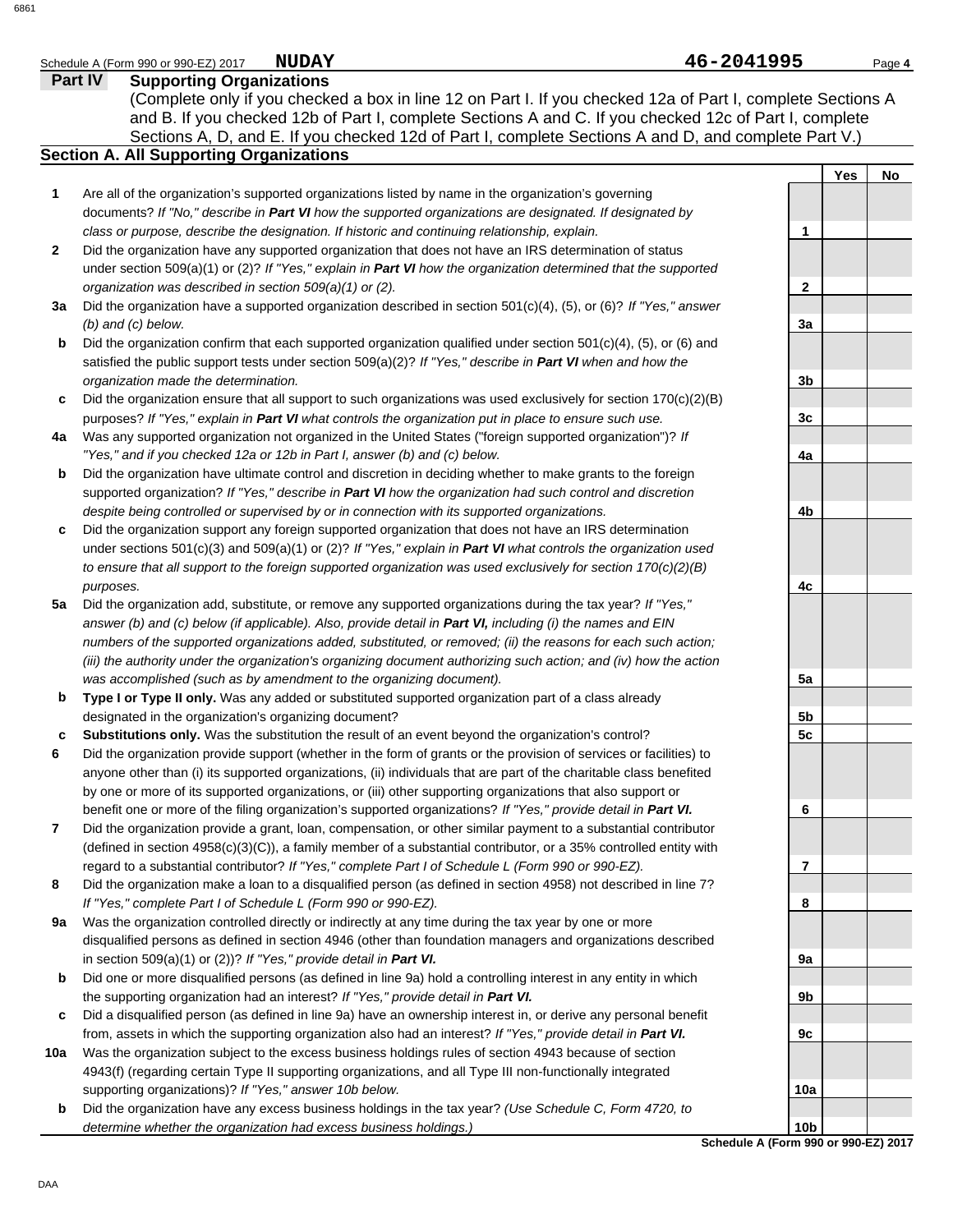|    | <b>NUDAY</b><br>Schedule A (Form 990 or 990-EZ) 2017                                                                   | 46-2041995      |            | Page 5 |
|----|------------------------------------------------------------------------------------------------------------------------|-----------------|------------|--------|
|    | <b>Supporting Organizations (continued)</b><br>Part IV                                                                 |                 |            |        |
|    |                                                                                                                        |                 | Yes        | No     |
| 11 | Has the organization accepted a gift or contribution from any of the following persons?                                |                 |            |        |
| а  | A person who directly or indirectly controls, either alone or together with persons described in (b) and (c)           |                 |            |        |
|    | below, the governing body of a supported organization?                                                                 | 11a             |            |        |
|    | <b>b</b> A family member of a person described in (a) above?                                                           | 11 <sub>b</sub> |            |        |
| c  | A 35% controlled entity of a person described in (a) or (b) above? If "Yes" to a, b, or c, provide detail in Part VI.  | 11c             |            |        |
|    | <b>Section B. Type I Supporting Organizations</b>                                                                      |                 |            |        |
|    |                                                                                                                        |                 | <b>Yes</b> | No     |
| 1  | Did the directors, trustees, or membership of one or more supported organizations have the power to                    |                 |            |        |
|    | regularly appoint or elect at least a majority of the organization's directors or trustees at all times during the     |                 |            |        |
|    | tax year? If "No," describe in Part VI how the supported organization(s) effectively operated, supervised, or          |                 |            |        |
|    | controlled the organization's activities. If the organization had more than one supported organization,                |                 |            |        |
|    | describe how the powers to appoint and/or remove directors or trustees were allocated among the supported              |                 |            |        |
|    |                                                                                                                        |                 |            |        |
|    | organizations and what conditions or restrictions, if any, applied to such powers during the tax year.                 | 1               |            |        |
| 2  | Did the organization operate for the benefit of any supported organization other than the supported                    |                 |            |        |
|    | organization(s) that operated, supervised, or controlled the supporting organization? If "Yes," explain in Part        |                 |            |        |
|    | VI how providing such benefit carried out the purposes of the supported organization(s) that operated,                 |                 |            |        |
|    | supervised, or controlled the supporting organization.                                                                 | $\mathbf{2}$    |            |        |
|    | <b>Section C. Type II Supporting Organizations</b>                                                                     |                 |            |        |
|    |                                                                                                                        |                 | Yes        | No     |
| 1  | Were a majority of the organization's directors or trustees during the tax year also a majority of the directors       |                 |            |        |
|    | or trustees of each of the organization's supported organization(s)? If "No," describe in Part VI how control          |                 |            |        |
|    | or management of the supporting organization was vested in the same persons that controlled or managed                 |                 |            |        |
|    | the supported organization(s).                                                                                         | 1               |            |        |
|    | <b>Section D. All Type III Supporting Organizations</b>                                                                |                 |            |        |
|    |                                                                                                                        |                 | Yes        | No     |
| 1  | Did the organization provide to each of its supported organizations, by the last day of the fifth month of the         |                 |            |        |
|    | organization's tax year, (i) a written notice describing the type and amount of support provided during the prior tax  |                 |            |        |
|    | year, (ii) a copy of the Form 990 that was most recently filed as of the date of notification, and (iii) copies of the |                 |            |        |
|    | organization's governing documents in effect on the date of notification, to the extent not previously provided?       | 1               |            |        |
| 2  | Were any of the organization's officers, directors, or trustees either (i) appointed or elected by the supported       |                 |            |        |
|    | organization(s) or (ii) serving on the governing body of a supported organization? If "No," explain in Part VI how     |                 |            |        |
|    | the organization maintained a close and continuous working relationship with the supported organization(s).            | 2               |            |        |
|    | Du regenen of the relationship dependent in $(0)$ did the experimetral superinted experimetra house                    |                 |            |        |

| By reason of the relationship described in (2), did the organization's supported organizations have a               |
|---------------------------------------------------------------------------------------------------------------------|
| significant voice in the organization's investment policies and in directing the use of the organization's          |
| income or assets at all times during the tax year? If "Yes," describe in <b>Part VI</b> the role the organization's |
| supported organizations played in this regard.                                                                      |
|                                                                                                                     |

### **Section E. Type III Functionally-Integrated Supporting Organizations**

**1** *Check the box next to the method that the organization used to satisfy the Integral Part Test during the year (see instructions).*

- The organization satisfied the Activities Test. *Complete line 2 below.* **a**
- The organization is the parent of each of its supported organizations. *Complete line 3 below.* **b**
- The organization supported a governmental entity. *Describe in Part VI how you supported a government entity (see instructions).* **c**

|  | 2 Activities Test. Answer (a) and (b) below. |  |  |  |  |  |  |
|--|----------------------------------------------|--|--|--|--|--|--|
|--|----------------------------------------------|--|--|--|--|--|--|

- **a** Did substantially all of the organization's activities during the tax year directly further the exempt purposes of the supported organization(s) to which the organization was responsive? *If "Yes," then in Part VI identify those supported organizations and explain how these activities directly furthered their exempt purposes, how the organization was responsive to those supported organizations, and how the organization determined that these activities constituted substantially all of its activities.*
- **b** Did the activities described in (a) constitute activities that, but for the organization's involvement, one or more of the organization's supported organization(s) would have been engaged in? *If "Yes," explain in Part VI the reasons for the organization's position that its supported organization(s) would have engaged in these activities but for the organization's involvement.*
- **3** Parent of Supported Organizations. *Answer (a) and (b) below.*
- **a** Did the organization have the power to regularly appoint or elect a majority of the officers, directors, or trustees of each of the supported organizations? *Provide details in Part VI.*
- DAA **Schedule A (Form 990 or 990-EZ) 2017 b** Did the organization exercise a substantial degree of direction over the policies, programs, and activities of each of its supported organizations? *If "Yes," describe in Part VI the role played by the organization in this regard.*

**3b**

**2a**

**2b**

**3a**

**3**

**Yes No**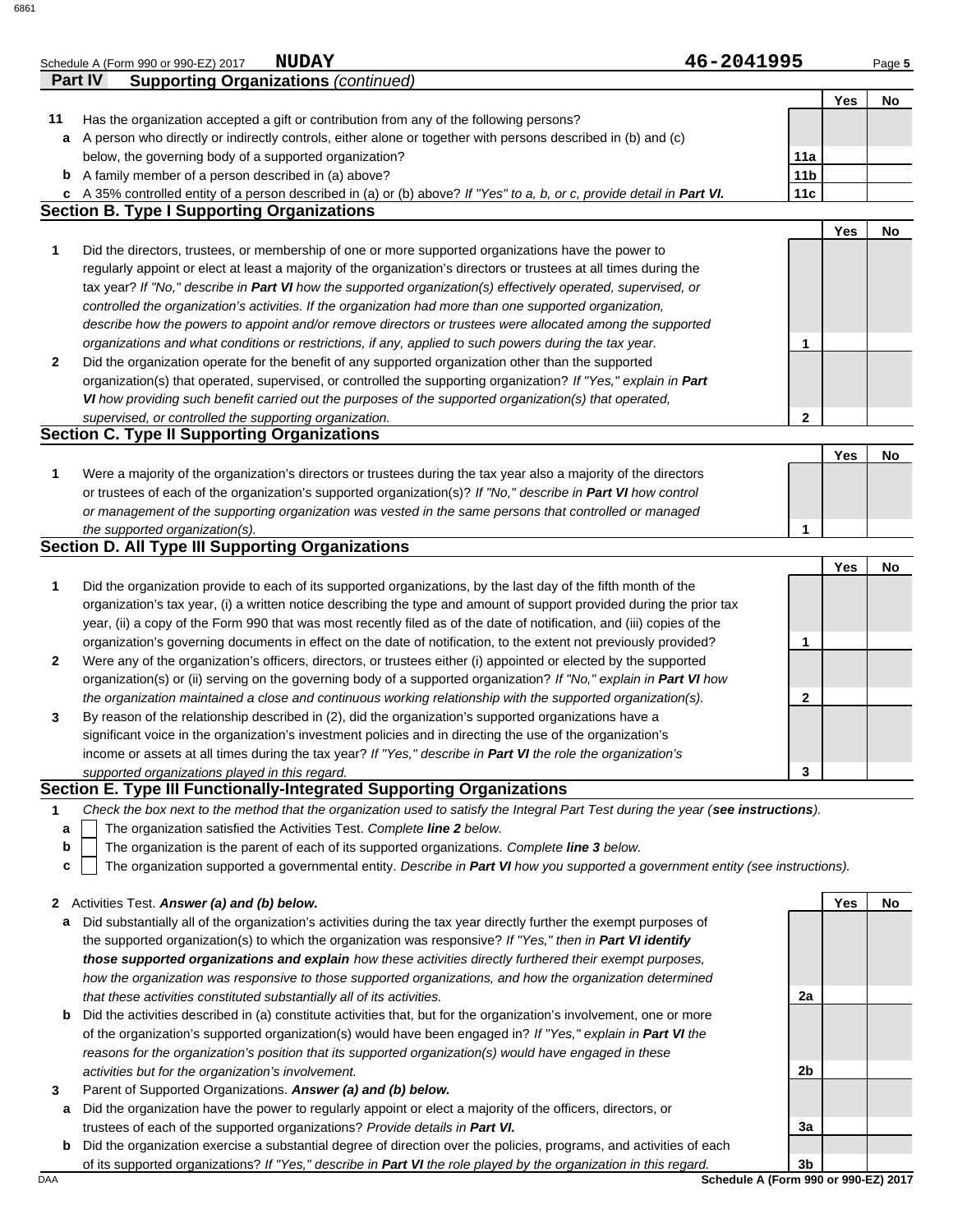| <b>NUDAY</b><br>Schedule A (Form 990 or 990-EZ) 2017                                                                                  |                         | 46-2041995     | Page 6                         |
|---------------------------------------------------------------------------------------------------------------------------------------|-------------------------|----------------|--------------------------------|
| Type III Non-Functionally Integrated 509(a)(3) Supporting Organizations<br><b>Part V</b>                                              |                         |                |                                |
| Check here if the organization satisfied the Integral Part Test as a qualifying trust on Nov. 20, 1970 (explain in Part VI). See<br>1 |                         |                |                                |
| instructions. All other Type III non-functionally integrated supporting organizations must complete Sections A through E.             |                         |                |                                |
| <b>Section A - Adjusted Net Income</b>                                                                                                |                         | (A) Prior Year | (B) Current Year<br>(optional) |
| Net short-term capital gain<br>1                                                                                                      | 1                       |                |                                |
| $\mathbf{2}$<br>Recoveries of prior-year distributions                                                                                | $\mathbf{2}$            |                |                                |
| 3<br>Other gross income (see instructions)                                                                                            | 3                       |                |                                |
| 4<br>Add lines 1 through 3.                                                                                                           | 4                       |                |                                |
| 5<br>Depreciation and depletion                                                                                                       | 5                       |                |                                |
| Portion of operating expenses paid or incurred for production or<br>6                                                                 |                         |                |                                |
| collection of gross income or for management, conservation, or                                                                        |                         |                |                                |
| maintenance of property held for production of income (see instructions)                                                              | 6                       |                |                                |
| Other expenses (see instructions)<br>7                                                                                                | $\overline{\mathbf{r}}$ |                |                                |
| 8<br>Adjusted Net Income (subtract lines 5, 6 and 7 from line 4).                                                                     | 8                       |                |                                |
| <b>Section B - Minimum Asset Amount</b>                                                                                               |                         | (A) Prior Year | (B) Current Year<br>(optional) |
| Aggregate fair market value of all non-exempt-use assets (see<br>1                                                                    |                         |                |                                |
| instructions for short tax year or assets held for part of year):                                                                     |                         |                |                                |
| a Average monthly value of securities                                                                                                 | 1a                      |                |                                |
| <b>b</b> Average monthly cash balances                                                                                                | 1b                      |                |                                |
| Fair market value of other non-exempt-use assets<br>C                                                                                 | 1 <sub>c</sub>          |                |                                |
| <b>d</b> Total (add lines 1a, 1b, and 1c)                                                                                             | 1 <sub>d</sub>          |                |                                |
| <b>Discount</b> claimed for blockage or other<br>e.                                                                                   |                         |                |                                |
| factors (explain in detail in Part VI):                                                                                               |                         |                |                                |
| $\mathbf{2}$<br>Acquisition indebtedness applicable to non-exempt-use assets                                                          | 2                       |                |                                |
| 3<br>Subtract line 2 from line 1d.                                                                                                    | 3                       |                |                                |
| Cash deemed held for exempt use. Enter 1-1/2% of line 3 (for greater amount,<br>4                                                     |                         |                |                                |
| see instructions).                                                                                                                    | 4                       |                |                                |
| 5<br>Net value of non-exempt-use assets (subtract line 4 from line 3)                                                                 | 5                       |                |                                |
| 6<br>Multiply line 5 by .035.                                                                                                         | 6                       |                |                                |
| $\overline{7}$<br>Recoveries of prior-year distributions                                                                              | $\overline{7}$          |                |                                |
| 8<br>Minimum Asset Amount (add line 7 to line 6)                                                                                      | 8                       |                |                                |
| <b>Section C - Distributable Amount</b>                                                                                               |                         |                | <b>Current Year</b>            |
| Adjusted net income for prior year (from Section A, line 8, Column A)<br>1                                                            | 1                       |                |                                |
| $\mathbf{2}$<br>Enter 85% of line 1.                                                                                                  | $\mathbf{2}$            |                |                                |
| Minimum asset amount for prior year (from Section B, line 8, Column A)<br>3                                                           | 3                       |                |                                |
| 4<br>Enter greater of line 2 or line 3.                                                                                               | 4                       |                |                                |
| 5<br>Income tax imposed in prior year                                                                                                 | 5                       |                |                                |
| 6<br><b>Distributable Amount.</b> Subtract line 5 from line 4, unless subject to                                                      |                         |                |                                |
| emergency temporary reduction (see instructions).                                                                                     | 6                       |                |                                |

**7** instructions). Check here if the current year is the organization's first as a non-functionally integrated Type III supporting organization (see

**Schedule A (Form 990 or 990-EZ) 2017**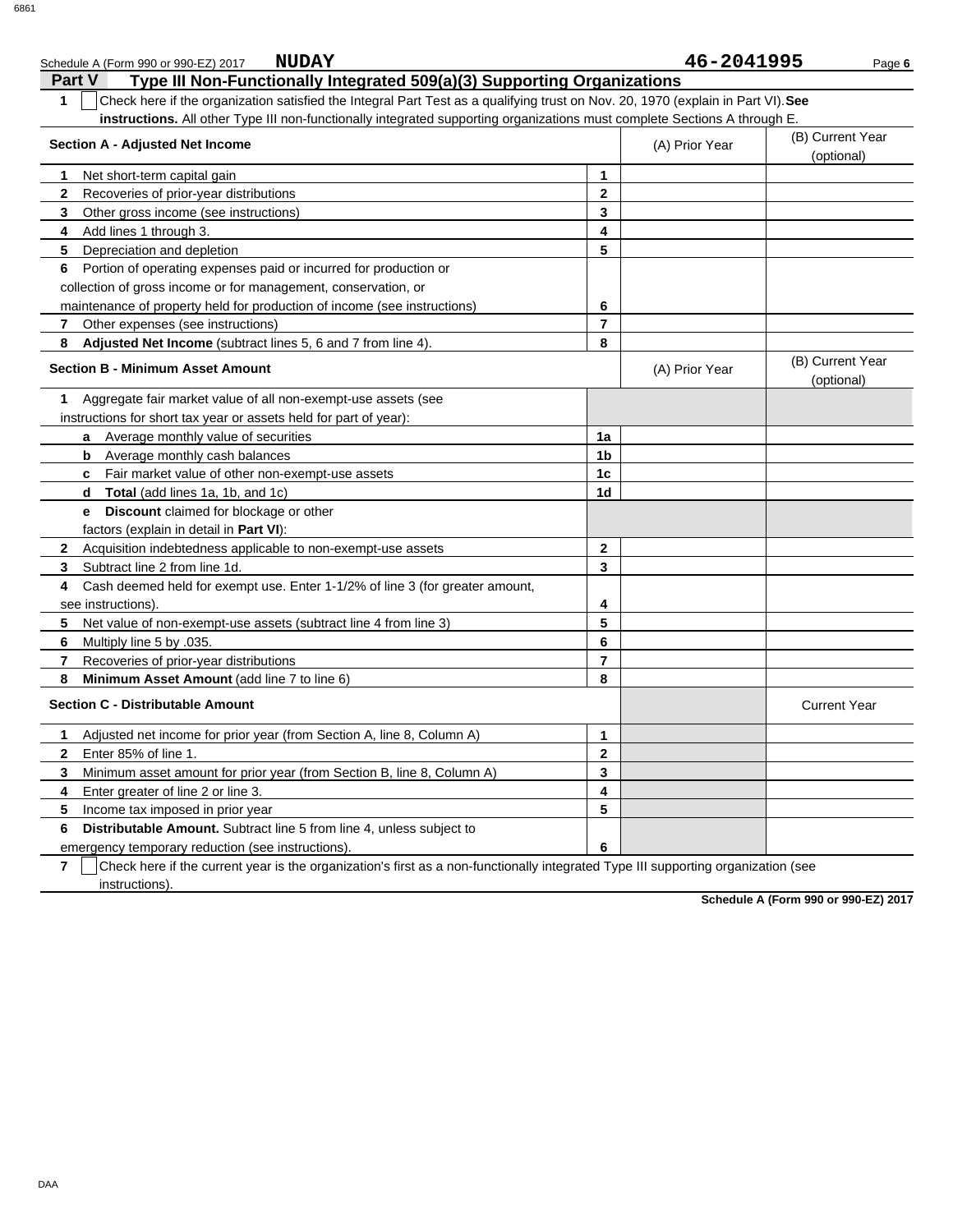|              | <b>NUDAY</b><br>Schedule A (Form 990 or 990-EZ) 2017                                                                        |                                    | 46-2041995                                    | Page 7                                                  |
|--------------|-----------------------------------------------------------------------------------------------------------------------------|------------------------------------|-----------------------------------------------|---------------------------------------------------------|
| Part V       | Type III Non-Functionally Integrated 509(a)(3) Supporting Organizations (continued)                                         |                                    |                                               |                                                         |
|              | <b>Section D - Distributions</b>                                                                                            |                                    |                                               | <b>Current Year</b>                                     |
| 1            | Amounts paid to supported organizations to accomplish exempt purposes                                                       |                                    |                                               |                                                         |
| $\mathbf{2}$ | Amounts paid to perform activity that directly furthers exempt purposes of supported                                        |                                    |                                               |                                                         |
|              | organizations, in excess of income from activity                                                                            |                                    |                                               |                                                         |
| 3            | Administrative expenses paid to accomplish exempt purposes of supported organizations                                       |                                    |                                               |                                                         |
| 4            | Amounts paid to acquire exempt-use assets                                                                                   |                                    |                                               |                                                         |
| 5            | Qualified set-aside amounts (prior IRS approval required)                                                                   |                                    |                                               |                                                         |
| 6            | Other distributions (describe in Part VI). See instructions.                                                                |                                    |                                               |                                                         |
| 7            | Total annual distributions. Add lines 1 through 6.                                                                          |                                    |                                               |                                                         |
| 8            | Distributions to attentive supported organizations to which the organization is responsive                                  |                                    |                                               |                                                         |
|              | (provide details in Part VI). See instructions.                                                                             |                                    |                                               |                                                         |
| 9            | Distributable amount for 2017 from Section C, line 6                                                                        |                                    |                                               |                                                         |
| 10           | Line 8 amount divided by line 9 amount                                                                                      |                                    |                                               |                                                         |
|              | <b>Section E - Distribution Allocations (see instructions)</b>                                                              | (i)<br><b>Excess Distributions</b> | (ii)<br><b>Underdistributions</b><br>Pre-2017 | (iii)<br><b>Distributable</b><br><b>Amount for 2017</b> |
| 1            | Distributable amount for 2017 from Section C, line 6                                                                        |                                    |                                               |                                                         |
| $\mathbf{2}$ | Underdistributions, if any, for years prior to 2017<br>(reasonable cause required-explain in Part VI). See<br>instructions. |                                    |                                               |                                                         |
| 3            | Excess distributions carryover, if any, to 2017:                                                                            |                                    |                                               |                                                         |
| a            |                                                                                                                             |                                    |                                               |                                                         |
|              | $b$ From 2013                                                                                                               |                                    |                                               |                                                         |
|              | <b>c</b> From 2014                                                                                                          |                                    |                                               |                                                         |
|              | $d$ From 2015                                                                                                               |                                    |                                               |                                                         |
|              | e From 2016                                                                                                                 |                                    |                                               |                                                         |
|              | f Total of lines 3a through e                                                                                               |                                    |                                               |                                                         |
|              | g Applied to underdistributions of prior years                                                                              |                                    |                                               |                                                         |
|              | <b>h</b> Applied to 2017 distributable amount                                                                               |                                    |                                               |                                                         |
|              | Carryover from 2012 not applied (see instructions)                                                                          |                                    |                                               |                                                         |
|              | Remainder. Subtract lines 3g, 3h, and 3i from 3f.                                                                           |                                    |                                               |                                                         |
| 4            | Distributions for 2017 from                                                                                                 |                                    |                                               |                                                         |
|              | \$<br>Section D, line 7:                                                                                                    |                                    |                                               |                                                         |
|              | a Applied to underdistributions of prior years                                                                              |                                    |                                               |                                                         |
|              | <b>b</b> Applied to 2017 distributable amount                                                                               |                                    |                                               |                                                         |
|              | c Remainder. Subtract lines 4a and 4b from 4.                                                                               |                                    |                                               |                                                         |
| 5            | Remaining underdistributions for years prior to 2017, if                                                                    |                                    |                                               |                                                         |
|              | any. Subtract lines 3g and 4a from line 2. For result                                                                       |                                    |                                               |                                                         |
|              | greater than zero, explain in Part VI. See instructions.                                                                    |                                    |                                               |                                                         |
| 6            | Remaining underdistributions for 2017. Subtract lines 3h                                                                    |                                    |                                               |                                                         |
|              | and 4b from line 1. For result greater than zero, explain in                                                                |                                    |                                               |                                                         |
|              | Part VI. See instructions.                                                                                                  |                                    |                                               |                                                         |
| 7            | Excess distributions carryover to 2018. Add lines 3j<br>and 4c.                                                             |                                    |                                               |                                                         |
| 8            | Breakdown of line 7:                                                                                                        |                                    |                                               |                                                         |
|              | a Excess from 2013                                                                                                          |                                    |                                               |                                                         |
|              | <b>b</b> Excess from 2014                                                                                                   |                                    |                                               |                                                         |
|              | c Excess from 2015                                                                                                          |                                    |                                               |                                                         |
|              | d Excess from 2016                                                                                                          |                                    |                                               |                                                         |
|              | e Excess from 2017                                                                                                          |                                    |                                               |                                                         |

**Schedule A (Form 990 or 990-EZ) 2017**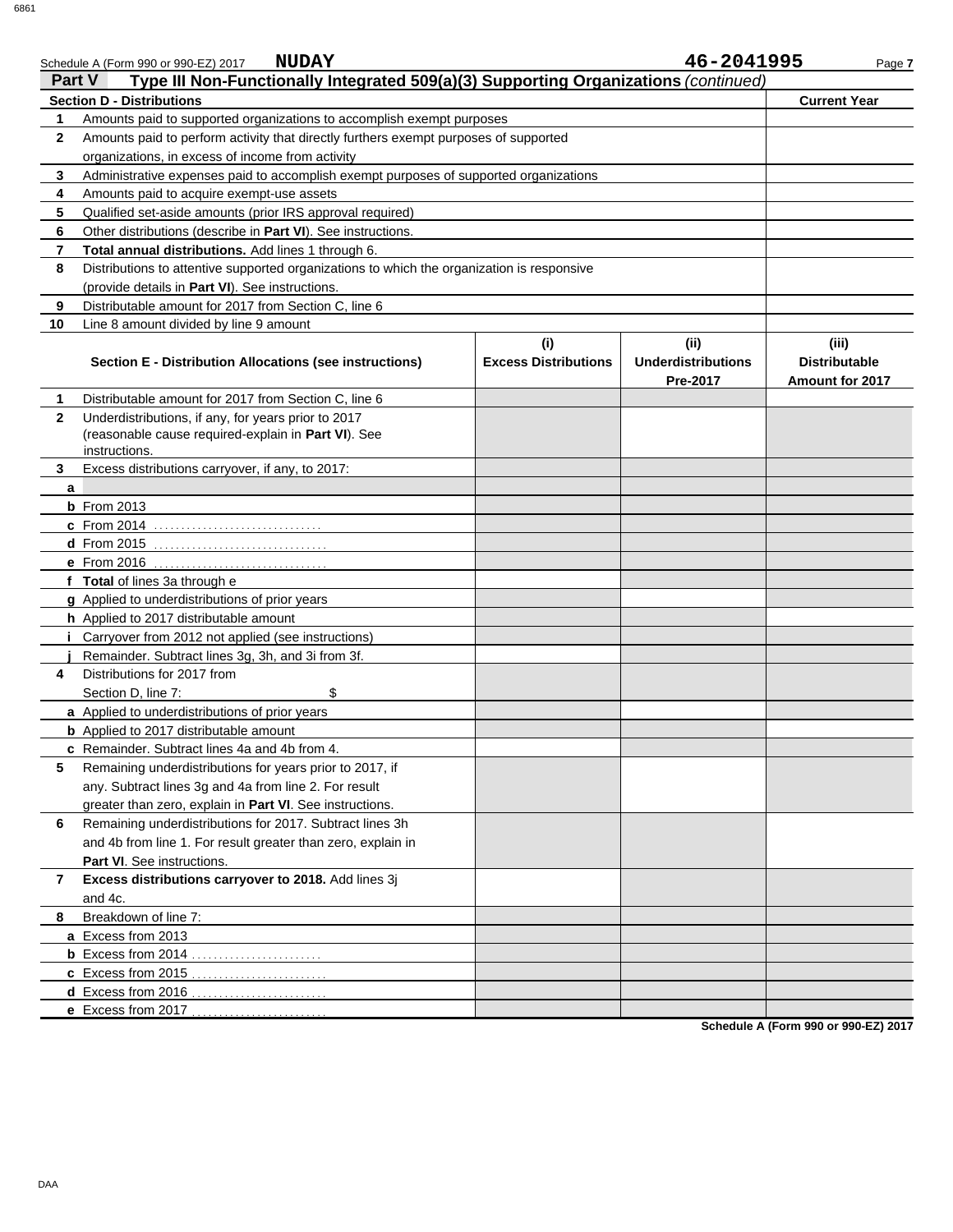|         | Schedule A (Form 990 or 990-EZ) 2017                                                           | <b>NUDAY</b> |  | 46-2041995 | Page 8                                                                                                                                                                                                                                                                                                                                                                                                                                                                                   |  |
|---------|------------------------------------------------------------------------------------------------|--------------|--|------------|------------------------------------------------------------------------------------------------------------------------------------------------------------------------------------------------------------------------------------------------------------------------------------------------------------------------------------------------------------------------------------------------------------------------------------------------------------------------------------------|--|
| Part VI | lines 2, 5, and 6. Also complete this part for any additional information. (See instructions.) |              |  |            | Supplemental Information. Provide the explanations required by Part II, line 10; Part II, line 17a or 17b; Part<br>III, line 12; Part IV, Section A, lines 1, 2, 3b, 3c, 4b, 4c, 5a, 6, 9a, 9b, 9c, 11a, 11b, and 11c; Part IV, Section<br>B, lines 1 and 2; Part IV, Section C, line 1; Part IV, Section D, lines 2 and 3; Part IV, Section E, lines 1c, 2a, 2b,<br>3a and 3b; Part V, line 1; Part V, Section B, line 1e; Part V, Section D, lines 5, 6, and 8; and Part V, Section E, |  |
|         |                                                                                                |              |  |            |                                                                                                                                                                                                                                                                                                                                                                                                                                                                                          |  |
|         |                                                                                                |              |  |            |                                                                                                                                                                                                                                                                                                                                                                                                                                                                                          |  |
|         |                                                                                                |              |  |            |                                                                                                                                                                                                                                                                                                                                                                                                                                                                                          |  |
|         |                                                                                                |              |  |            |                                                                                                                                                                                                                                                                                                                                                                                                                                                                                          |  |
|         |                                                                                                |              |  |            |                                                                                                                                                                                                                                                                                                                                                                                                                                                                                          |  |
|         |                                                                                                |              |  |            |                                                                                                                                                                                                                                                                                                                                                                                                                                                                                          |  |
|         |                                                                                                |              |  |            |                                                                                                                                                                                                                                                                                                                                                                                                                                                                                          |  |
|         |                                                                                                |              |  |            |                                                                                                                                                                                                                                                                                                                                                                                                                                                                                          |  |
|         |                                                                                                |              |  |            |                                                                                                                                                                                                                                                                                                                                                                                                                                                                                          |  |
|         |                                                                                                |              |  |            |                                                                                                                                                                                                                                                                                                                                                                                                                                                                                          |  |
|         |                                                                                                |              |  |            |                                                                                                                                                                                                                                                                                                                                                                                                                                                                                          |  |
|         |                                                                                                |              |  |            |                                                                                                                                                                                                                                                                                                                                                                                                                                                                                          |  |
|         |                                                                                                |              |  |            |                                                                                                                                                                                                                                                                                                                                                                                                                                                                                          |  |
|         |                                                                                                |              |  |            |                                                                                                                                                                                                                                                                                                                                                                                                                                                                                          |  |
|         |                                                                                                |              |  |            |                                                                                                                                                                                                                                                                                                                                                                                                                                                                                          |  |
|         |                                                                                                |              |  |            |                                                                                                                                                                                                                                                                                                                                                                                                                                                                                          |  |
|         |                                                                                                |              |  |            |                                                                                                                                                                                                                                                                                                                                                                                                                                                                                          |  |
|         |                                                                                                |              |  |            |                                                                                                                                                                                                                                                                                                                                                                                                                                                                                          |  |
|         |                                                                                                |              |  |            |                                                                                                                                                                                                                                                                                                                                                                                                                                                                                          |  |
|         |                                                                                                |              |  |            |                                                                                                                                                                                                                                                                                                                                                                                                                                                                                          |  |
|         |                                                                                                |              |  |            |                                                                                                                                                                                                                                                                                                                                                                                                                                                                                          |  |
|         |                                                                                                |              |  |            |                                                                                                                                                                                                                                                                                                                                                                                                                                                                                          |  |
|         |                                                                                                |              |  |            |                                                                                                                                                                                                                                                                                                                                                                                                                                                                                          |  |
|         |                                                                                                |              |  |            |                                                                                                                                                                                                                                                                                                                                                                                                                                                                                          |  |
|         |                                                                                                |              |  |            |                                                                                                                                                                                                                                                                                                                                                                                                                                                                                          |  |
|         |                                                                                                |              |  |            |                                                                                                                                                                                                                                                                                                                                                                                                                                                                                          |  |
|         |                                                                                                |              |  |            |                                                                                                                                                                                                                                                                                                                                                                                                                                                                                          |  |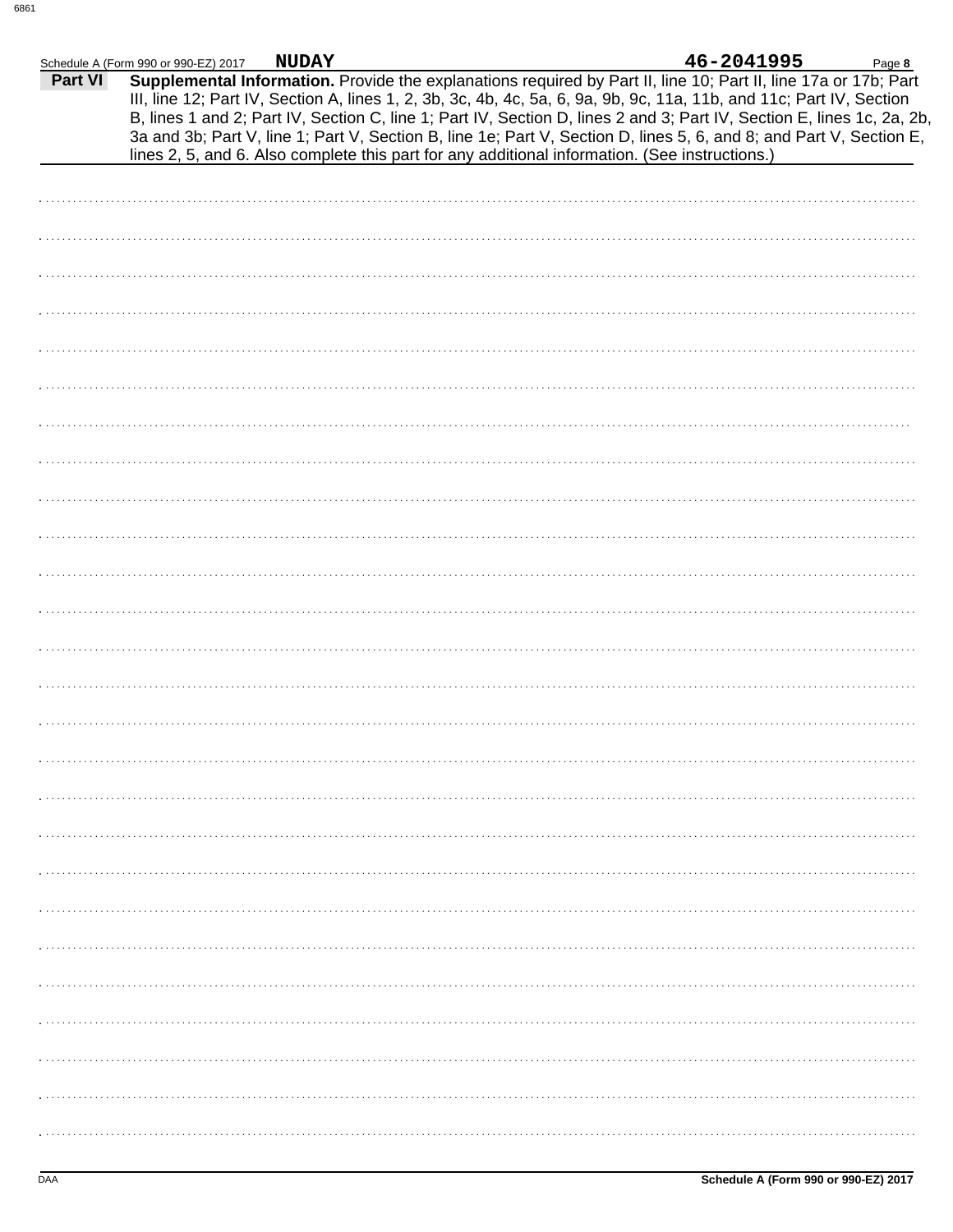Department of the Treasury Internal Revenue Service **(Form 990, 990-EZ,**

# **Schedule of Contributors Schedule B**

**or 990-PF) Attach to Form 990, Form 990-EZ, or Form 990-PF. Go to** *www.irs.gov/Form990* **for the latest information.** OMB No. 1545-0047

**2017**

**Employer identification number**

**NUDAY 46-2041995**

|  |  |  | Name of the organization |
|--|--|--|--------------------------|
|--|--|--|--------------------------|

**Organization type** (check one):

| Filers of:         | Section:                                                                           |
|--------------------|------------------------------------------------------------------------------------|
| Form 990 or 990-EZ | $ \mathbf{X} $ 501(c)(<br>3 ) (enter number) organization                          |
|                    | $4947(a)(1)$ nonexempt charitable trust <b>not</b> treated as a private foundation |
|                    | 527 political organization                                                         |
| Form 990-PF        | $501(c)(3)$ exempt private foundation                                              |
|                    | $4947(a)(1)$ nonexempt charitable trust treated as a private foundation            |
|                    | 501(c)(3) taxable private foundation                                               |

Check if your organization is covered by the **General Rule** or a **Special Rule. Note:** Only a section 501(c)(7), (8), or (10) organization can check boxes for both the General Rule and a Special Rule. See instructions.

### **General Rule**

For an organization filing Form 990, 990-EZ, or 990-PF that received, during the year, contributions totaling \$5,000 or more (in money or property) from any one contributor. Complete Parts I and II. See instructions for determining a contributor's total contributions.

### **Special Rules**

| $\overline{X}$ For an organization described in section 501(c)(3) filing Form 990 or 990-EZ that met the 331/3% support test of the |
|-------------------------------------------------------------------------------------------------------------------------------------|
| regulations under sections 509(a)(1) and 170(b)(1)(A)(vi), that checked Schedule A (Form 990 or 990-EZ), Part II, line              |
| 13, 16a, or 16b, and that received from any one contributor, during the year, total contributions of the greater of (1)             |
| \$5,000; or (2) 2% of the amount on (i) Form 990, Part VIII, line 1h; or (ii) Form 990-EZ, line 1. Complete Parts I and II.         |

literary, or educational purposes, or for the prevention of cruelty to children or animals. Complete Parts I, II, and III. For an organization described in section 501(c)(7), (8), or (10) filing Form 990 or 990-EZ that received from any one contributor, during the year, total contributions of more than \$1,000 *exclusively* for religious, charitable, scientific,

For an organization described in section 501(c)(7), (8), or (10) filing Form 990 or 990-EZ that received from any one contributor, during the year, contributions *exclusively* for religious, charitable, etc., purposes, but no such contributions totaled more than \$1,000. If this box is checked, enter here the total contributions that were received during the year for an *exclusively* religious, charitable, etc., purpose. Don't complete any of the parts unless the **General Rule** applies to this organization because it received *nonexclusively* religious, charitable, etc., contributions totaling \$5,000 or more during the year  $\ldots$   $\ldots$   $\ldots$   $\ldots$   $\ldots$   $\ldots$   $\ldots$   $\ldots$   $\ldots$   $\ldots$   $\ldots$ 

990-EZ, or 990-PF), but it **must** answer "No" on Part IV, line 2, of its Form 990; or check the box on line H of its Form 990-EZ or on its Form 990-PF, Part I, line 2, to certify that it doesn't meet the filing requirements of Schedule B (Form 990, 990-EZ, or 990-PF). **Caution:** An organization that isn't covered by the General Rule and/or the Special Rules doesn't file Schedule B (Form 990,

**For Paperwork Reduction Act Notice, see the instructions for Form 990, 990-EZ, or 990-PF.**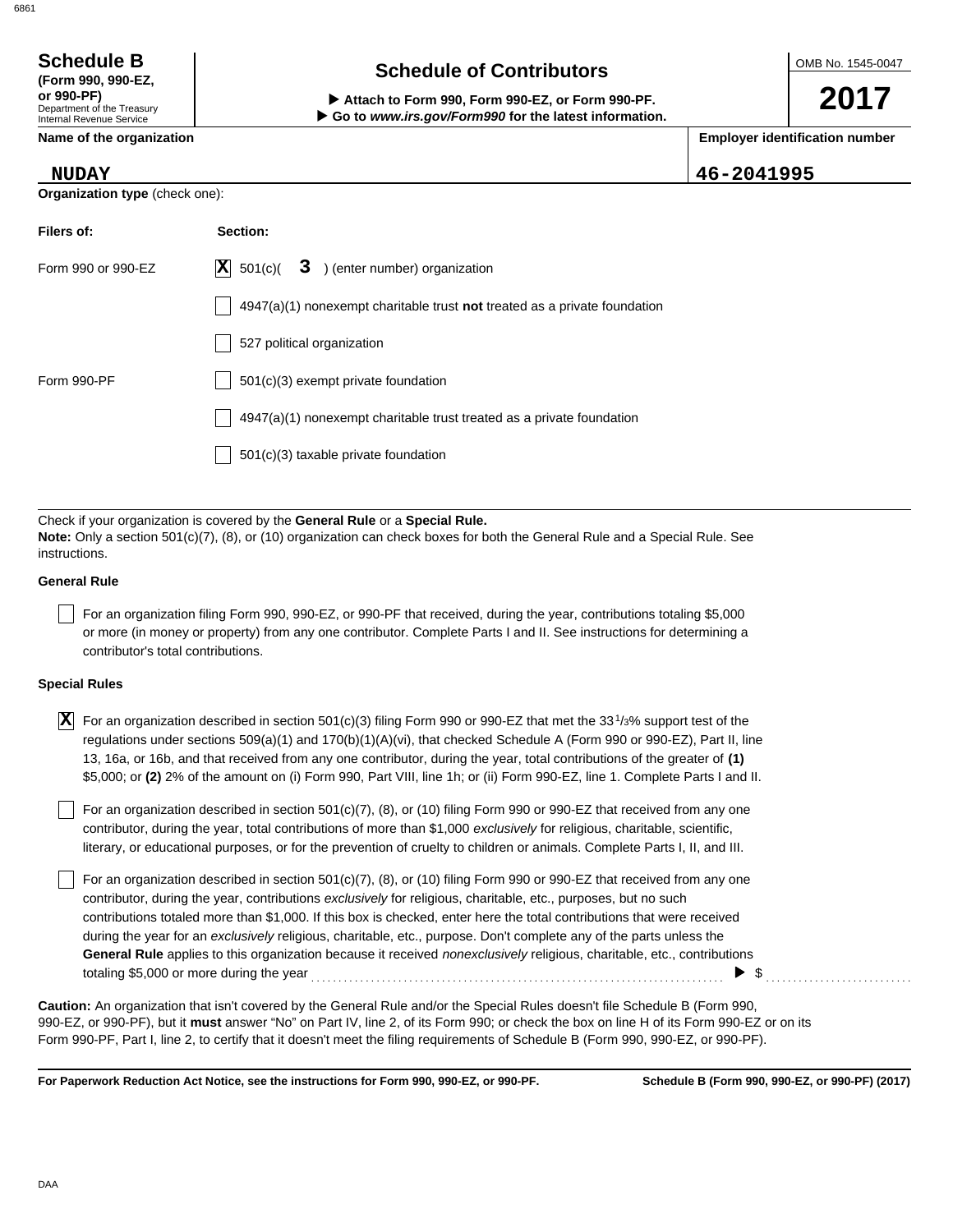|                                      | Schedule B (Form 990, 990-EZ, or 990-PF) (2017)                                                            |                                   | PAGE 1 OF 1<br>Page 2                                                                         |
|--------------------------------------|------------------------------------------------------------------------------------------------------------|-----------------------------------|-----------------------------------------------------------------------------------------------|
| Name of organization<br><b>NUDAY</b> |                                                                                                            |                                   | <b>Employer identification number</b><br>46-2041995                                           |
| Part I                               | Contributors (see instructions). Use duplicate copies of Part I if additional space is needed.             |                                   |                                                                                               |
| (a)<br>No.                           | (b)<br>Name, address, and ZIP + 4                                                                          | (c)<br><b>Total contributions</b> | (d)<br>Type of contribution                                                                   |
| 1                                    | INTERNATIONAL MEDICAL EQUIPMENT<br>COLLABORATIVE (IMEC)<br>1620 OSGOOD STREET<br>NORTH ANDOVER<br>MA 01845 | 20,997,416<br>\$                  | Person<br>Payroll<br> X<br><b>Noncash</b><br>(Complete Part II for<br>noncash contributions.) |
| (a)                                  | (b)                                                                                                        | (c)                               | (d)                                                                                           |
| No.                                  | Name, address, and ZIP + 4                                                                                 | <b>Total contributions</b>        | Type of contribution                                                                          |
|                                      |                                                                                                            | \$                                | Person<br>Payroll<br><b>Noncash</b><br>(Complete Part II for<br>noncash contributions.)       |
| (a)                                  | (b)                                                                                                        | (c)                               | (d)                                                                                           |
| No.                                  | Name, address, and ZIP + 4                                                                                 | <b>Total contributions</b>        | Type of contribution                                                                          |
|                                      |                                                                                                            | \$                                | Person<br>Payroll<br><b>Noncash</b><br>(Complete Part II for<br>noncash contributions.)       |
| (a)                                  | (b)                                                                                                        | (c)                               | (d)                                                                                           |
| No.                                  | Name, address, and ZIP + 4                                                                                 | <b>Total contributions</b>        | Type of contribution                                                                          |
|                                      |                                                                                                            | \$                                | Person<br>Payroll<br><b>Noncash</b><br>(Complete Part II for<br>noncash contributions.)       |
| (a)                                  | (b)                                                                                                        | (c)                               | (d)                                                                                           |
| No.                                  | Name, address, and ZIP + 4                                                                                 | <b>Total contributions</b>        | Type of contribution                                                                          |
| .                                    |                                                                                                            | \$                                | Person<br>Payroll<br><b>Noncash</b><br>(Complete Part II for<br>noncash contributions.)       |
| (a)                                  | (b)                                                                                                        | (c)                               | (d)                                                                                           |
| No.                                  | Name, address, and ZIP + 4                                                                                 | <b>Total contributions</b>        | Type of contribution                                                                          |
| .                                    |                                                                                                            | \$                                | Person<br>Payroll<br><b>Noncash</b><br>(Complete Part II for<br>noncash contributions.)       |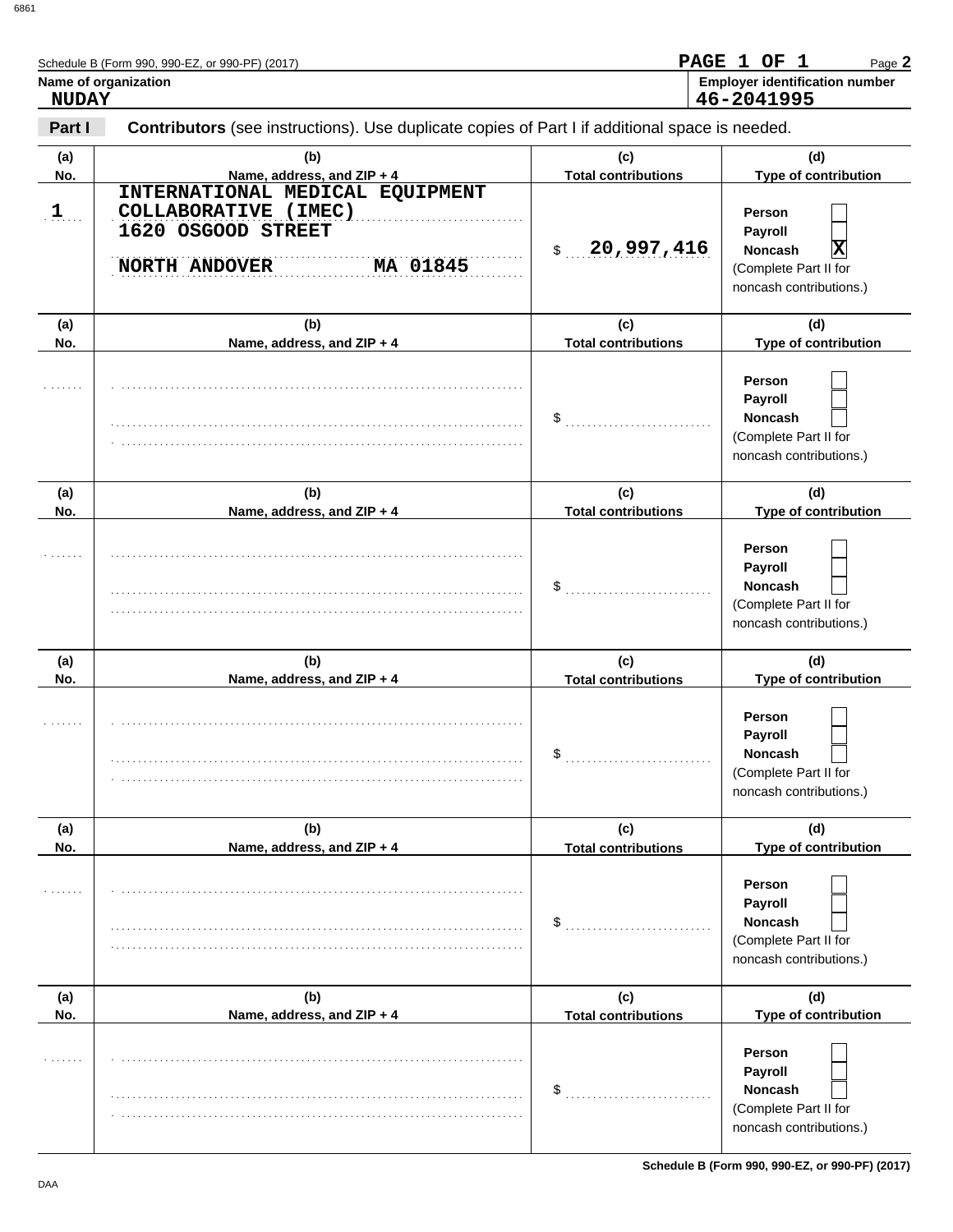| <b>NUDAY</b>              | Schedule B (Form 990, 990-EZ, or 990-PF) (2017)<br>Name of organization                             |                                                 | PAGE 1 OF 1<br>Page 3<br><b>Employer identification number</b><br>46-2041995 |
|---------------------------|-----------------------------------------------------------------------------------------------------|-------------------------------------------------|------------------------------------------------------------------------------|
| Part II                   | Noncash Property (see instructions). Use duplicate copies of Part II if additional space is needed. |                                                 |                                                                              |
| (a) No.<br>from<br>Part I | (b)<br>Description of noncash property given                                                        | (c)<br>FMV (or estimate)<br>(See instructions.) | (d)<br>Date received                                                         |
| $\frac{1}{2}$             | 15 MEDICAL SHIPPING CONTAINERS                                                                      | 20,997,416<br>$\mathbb{S}$                      | 12/31/17                                                                     |
| (a) No.<br>from<br>Part I | (b)<br>Description of noncash property given                                                        | (c)<br>FMV (or estimate)<br>(See instructions.) | (d)<br>Date received                                                         |
|                           |                                                                                                     | \$                                              |                                                                              |
| (a) No.<br>from<br>Part I | (b)<br>Description of noncash property given                                                        | (c)<br>FMV (or estimate)<br>(See instructions.) | (d)<br>Date received                                                         |
| .                         |                                                                                                     | \$                                              |                                                                              |
| (a) No.<br>from<br>Part I | (b)<br>Description of noncash property given                                                        | (c)<br>FMV (or estimate)<br>(See instructions.) | (d)<br>Date received                                                         |
| .                         |                                                                                                     | \$                                              |                                                                              |
| (a) No.<br>from<br>Part I | (b)<br>Description of noncash property given                                                        | (c)<br>FMV (or estimate)<br>(See instructions.) | (d)<br>Date received                                                         |
| .                         |                                                                                                     | \$                                              | .                                                                            |
| (a) No.<br>from<br>Part I | (b)<br>Description of noncash property given                                                        | (c)<br>FMV (or estimate)<br>(See instructions.) | (d)<br>Date received                                                         |
| .                         |                                                                                                     | \$                                              | .                                                                            |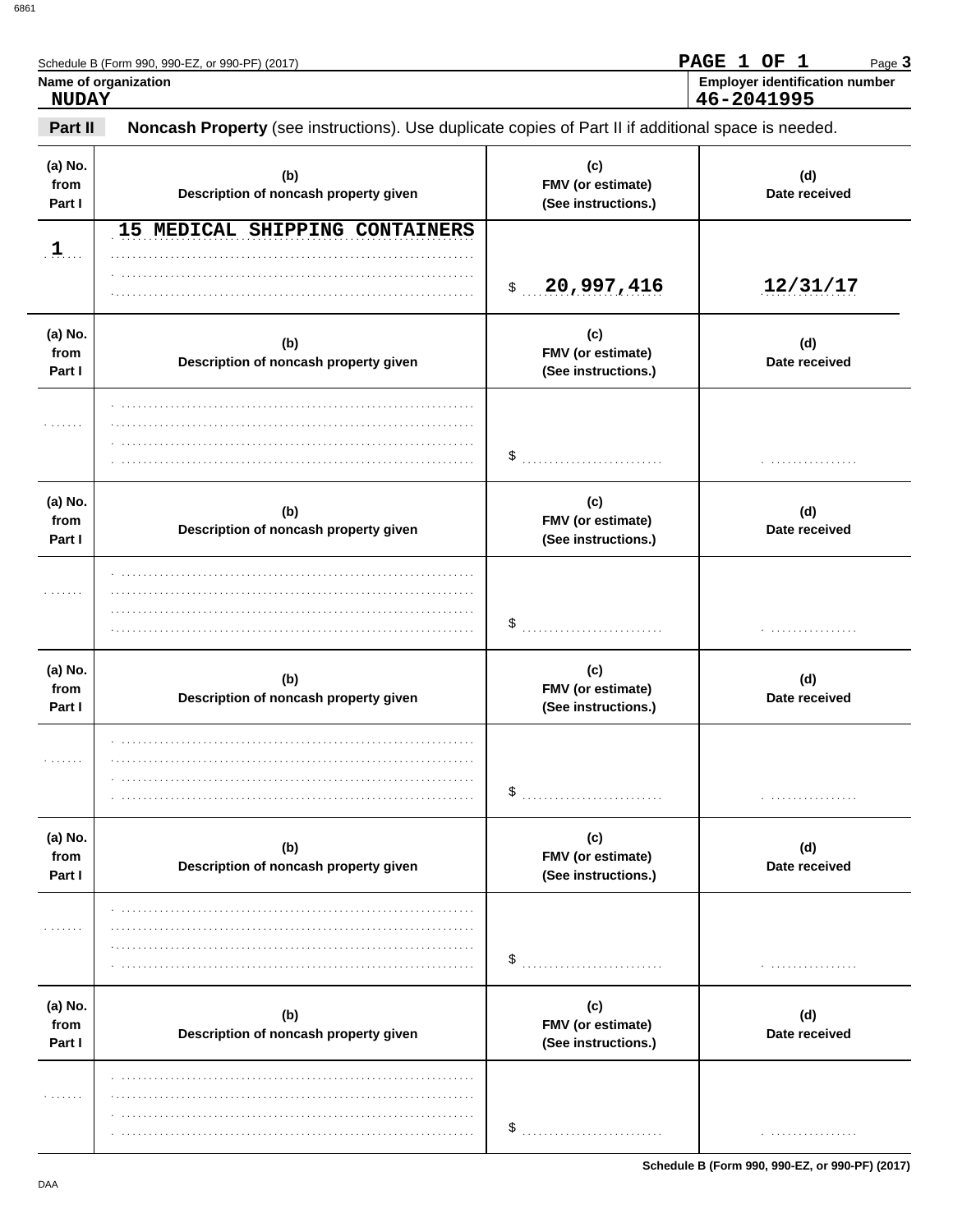Department of the Treasury Internal Revenue Service **Name of the organization**

# **SCHEDULE D Supplemental Financial Statements**

 **Attach to Form 990. (Form 990) Part IV, line 6, 7, 8, 9, 10, 11a, 11b, 11c, 11d, 11e, 11f, 12a, or 12b. Complete if the organization answered "Yes" on Form 990,**

 **Go to** *www.irs.gov/Form990* **for instructions and the latest information.**

**Open to Public Inspection**

**2017**

OMB No. 1545-0047

**Employer identification number**

|              | <b>NUDAY</b>                                                                                                                                                               |                                                    | 46-2041995                      |
|--------------|----------------------------------------------------------------------------------------------------------------------------------------------------------------------------|----------------------------------------------------|---------------------------------|
|              | Organizations Maintaining Donor Advised Funds or Other Similar Funds or Accounts.<br>Part I                                                                                |                                                    |                                 |
|              | Complete if the organization answered "Yes" on Form 990, Part IV, line 6.                                                                                                  |                                                    |                                 |
|              |                                                                                                                                                                            | (a) Donor advised funds                            | (b) Funds and other accounts    |
| 1            | Total number at end of year                                                                                                                                                |                                                    |                                 |
| 2            | Aggregate value of contributions to (during year)                                                                                                                          |                                                    |                                 |
| 3            |                                                                                                                                                                            |                                                    |                                 |
|              |                                                                                                                                                                            |                                                    |                                 |
| 4            | Did the organization inform all donors and donor advisors in writing that the assets held in donor advised                                                                 |                                                    |                                 |
| 5            |                                                                                                                                                                            |                                                    |                                 |
|              |                                                                                                                                                                            |                                                    | Yes<br><b>No</b>                |
| 6            | Did the organization inform all grantees, donors, and donor advisors in writing that grant funds can be used                                                               |                                                    |                                 |
|              | only for charitable purposes and not for the benefit of the donor or donor advisor, or for any other purpose                                                               |                                                    |                                 |
|              | conferring impermissible private benefit?<br>Part II<br><b>Conservation Easements.</b>                                                                                     |                                                    | Yes<br>No                       |
|              | Complete if the organization answered "Yes" on Form 990, Part IV, line 7.                                                                                                  |                                                    |                                 |
| 1            | Purpose(s) of conservation easements held by the organization (check all that apply).                                                                                      |                                                    |                                 |
|              | Preservation of land for public use (e.g., recreation or education)                                                                                                        |                                                    |                                 |
|              | Protection of natural habitat                                                                                                                                              | Preservation of a historically important land area |                                 |
|              | Preservation of open space                                                                                                                                                 | Preservation of a certified historic structure     |                                 |
|              |                                                                                                                                                                            |                                                    |                                 |
| 2            | Complete lines 2a through 2d if the organization held a qualified conservation contribution in the form of a conservation<br>easement on the last day of the tax year.     |                                                    |                                 |
|              |                                                                                                                                                                            |                                                    | Held at the End of the Tax Year |
| a            | Total number of conservation easements                                                                                                                                     |                                                    | 2a                              |
| b            |                                                                                                                                                                            |                                                    | 2b                              |
| c            | Number of conservation easements on a certified historic structure included in (a) [11] Number of conservation easements on a certified historic structure included in (a) |                                                    | 2c                              |
|              | d Number of conservation easements included in (c) acquired after 7/25/06, and not on a                                                                                    |                                                    |                                 |
|              | historic structure listed in the National Register                                                                                                                         |                                                    | 2d                              |
| 3            | Number of conservation easements modified, transferred, released, extinguished, or terminated by the organization during the                                               |                                                    |                                 |
|              | tax year $\blacktriangleright$                                                                                                                                             |                                                    |                                 |
| 4            | Number of states where property subject to conservation easement is located ▶                                                                                              |                                                    |                                 |
| 5            | Does the organization have a written policy regarding the periodic monitoring, inspection, handling of                                                                     |                                                    |                                 |
|              | violations, and enforcement of the conservation easements it holds?                                                                                                        |                                                    | Yes<br>No                       |
| 6            | Staff and volunteer hours devoted to monitoring, inspecting, handling of violations, and enforcing conservation easements during the year                                  |                                                    |                                 |
|              |                                                                                                                                                                            |                                                    |                                 |
| 7            | Amount of expenses incurred in monitoring, inspecting, handling of violations, and enforcing conservation easements during the year                                        |                                                    |                                 |
|              | ▶\$                                                                                                                                                                        |                                                    |                                 |
| 8            | Does each conservation easement reported on line 2(d) above satisfy the requirements of section 170(h)(4)(B)(i)                                                            |                                                    |                                 |
|              |                                                                                                                                                                            |                                                    | Yes<br>No                       |
| 9            | In Part XIII, describe how the organization reports conservation easements in its revenue and expense statement, and                                                       |                                                    |                                 |
|              | balance sheet, and include, if applicable, the text of the footnote to the organization's financial statements that describes the                                          |                                                    |                                 |
|              | organization's accounting for conservation easements.                                                                                                                      |                                                    |                                 |
|              | Organizations Maintaining Collections of Art, Historical Treasures, or Other Similar Assets.<br>Part III                                                                   |                                                    |                                 |
|              | Complete if the organization answered "Yes" on Form 990, Part IV, line 8.                                                                                                  |                                                    |                                 |
|              | 1a If the organization elected, as permitted under SFAS 116 (ASC 958), not to report in its revenue statement and balance sheet                                            |                                                    |                                 |
|              | works of art, historical treasures, or other similar assets held for public exhibition, education, or research in furtherance of                                           |                                                    |                                 |
|              | public service, provide, in Part XIII, the text of the footnote to its financial statements that describes these items.                                                    |                                                    |                                 |
|              | <b>b</b> If the organization elected, as permitted under SFAS 116 (ASC 958), to report in its revenue statement and balance sheet                                          |                                                    |                                 |
|              | works of art, historical treasures, or other similar assets held for public exhibition, education, or research in furtherance of                                           |                                                    |                                 |
|              | public service, provide the following amounts relating to these items:                                                                                                     |                                                    |                                 |
|              |                                                                                                                                                                            |                                                    |                                 |
|              | (ii) Assets included in Form 990, Part X                                                                                                                                   |                                                    |                                 |
| $\mathbf{2}$ | If the organization received or held works of art, historical treasures, or other similar assets for financial gain, provide the                                           |                                                    |                                 |
|              | following amounts required to be reported under SFAS 116 (ASC 958) relating to these items:                                                                                |                                                    |                                 |
|              | a Revenue included on Form 990, Part VIII, line 1                                                                                                                          |                                                    |                                 |
|              |                                                                                                                                                                            |                                                    | $\blacktriangleright$ s         |

**Schedule D (Form 990) 2017**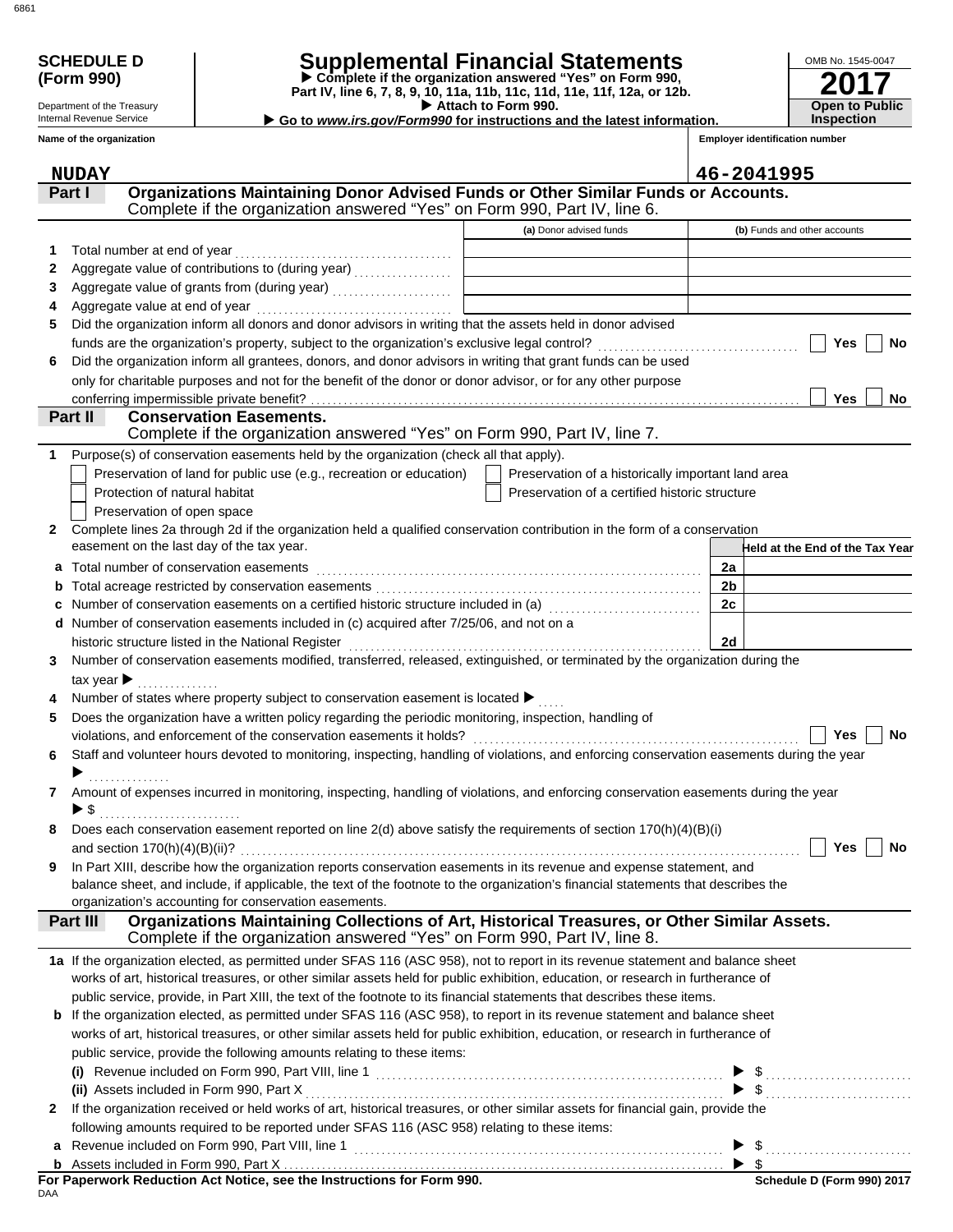|    | Schedule D (Form 990) 2017 NUDAY                                                                                                                                                                                                                                            |                         |                           |                         | 46-2041995      |                       |                | Page 2              |
|----|-----------------------------------------------------------------------------------------------------------------------------------------------------------------------------------------------------------------------------------------------------------------------------|-------------------------|---------------------------|-------------------------|-----------------|-----------------------|----------------|---------------------|
|    | Organizations Maintaining Collections of Art, Historical Treasures, or Other Similar Assets (continued)<br>Part III                                                                                                                                                         |                         |                           |                         |                 |                       |                |                     |
| 3. | Using the organization's acquisition, accession, and other records, check any of the following that are a significant use of its<br>collection items (check all that apply):                                                                                                |                         |                           |                         |                 |                       |                |                     |
| a  | Public exhibition                                                                                                                                                                                                                                                           | d                       | Loan or exchange programs |                         |                 |                       |                |                     |
| b  | Scholarly research                                                                                                                                                                                                                                                          | е                       |                           |                         |                 |                       |                |                     |
| c  | Preservation for future generations                                                                                                                                                                                                                                         |                         |                           |                         |                 |                       |                |                     |
| 4  | Provide a description of the organization's collections and explain how they further the organization's exempt purpose in Part                                                                                                                                              |                         |                           |                         |                 |                       |                |                     |
|    | XIII.                                                                                                                                                                                                                                                                       |                         |                           |                         |                 |                       |                |                     |
| 5  | During the year, did the organization solicit or receive donations of art, historical treasures, or other similar                                                                                                                                                           |                         |                           |                         |                 |                       |                |                     |
|    | assets to be sold to raise funds rather than to be maintained as part of the organization's collection?                                                                                                                                                                     |                         |                           |                         |                 |                       | <b>Yes</b>     | No                  |
|    | Part IV<br><b>Escrow and Custodial Arrangements.</b>                                                                                                                                                                                                                        |                         |                           |                         |                 |                       |                |                     |
|    | Complete if the organization answered "Yes" on Form 990, Part IV, line 9, or reported an amount on Form                                                                                                                                                                     |                         |                           |                         |                 |                       |                |                     |
|    | 990, Part X, line 21.                                                                                                                                                                                                                                                       |                         |                           |                         |                 |                       |                |                     |
|    | 1a Is the organization an agent, trustee, custodian or other intermediary for contributions or other assets not                                                                                                                                                             |                         |                           |                         |                 |                       |                |                     |
|    | included on Form 990, Part X?                                                                                                                                                                                                                                               |                         |                           |                         |                 |                       | <b>Yes</b>     | No                  |
|    | <b>b</b> If "Yes," explain the arrangement in Part XIII and complete the following table:                                                                                                                                                                                   |                         |                           |                         |                 |                       |                |                     |
|    |                                                                                                                                                                                                                                                                             |                         |                           |                         |                 |                       | Amount         |                     |
|    | c Beginning balance                                                                                                                                                                                                                                                         |                         |                           |                         |                 | 1 <sub>c</sub>        |                |                     |
|    |                                                                                                                                                                                                                                                                             |                         |                           |                         |                 | 1d                    |                |                     |
|    |                                                                                                                                                                                                                                                                             |                         |                           |                         |                 | 1e                    |                |                     |
|    |                                                                                                                                                                                                                                                                             |                         |                           |                         |                 | 1f                    |                |                     |
|    | 2a Did the organization include an amount on Form 990, Part X, line 21, for escrow or custodial account liability?                                                                                                                                                          |                         |                           |                         |                 |                       | Yes            | No                  |
|    |                                                                                                                                                                                                                                                                             |                         |                           |                         |                 |                       |                |                     |
|    | Part V<br><b>Endowment Funds.</b>                                                                                                                                                                                                                                           |                         |                           |                         |                 |                       |                |                     |
|    | Complete if the organization answered "Yes" on Form 990, Part IV, line 10.                                                                                                                                                                                                  |                         |                           |                         |                 |                       |                |                     |
|    |                                                                                                                                                                                                                                                                             | (a) Current year        | (b) Prior year            | (c) Two years back      |                 | (d) Three years back  |                | (e) Four years back |
|    | 1a Beginning of year balance <i>manumers</i>                                                                                                                                                                                                                                |                         |                           |                         |                 |                       |                |                     |
|    | <b>b</b> Contributions                                                                                                                                                                                                                                                      |                         |                           |                         |                 |                       |                |                     |
|    | c Net investment earnings, gains, and                                                                                                                                                                                                                                       |                         |                           |                         |                 |                       |                |                     |
|    | losses                                                                                                                                                                                                                                                                      |                         |                           |                         |                 |                       |                |                     |
|    | d Grants or scholarships                                                                                                                                                                                                                                                    |                         |                           |                         |                 |                       |                |                     |
|    | an an de la calendaria de la calendaria de la calendaria de la calendaria de la calendaria de la calendaria de<br>Desde la calendaria de la calendaria de la calendaria de la calendaria de la calendaria de la calendaria de la<br>e Other expenditures for facilities and |                         |                           |                         |                 |                       |                |                     |
|    |                                                                                                                                                                                                                                                                             |                         |                           |                         |                 |                       |                |                     |
|    | programs                                                                                                                                                                                                                                                                    |                         |                           |                         |                 |                       |                |                     |
|    | f Administrative expenses                                                                                                                                                                                                                                                   |                         |                           |                         |                 |                       |                |                     |
|    | End of year balance <i>[[[[[[[[[[[[[[[[[[[[[[[[[[[[[[]]]</i> ]]]]                                                                                                                                                                                                           |                         |                           |                         |                 |                       |                |                     |
|    | Provide the estimated percentage of the current year end balance (line 1g, column (a)) held as:                                                                                                                                                                             |                         |                           |                         |                 |                       |                |                     |
|    | <b>a</b> Board designated or quasi-endowment $\blacktriangleright$ %                                                                                                                                                                                                        |                         |                           |                         |                 |                       |                |                     |
|    | <b>b</b> Permanent endowment $\blacktriangleright$<br>$\%$                                                                                                                                                                                                                  |                         |                           |                         |                 |                       |                |                     |
|    | c Temporarily restricted endowment >                                                                                                                                                                                                                                        |                         |                           |                         |                 |                       |                |                     |
|    | The percentages on lines 2a, 2b, and 2c should equal 100%.                                                                                                                                                                                                                  |                         |                           |                         |                 |                       |                |                     |
|    | 3a Are there endowment funds not in the possession of the organization that are held and administered for the                                                                                                                                                               |                         |                           |                         |                 |                       |                |                     |
|    | organization by:                                                                                                                                                                                                                                                            |                         |                           |                         |                 |                       |                | Yes  <br>No         |
|    | (i) unrelated organizations                                                                                                                                                                                                                                                 |                         |                           |                         |                 |                       | 3a(i)          |                     |
|    | (ii) related organizations                                                                                                                                                                                                                                                  |                         |                           |                         |                 |                       | 3a(ii)         |                     |
|    |                                                                                                                                                                                                                                                                             |                         |                           |                         |                 |                       | 3b             |                     |
|    | Describe in Part XIII the intended uses of the organization's endowment funds.                                                                                                                                                                                              |                         |                           |                         |                 |                       |                |                     |
|    | <b>Part VI</b><br>Land, Buildings, and Equipment.                                                                                                                                                                                                                           |                         |                           |                         |                 |                       |                |                     |
|    | Complete if the organization answered "Yes" on Form 990, Part IV, line 11a. See Form 990, Part X, line 10.                                                                                                                                                                  |                         |                           |                         |                 |                       |                |                     |
|    | Description of property                                                                                                                                                                                                                                                     | (a) Cost or other basis |                           | (b) Cost or other basis | (c) Accumulated |                       | (d) Book value |                     |
|    |                                                                                                                                                                                                                                                                             | (investment)            |                           | (other)                 | depreciation    |                       |                |                     |
|    | 1a Land                                                                                                                                                                                                                                                                     |                         |                           |                         |                 |                       |                |                     |
|    | <b>b</b> Buildings                                                                                                                                                                                                                                                          |                         |                           |                         |                 |                       |                |                     |
|    |                                                                                                                                                                                                                                                                             |                         |                           | 165,704                 | 13,249          |                       |                | <u>152,455</u>      |
|    | d Equipment                                                                                                                                                                                                                                                                 |                         |                           | 17,931                  | 2,418           |                       |                | 15,513              |
|    |                                                                                                                                                                                                                                                                             |                         |                           |                         |                 |                       |                |                     |
|    | Total. Add lines 1a through 1e. (Column (d) must equal Form 990, Part X, column (B), line 10c.)                                                                                                                                                                             |                         |                           |                         |                 | $\blacktriangleright$ |                | 167,968             |
|    |                                                                                                                                                                                                                                                                             |                         |                           |                         |                 |                       |                |                     |

**Schedule D (Form 990) 2017**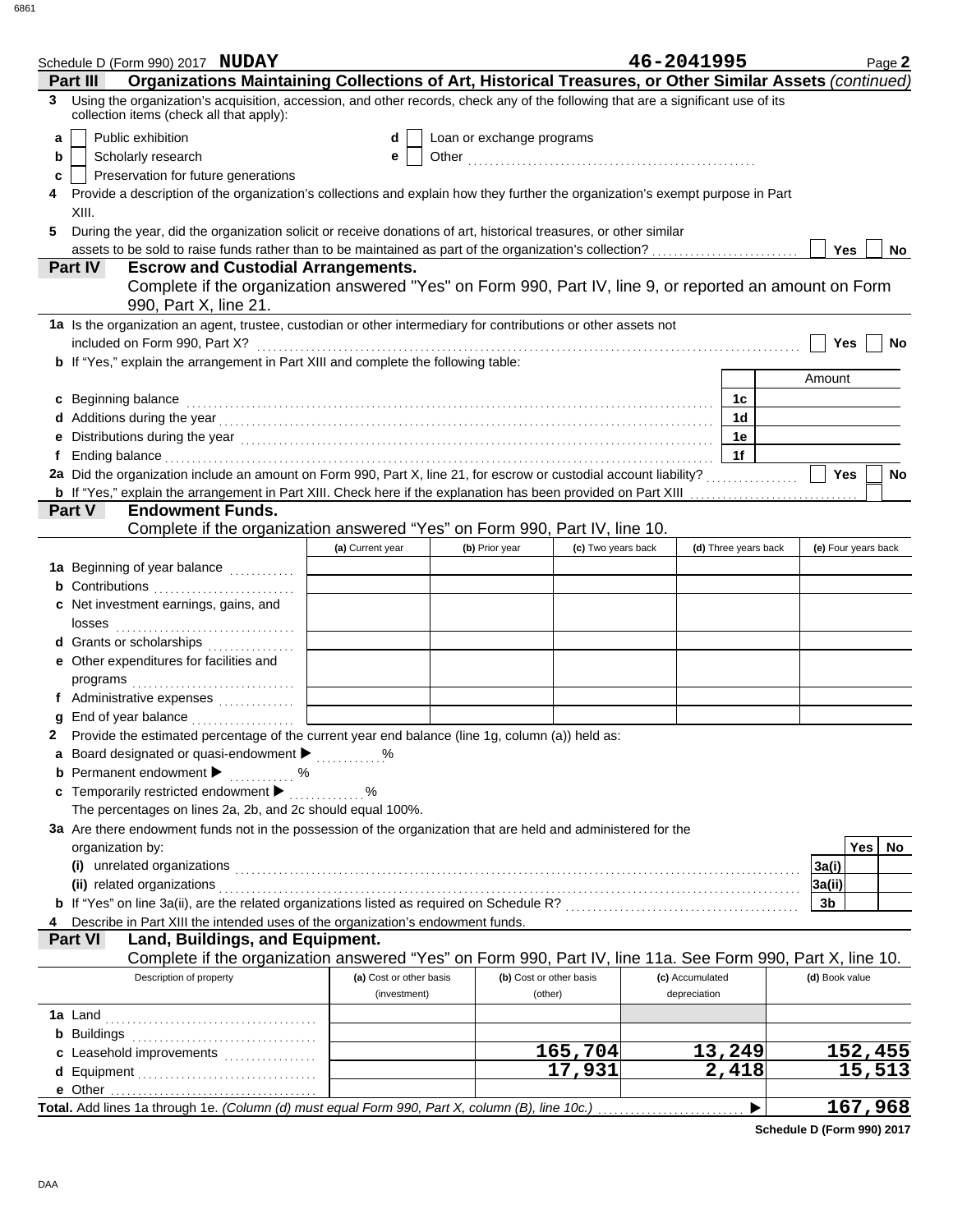| <b>Part VII</b>                                            | Schedule D (Form 990) 2017 NUDAY<br><b>Investments-Other Securities.</b>                                                                                                                                                          |                | 46-2041995                                                   | Page 3          |
|------------------------------------------------------------|-----------------------------------------------------------------------------------------------------------------------------------------------------------------------------------------------------------------------------------|----------------|--------------------------------------------------------------|-----------------|
|                                                            | Complete if the organization answered "Yes" on Form 990, Part IV, line 11b. See Form 990, Part X, line 12.                                                                                                                        |                |                                                              |                 |
|                                                            | (a) Description of security or category<br>(including name of security)                                                                                                                                                           | (b) Book value | (c) Method of valuation:<br>Cost or end-of-year market value |                 |
| (1) Financial derivatives                                  |                                                                                                                                                                                                                                   |                |                                                              |                 |
|                                                            |                                                                                                                                                                                                                                   |                |                                                              |                 |
|                                                            | $(3)$ Other                                                                                                                                                                                                                       |                |                                                              |                 |
|                                                            | $\mathbf{A}$                                                                                                                                                                                                                      |                |                                                              |                 |
|                                                            | $\mathcal{B}$ (B) and the continuum continuum continuum continuum continuum continuum continuum continuum continuum continuum continuum continuum continuum continuum continuum continuum continuum continuum continuum continuum |                |                                                              |                 |
|                                                            |                                                                                                                                                                                                                                   |                |                                                              |                 |
| $(D)$ and $(D)$ and $(D)$ and $(D)$ and $(D)$              |                                                                                                                                                                                                                                   |                |                                                              |                 |
|                                                            |                                                                                                                                                                                                                                   |                |                                                              |                 |
|                                                            |                                                                                                                                                                                                                                   |                |                                                              |                 |
| (G)                                                        |                                                                                                                                                                                                                                   |                |                                                              |                 |
| (H)                                                        |                                                                                                                                                                                                                                   |                |                                                              |                 |
| <b>Part VIII</b>                                           | Total. (Column (b) must equal Form 990, Part X, col. (B) line 12.) ▶<br><b>Investments-Program Related.</b>                                                                                                                       |                |                                                              |                 |
|                                                            | Complete if the organization answered "Yes" on Form 990, Part IV, line 11c. See Form 990, Part X, line 13.                                                                                                                        |                |                                                              |                 |
|                                                            | (a) Description of investment                                                                                                                                                                                                     | (b) Book value | (c) Method of valuation:                                     |                 |
|                                                            |                                                                                                                                                                                                                                   |                | Cost or end-of-year market value                             |                 |
| (1)                                                        |                                                                                                                                                                                                                                   |                |                                                              |                 |
| (2)                                                        |                                                                                                                                                                                                                                   |                |                                                              |                 |
| (3)                                                        |                                                                                                                                                                                                                                   |                |                                                              |                 |
| (4)                                                        |                                                                                                                                                                                                                                   |                |                                                              |                 |
| (5)                                                        |                                                                                                                                                                                                                                   |                |                                                              |                 |
| (6)                                                        |                                                                                                                                                                                                                                   |                |                                                              |                 |
|                                                            |                                                                                                                                                                                                                                   |                |                                                              |                 |
|                                                            |                                                                                                                                                                                                                                   |                |                                                              |                 |
|                                                            |                                                                                                                                                                                                                                   |                |                                                              |                 |
|                                                            |                                                                                                                                                                                                                                   |                |                                                              |                 |
|                                                            | Total. (Column (b) must equal Form 990, Part X, col. (B) line 13.) ▶                                                                                                                                                              |                |                                                              |                 |
| <b>Part IX</b>                                             | <b>Other Assets.</b>                                                                                                                                                                                                              |                |                                                              |                 |
| (9)                                                        | Complete if the organization answered "Yes" on Form 990, Part IV, line 11d. See Form 990, Part X, line 15.                                                                                                                        |                |                                                              |                 |
|                                                            | (a) Description                                                                                                                                                                                                                   |                |                                                              | (b) Book value  |
| (1)                                                        | <b>CURRENT</b><br><b>ASSETS</b><br><b>OTHER</b>                                                                                                                                                                                   |                |                                                              |                 |
| (2)                                                        | <b>SECURITY</b><br><b>DEPOSITS</b>                                                                                                                                                                                                |                |                                                              |                 |
|                                                            |                                                                                                                                                                                                                                   |                |                                                              | 80,599<br>5,000 |
|                                                            |                                                                                                                                                                                                                                   |                |                                                              |                 |
|                                                            |                                                                                                                                                                                                                                   |                |                                                              |                 |
|                                                            |                                                                                                                                                                                                                                   |                |                                                              |                 |
|                                                            |                                                                                                                                                                                                                                   |                |                                                              |                 |
|                                                            |                                                                                                                                                                                                                                   |                |                                                              |                 |
| (4)<br>(6)<br>(9)                                          | Total. (Column (b) must equal Form 990, Part X, col. (B) line 15.)                                                                                                                                                                |                |                                                              |                 |
| Part X                                                     | <b>Other Liabilities.</b>                                                                                                                                                                                                         |                |                                                              |                 |
|                                                            | Complete if the organization answered "Yes" on Form 990, Part IV, line 11e or 11f. See Form 990, Part X,                                                                                                                          |                |                                                              | 85,599          |
|                                                            | line 25.                                                                                                                                                                                                                          |                |                                                              |                 |
|                                                            | (a) Description of liability                                                                                                                                                                                                      | (b) Book value |                                                              |                 |
|                                                            | Federal income taxes                                                                                                                                                                                                              |                |                                                              |                 |
|                                                            |                                                                                                                                                                                                                                   |                |                                                              |                 |
|                                                            |                                                                                                                                                                                                                                   |                |                                                              |                 |
|                                                            |                                                                                                                                                                                                                                   |                |                                                              |                 |
|                                                            |                                                                                                                                                                                                                                   |                |                                                              |                 |
|                                                            |                                                                                                                                                                                                                                   |                |                                                              |                 |
| (1)<br>(2)<br>(3)<br>(4)<br>(5)<br>(6)<br>(7)              |                                                                                                                                                                                                                                   |                |                                                              |                 |
| (7)<br>(8)<br>(3)<br>(5)<br>(7)<br>(8)<br>1.<br>(8)<br>(9) |                                                                                                                                                                                                                                   |                |                                                              |                 |

Liability for uncertain tax positions. In Part XIII, provide the text of the footnote to the organization's financial statements that reports the **2.** organization's liability for uncertain tax positions under FIN 48 (ASC 740). Check here if the text of the footnote has been provided in Part XIII

**X**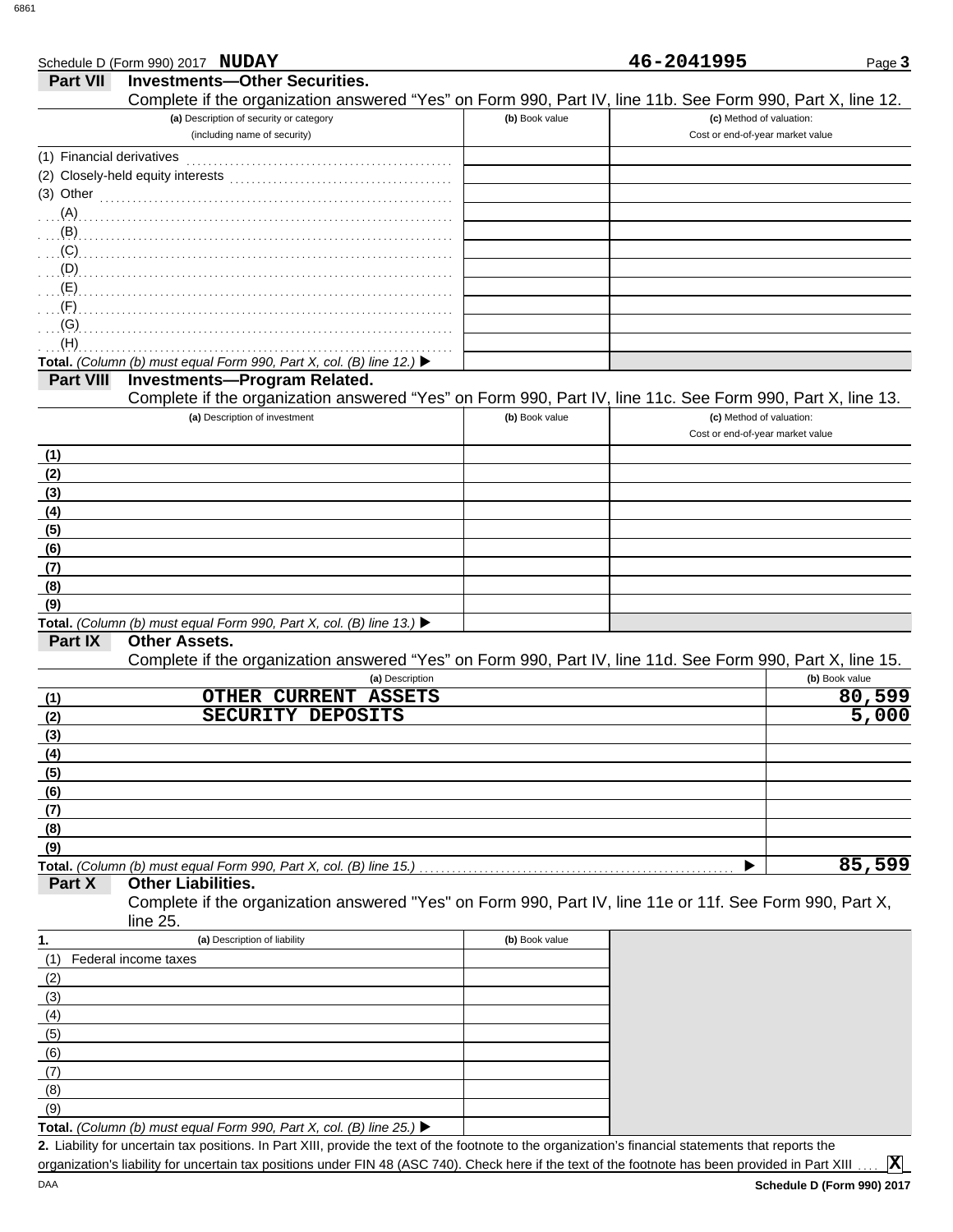|   | Schedule D (Form 990) 2017 NUDAY                                                                                                                                                                                              |                | 46-2041995 |                         | Page 4                  |
|---|-------------------------------------------------------------------------------------------------------------------------------------------------------------------------------------------------------------------------------|----------------|------------|-------------------------|-------------------------|
|   | Reconciliation of Revenue per Audited Financial Statements With Revenue per Return.<br>Part XI                                                                                                                                |                |            |                         |                         |
|   | Complete if the organization answered "Yes" on Form 990, Part IV, line 12a.                                                                                                                                                   |                |            |                         |                         |
| 1 |                                                                                                                                                                                                                               |                |            | $\mathbf 1$             | 40,930,491              |
| 2 | Amounts included on line 1 but not on Form 990, Part VIII, line 12:                                                                                                                                                           |                |            |                         |                         |
| a |                                                                                                                                                                                                                               | 2a             |            |                         |                         |
|   |                                                                                                                                                                                                                               | 2 <sub>b</sub> |            |                         |                         |
| c |                                                                                                                                                                                                                               | 2c             |            |                         |                         |
| d |                                                                                                                                                                                                                               | 2d             | 26,110     |                         |                         |
| е | Add lines 2a through 2d [11] Additional Property and Property and Property and Property and Property and Property and Property and Property and Property and Property and Property and Property and Property and Property and |                |            | 2e                      | 26,110                  |
| 3 |                                                                                                                                                                                                                               |                |            | $\overline{\mathbf{3}}$ | 40,904,381              |
|   | Amounts included on Form 990, Part VIII, line 12, but not on line 1:                                                                                                                                                          |                |            |                         |                         |
|   | Investment expenses not included on Form 990, Part VIII, line 7b [[[[[[[[[[[[[[[[[[[[[[[[[]]]]]]]]]                                                                                                                           | 4a             |            |                         |                         |
| b |                                                                                                                                                                                                                               | 4 <sub>b</sub> |            |                         |                         |
| c | Add lines 4a and 4b                                                                                                                                                                                                           |                |            | 4c                      |                         |
|   |                                                                                                                                                                                                                               |                |            | $\overline{5}$          | 40,904,381              |
|   | Reconciliation of Expenses per Audited Financial Statements With Expenses per Return.<br>Part XII                                                                                                                             |                |            |                         |                         |
|   | Complete if the organization answered "Yes" on Form 990, Part IV, line 12a.                                                                                                                                                   |                |            |                         |                         |
| 1 |                                                                                                                                                                                                                               |                |            | 1                       | $\overline{41,}119,980$ |
| 2 | Amounts included on line 1 but not on Form 990, Part IX, line 25:                                                                                                                                                             |                |            |                         |                         |
| a |                                                                                                                                                                                                                               | 2a             |            |                         |                         |
| b |                                                                                                                                                                                                                               | 2 <sub>b</sub> |            |                         |                         |
| c |                                                                                                                                                                                                                               | 2c             |            |                         |                         |
| d |                                                                                                                                                                                                                               | 2d             | 26,111     |                         |                         |
| е | Add lines 2a through 2d [11] Additional Property and Property and Property and Property and Property and Property and Property and Property and Property and Property and Property and Property and Property and Property and |                |            | 2е                      |                         |
| 3 |                                                                                                                                                                                                                               |                |            | $\mathbf{3}$            | 26,111<br>41,093,869    |
|   | Amounts included on Form 990, Part IX, line 25, but not on line 1:                                                                                                                                                            |                |            |                         |                         |
| a | Investment expenses not included on Form 990, Part VIII, line 7b [[[[[[[[[[[[[[[[[[[[[[[[]]]]]]]]                                                                                                                             | 4a             |            |                         |                         |
|   |                                                                                                                                                                                                                               | 4 <sub>b</sub> |            |                         |                         |
|   | Add lines 4a and 4b                                                                                                                                                                                                           |                |            | 4с                      |                         |
|   |                                                                                                                                                                                                                               |                |            | $\overline{5}$          | 41,093,869              |
|   | Part XIII Supplemental Information.                                                                                                                                                                                           |                |            |                         |                         |

Provide the descriptions required for Part II, lines 3, 5, and 9; Part III, lines 1a and 4; Part IV, lines 1b and 2b; Part V, line 4; Part X, line 2; Part XI, lines 2d and 4b; and Part XII, lines 2d and 4b. Also complete this part to provide any additional information.

**PART X - FIN 48 FOOTNOTE**

MANAGEMENT HAS DETERMINED THAT THE ORGANIZATION DOES NOT HAVE ANY UNCERTAIN TAX POSITIONS AND ASSOCIATED UNRECOGNIZED BENEFITS THAT MATERIALLY IMPACT THE FINANCIAL STATEMENTS OR RELATED DISCLOSURES. SINCE TAX MATTERS ARE SUBJECT TO SOME DEGREE OF UNCERTAINTY, THERE CAN BE NO ASSURANCE THAT THE ORGANIZATION'S TAX RETURNS WILL NOT BE CHALLENGED BY THE TAXING AUTHORITIES AND THAT THE ORGANIZATION WILL NOT BE SUBJECT TO ADDITIONAL TAX, PENALTIES, AND INTEREST AS A RESULT OF SUCH CHALLENGE. GENERALLY, THE ORGANIZATION'S TAX RETURNS REMAIN OPEN FOR THREE YEARS FOR FEDERAL TAX EXAMINATION.

. . . . . . . . . . . . . . . . . . . . . . . . . . . . . . . . . . . . . . . . . . . . . . . . . . . . . . . . . . . . . . . . . . . . . . . . . . . . . . . . . . . . . . . . . . . . . . . . . . . . . . . . . . . . . . . . . . . . . . . . . . . . . . . . . . . . . . . . . . . . . . . . . . . . . . . . . . . . . . . . .

PART XI, LINE 2D - REVENUE AMOUNTS INCLUDED IN FINANCIALS - OTHER LOCATION OF SPECIAL EVENT EXPENSES ON STATEMENT OF ACTIVIT \$ 26,110

. . . . . . . . . . . . . . . . . . . . . . . . . . . . . . . . . . . . . . . . . . . . . . . . . . . . . . . . . . . . . . . . . . . . . . . . . . . . . . . . . . . . . . . . . . . . . . . . . . . . . . . . . . . . . . . . . . . . . . . . . . . . . . . . . . . . . . . . . . . . . . . . . . . . . . . . . . . . . . . . .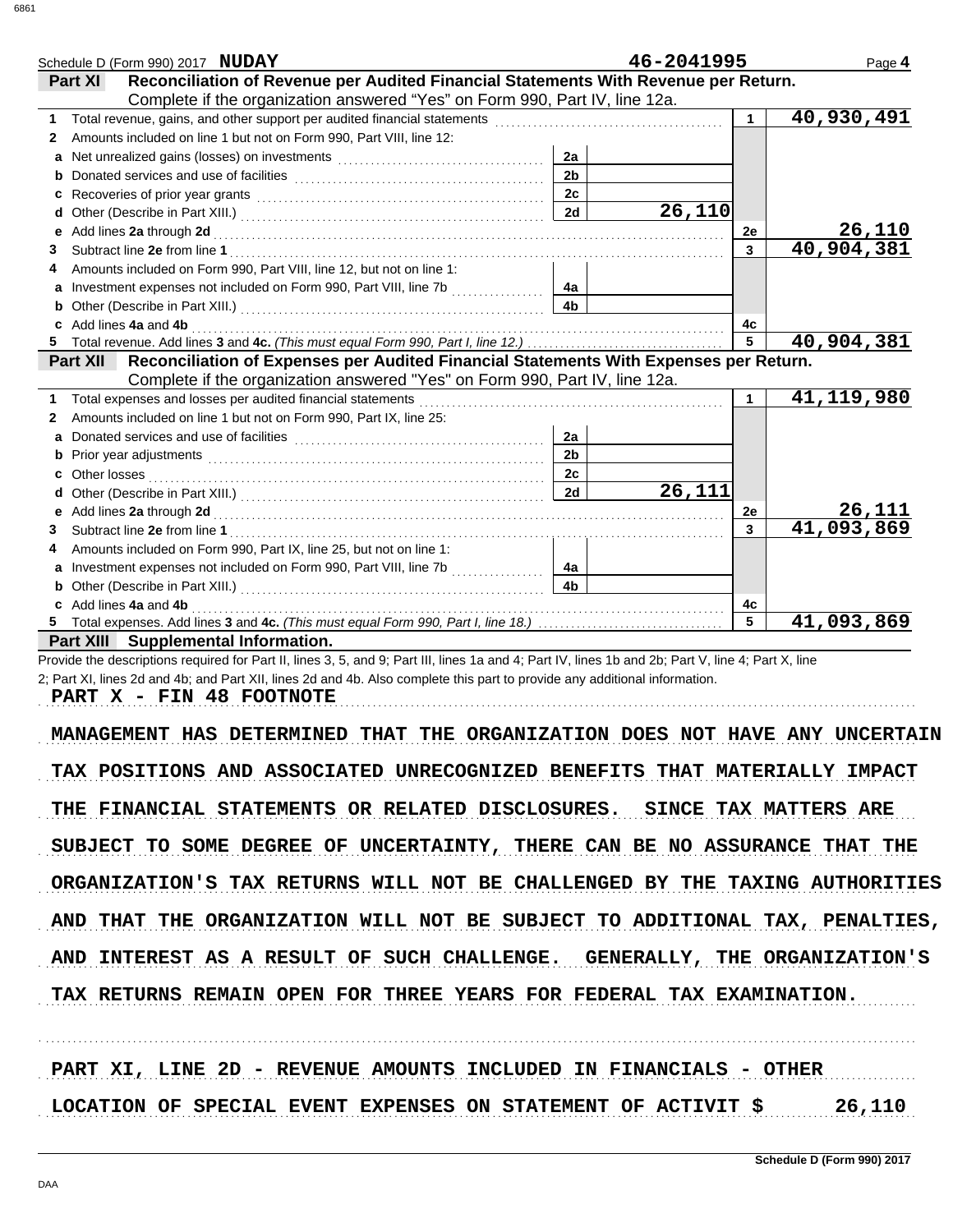| Schedule D (Form 990) 2017 NUDAY |  |  |
|----------------------------------|--|--|
|                                  |  |  |

**Part XIII** Supplemental Information (continued)

PART XII, LINE 2D - EXPENSE AMOUNTS INCLUDED IN FINANCIALS - OTHER LOCATION OF SPECIAL EVENT EXPENSES ON STATEMENT OF ACTIVIT \$ 26,110 BOOK / TAX DEPRECIATION DIFFERENCE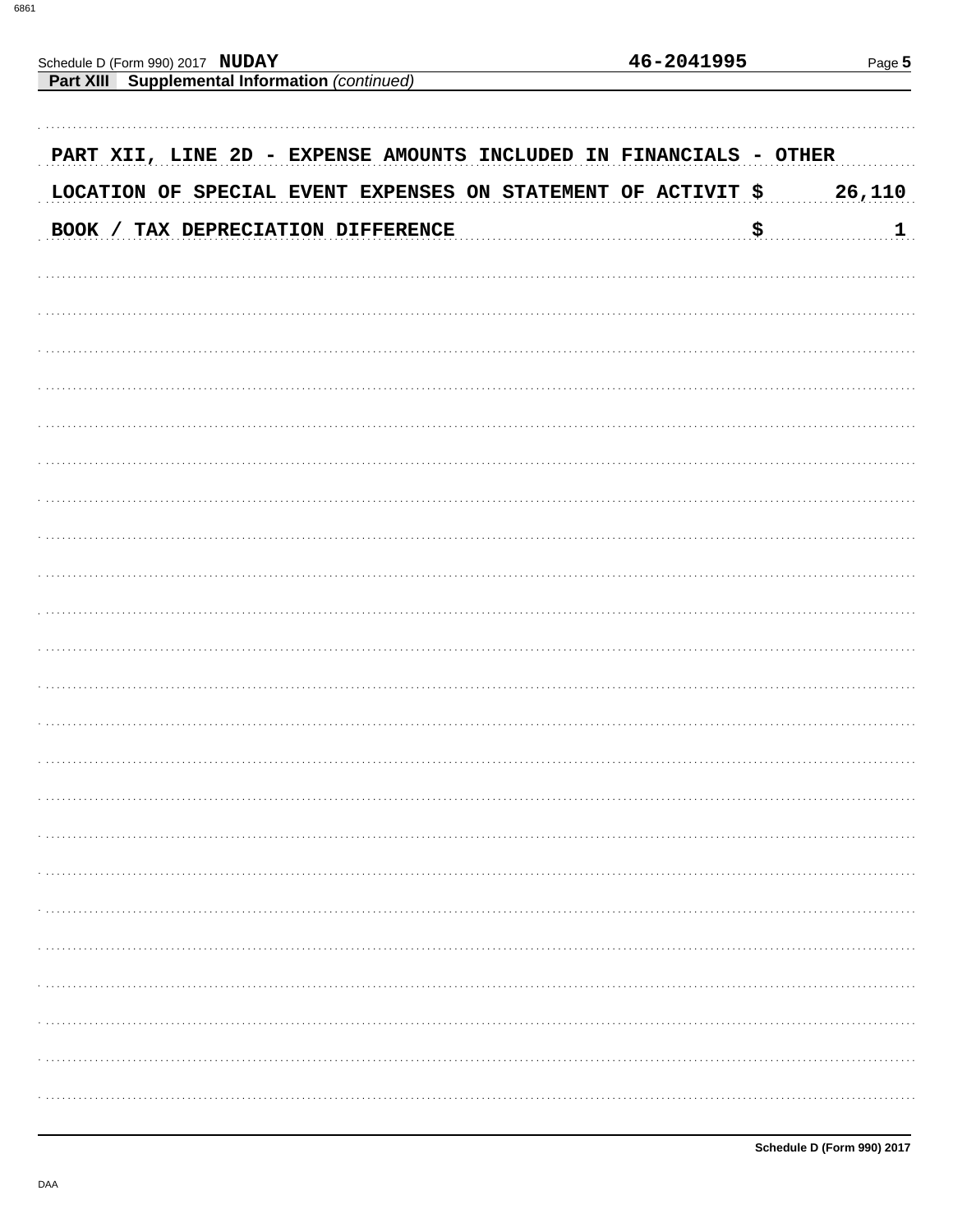| <b>SCHEDULE F</b><br>(Form 990)                        |                                                                                                                                                           | <b>Statement of Activities Outside the United States</b>                                 |                                                                                               |                                                        |                                                     | OMB No. 1545-0047<br>2017        |
|--------------------------------------------------------|-----------------------------------------------------------------------------------------------------------------------------------------------------------|------------------------------------------------------------------------------------------|-----------------------------------------------------------------------------------------------|--------------------------------------------------------|-----------------------------------------------------|----------------------------------|
|                                                        |                                                                                                                                                           | > Complete if the organization answered "Yes" on Form 990, Part IV, line 14b, 15, or 16. | Attach to Form 990.                                                                           |                                                        |                                                     | <b>Open to Public</b>            |
| Department of the Treasury<br>Internal Revenue Service | Go to www.irs.gov/Form990 for instructions and the latest information.                                                                                    | <b>Inspection</b>                                                                        |                                                                                               |                                                        |                                                     |                                  |
| Name of the organization                               | <b>NUDAY</b>                                                                                                                                              |                                                                                          |                                                                                               |                                                        | <b>Employer identification number</b><br>46-2041995 |                                  |
| Part I                                                 | General Information on Activities Outside the United States. Complete if the organization answered "Yes" on                                               |                                                                                          |                                                                                               |                                                        |                                                     |                                  |
|                                                        | Form 990, Part IV, line 14b.<br>1 For grantmakers. Does the organization maintain records to substantiate the amount of its grants and other              |                                                                                          |                                                                                               |                                                        |                                                     |                                  |
|                                                        | assistance, the grantees' eligibility for the grants or assistance, and the selection criteria used to award the                                          |                                                                                          |                                                                                               |                                                        |                                                     |                                  |
|                                                        | grants or assistance?                                                                                                                                     |                                                                                          |                                                                                               |                                                        |                                                     | X<br>Yes<br>No                   |
| $\mathbf{2}$                                           | For grantmakers. Describe in Part V the organization's procedures for monitoring the use of its grants and other<br>assistance outside the United States. |                                                                                          |                                                                                               |                                                        |                                                     |                                  |
| 3                                                      | Activities per Region. (The following Part I, line 3 table can be duplicated if additional space is needed.)                                              |                                                                                          |                                                                                               |                                                        |                                                     |                                  |
| (a) Region                                             | (b) Number of<br>offices in the                                                                                                                           | (c) Number of<br>employees,                                                              | (d) Activities conducted in the<br>region (by type) (such as,                                 | (e) If activity listed in (d) is<br>a program service, |                                                     | (f) Total<br>expenditures for    |
|                                                        | region                                                                                                                                                    | agents, and<br>independent<br>contractors                                                | fundraising, program services,<br>investments, grants to recipients<br>located in the region) | describe specific type of<br>service(s) in the region  |                                                     | and investments<br>in the region |
| <b>TURKEY</b>                                          |                                                                                                                                                           | in the region                                                                            |                                                                                               |                                                        |                                                     |                                  |
| (1)                                                    | 2                                                                                                                                                         |                                                                                          | 9 PROGRAM SERVICES                                                                            |                                                        | <b>ASSISTANCE TO ORPHAN</b>                         | 363,563                          |
|                                                        | SYRIA, NORTHERN REGION                                                                                                                                    |                                                                                          |                                                                                               |                                                        |                                                     |                                  |
| (2)                                                    | 3                                                                                                                                                         |                                                                                          | 10 PROGRAM SERVICES                                                                           |                                                        | <b>ASSISTANCE TO ORPHAN</b>                         | 1,088,781                        |
| (3)                                                    |                                                                                                                                                           |                                                                                          |                                                                                               |                                                        |                                                     |                                  |
| (4)                                                    |                                                                                                                                                           |                                                                                          |                                                                                               |                                                        |                                                     |                                  |
| (5)                                                    |                                                                                                                                                           |                                                                                          |                                                                                               |                                                        |                                                     |                                  |
| (6)                                                    |                                                                                                                                                           |                                                                                          |                                                                                               |                                                        |                                                     |                                  |
| (7)                                                    |                                                                                                                                                           |                                                                                          |                                                                                               |                                                        |                                                     |                                  |
|                                                        |                                                                                                                                                           |                                                                                          |                                                                                               |                                                        |                                                     |                                  |
| (8)                                                    |                                                                                                                                                           |                                                                                          |                                                                                               |                                                        |                                                     |                                  |
| (9)                                                    |                                                                                                                                                           |                                                                                          |                                                                                               |                                                        |                                                     |                                  |
| (10)                                                   |                                                                                                                                                           |                                                                                          |                                                                                               |                                                        |                                                     |                                  |
| (11)                                                   |                                                                                                                                                           |                                                                                          |                                                                                               |                                                        |                                                     |                                  |
| (12)                                                   |                                                                                                                                                           |                                                                                          |                                                                                               |                                                        |                                                     |                                  |
| (13)                                                   |                                                                                                                                                           |                                                                                          |                                                                                               |                                                        |                                                     |                                  |
| (14)                                                   |                                                                                                                                                           |                                                                                          |                                                                                               |                                                        |                                                     |                                  |
| (15)                                                   |                                                                                                                                                           |                                                                                          |                                                                                               |                                                        |                                                     |                                  |
| (16)                                                   |                                                                                                                                                           |                                                                                          |                                                                                               |                                                        |                                                     |                                  |
| (17)                                                   |                                                                                                                                                           |                                                                                          |                                                                                               |                                                        |                                                     |                                  |
| 3a Sub-total                                           | 5                                                                                                                                                         | 19                                                                                       |                                                                                               |                                                        |                                                     | 1,452,344                        |
| <b>b</b> Total from continuation<br>sheets to Part I   |                                                                                                                                                           |                                                                                          |                                                                                               |                                                        |                                                     |                                  |
| c Totals (add                                          |                                                                                                                                                           |                                                                                          |                                                                                               |                                                        |                                                     |                                  |
| lines 3a and 3b)                                       | 5                                                                                                                                                         | 19                                                                                       |                                                                                               |                                                        |                                                     | 1,452,344                        |

**For Paperwork Reduction Act Notice, see the Instructions for Form 990.** Schedule F (Form 990) 2017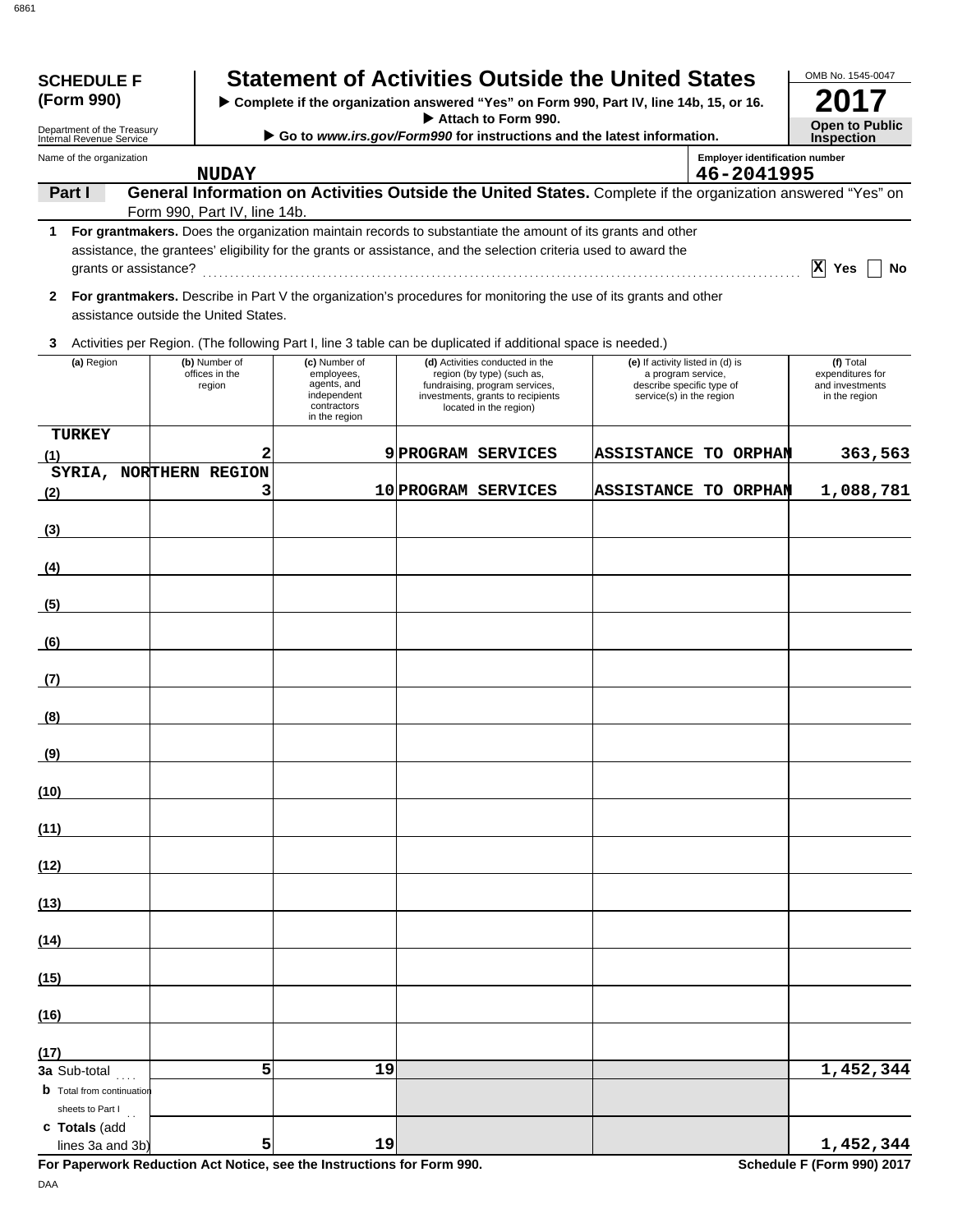| Part II      | Schedule F (Form 990) 2017 NUDAY |                                                    |            | <u>46-2041995</u><br>Grants and Other Assistance to Organizations or Entities Outside the United States. Complete if the organization answered "Yes" on Form 990 | 46-2041995                  |                                       |                                        |                                          |                                                                |
|--------------|----------------------------------|----------------------------------------------------|------------|------------------------------------------------------------------------------------------------------------------------------------------------------------------|-----------------------------|---------------------------------------|----------------------------------------|------------------------------------------|----------------------------------------------------------------|
|              |                                  |                                                    |            | Part IV, line 15, for any recipient who received more than \$5,000. Part II can be duplicated if additional space is needed.                                     |                             |                                       |                                        |                                          |                                                                |
| -1           | (a) Name of<br>organization      | (b) IRS code<br>section and EIN<br>(if applicable) | (c) Region | (d) Purpose of<br>grant                                                                                                                                          | (e) Amount of<br>cash grant | (f) Manner of<br>cash<br>disbursement | (g) Amount of<br>noncash<br>assistance | (h) Description<br>of noncash assistance | (i) Method of<br>valuation<br>(book, FMV,<br>appraisal, other) |
| (1)          |                                  |                                                    |            |                                                                                                                                                                  |                             |                                       |                                        |                                          |                                                                |
| (2)          |                                  |                                                    |            |                                                                                                                                                                  |                             |                                       |                                        |                                          |                                                                |
| (3)          |                                  |                                                    |            |                                                                                                                                                                  |                             |                                       |                                        |                                          |                                                                |
| (4)          |                                  |                                                    |            |                                                                                                                                                                  |                             |                                       |                                        |                                          |                                                                |
| (5)          |                                  |                                                    |            |                                                                                                                                                                  |                             |                                       |                                        |                                          |                                                                |
| (6)          |                                  |                                                    |            |                                                                                                                                                                  |                             |                                       |                                        |                                          |                                                                |
| (7)          |                                  |                                                    |            |                                                                                                                                                                  |                             |                                       |                                        |                                          |                                                                |
| (8)          |                                  |                                                    |            |                                                                                                                                                                  |                             |                                       |                                        |                                          |                                                                |
| (9)          |                                  |                                                    |            |                                                                                                                                                                  |                             |                                       |                                        |                                          |                                                                |
| (10)         |                                  |                                                    |            |                                                                                                                                                                  |                             |                                       |                                        |                                          |                                                                |
| (11)         |                                  |                                                    |            |                                                                                                                                                                  |                             |                                       |                                        |                                          |                                                                |
| (12)         |                                  |                                                    |            |                                                                                                                                                                  |                             |                                       |                                        |                                          |                                                                |
| (13)         |                                  |                                                    |            |                                                                                                                                                                  |                             |                                       |                                        |                                          |                                                                |
| (14)         |                                  |                                                    |            |                                                                                                                                                                  |                             |                                       |                                        |                                          |                                                                |
| (15)<br>(16) |                                  |                                                    |            |                                                                                                                                                                  |                             |                                       |                                        |                                          |                                                                |

**2** Enter total number of recipient organizations listed above that are recognized as charities by the foreign country, recognized as tax-exempt

by the IRS, or for which the grantee or counsel has provided a section 501(c)(3) equivalency letter . . . . . . . . . . . . . . . . . . . . . . . . . . . . . . . . . . . . . . . . . . . . . . . . . . . . . . . . . . . . . . . . . .Enter total number of other organizations or entities . . . . . . . . . . . . . . . . . . . . . . . . . . . . . . . . . . . . . . . . . . . . . . . . . . . . . . . . . . . . . . . . . . . . . . . . . . . . . . . . . . . . . . . . . . . . . . . . . . . . . . . . . . . . . . . . . . . .

▶  $\blacktriangleright$ 

**Schedule F (Form 990) 2017**

**3**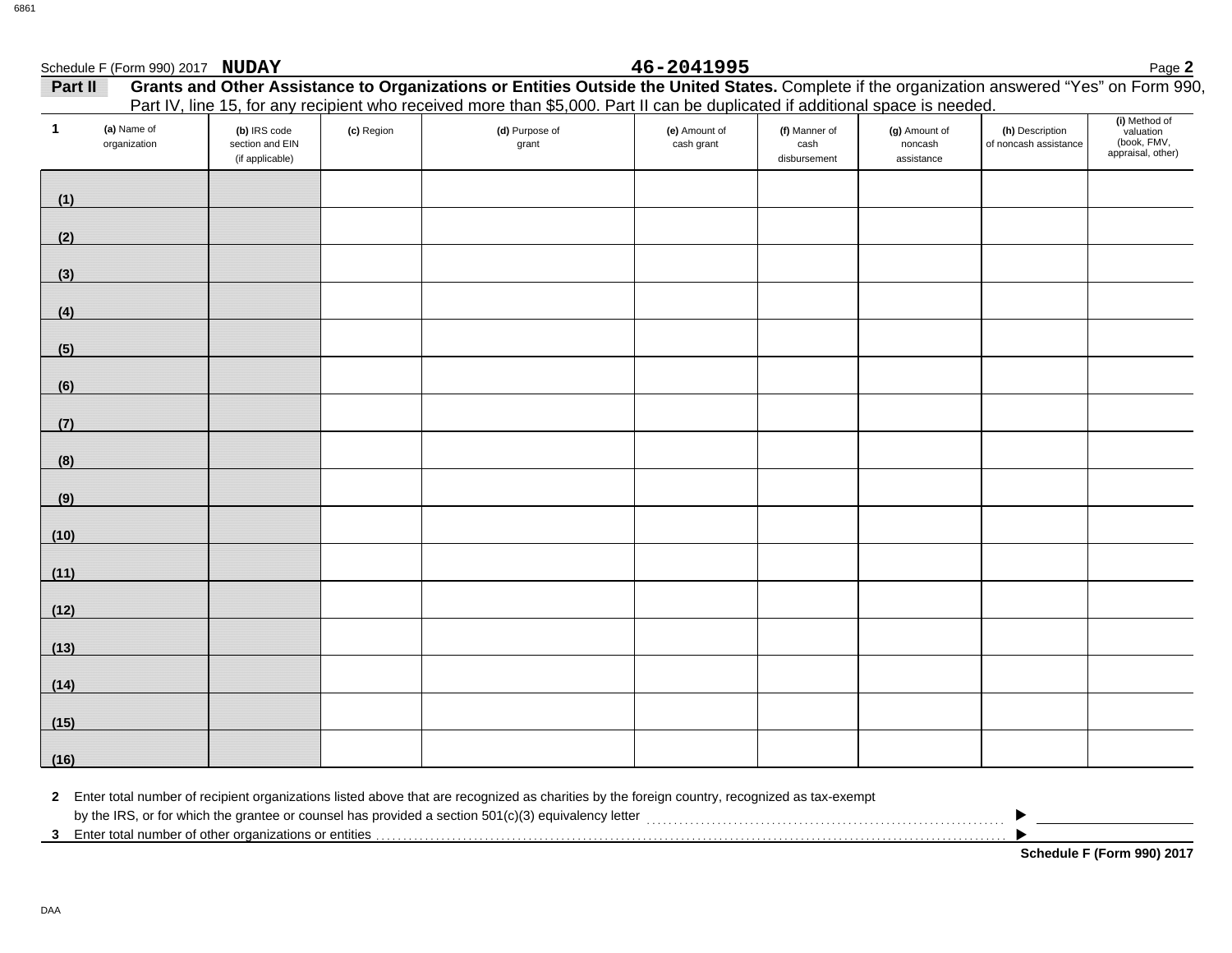### Schedule F (Form 990) 2017 Page **3**

### **NUDAY 46-2041995**. Page<br> **46-2041995** Page:<br> **Actor Complete if the ergenization applyced "Ves" on Form 000, Bort IV, line**

| Part III<br>Grants and Other Assistance to Individuals Outside the United States. Complete if the organization answered "Yes" on Form 990, Part IV, line 16. |                    |                             |                             |                                       |                                        |                                          |                                                                |
|--------------------------------------------------------------------------------------------------------------------------------------------------------------|--------------------|-----------------------------|-----------------------------|---------------------------------------|----------------------------------------|------------------------------------------|----------------------------------------------------------------|
| Part III can be duplicated if additional space is needed.                                                                                                    |                    |                             |                             |                                       |                                        |                                          |                                                                |
| (a) Type of grant or assistance                                                                                                                              | (b) Region         | (c) Number of<br>recipients | (d) Amount of<br>cash grant | (e) Manner of<br>cash<br>disbursement | (f) Amount of<br>noncash<br>assistance | (g) Description<br>of noncash assistance | (h) Method of<br>valuation<br>(book, FMV,<br>appraisal, other) |
|                                                                                                                                                              | <b>MIDDLE</b> EAST |                             |                             |                                       |                                        |                                          |                                                                |
| (1) MEDICAL SUPPLIES, GOODS                                                                                                                                  |                    | 1140000                     |                             | $1,452,344$ AS NEEDED                 | 38,847,512                             |                                          |                                                                |
| (2)                                                                                                                                                          |                    |                             |                             |                                       |                                        |                                          |                                                                |
| (3)                                                                                                                                                          |                    |                             |                             |                                       |                                        |                                          |                                                                |
| (4)                                                                                                                                                          |                    |                             |                             |                                       |                                        |                                          |                                                                |
| (5)                                                                                                                                                          |                    |                             |                             |                                       |                                        |                                          |                                                                |
| (6)                                                                                                                                                          |                    |                             |                             |                                       |                                        |                                          |                                                                |
| (7)                                                                                                                                                          |                    |                             |                             |                                       |                                        |                                          |                                                                |
| (8)                                                                                                                                                          |                    |                             |                             |                                       |                                        |                                          |                                                                |
| (9)                                                                                                                                                          |                    |                             |                             |                                       |                                        |                                          |                                                                |
| (10)                                                                                                                                                         |                    |                             |                             |                                       |                                        |                                          |                                                                |
| (11)                                                                                                                                                         |                    |                             |                             |                                       |                                        |                                          |                                                                |
| (12)                                                                                                                                                         |                    |                             |                             |                                       |                                        |                                          |                                                                |
| (13)                                                                                                                                                         |                    |                             |                             |                                       |                                        |                                          |                                                                |
| (14)                                                                                                                                                         |                    |                             |                             |                                       |                                        |                                          |                                                                |
| (15)                                                                                                                                                         |                    |                             |                             |                                       |                                        |                                          |                                                                |
| (16)                                                                                                                                                         |                    |                             |                             |                                       |                                        |                                          |                                                                |
| (17)                                                                                                                                                         |                    |                             |                             |                                       |                                        |                                          |                                                                |
| (18)                                                                                                                                                         |                    |                             |                             |                                       |                                        |                                          |                                                                |

**Schedule F (Form 990) 2017**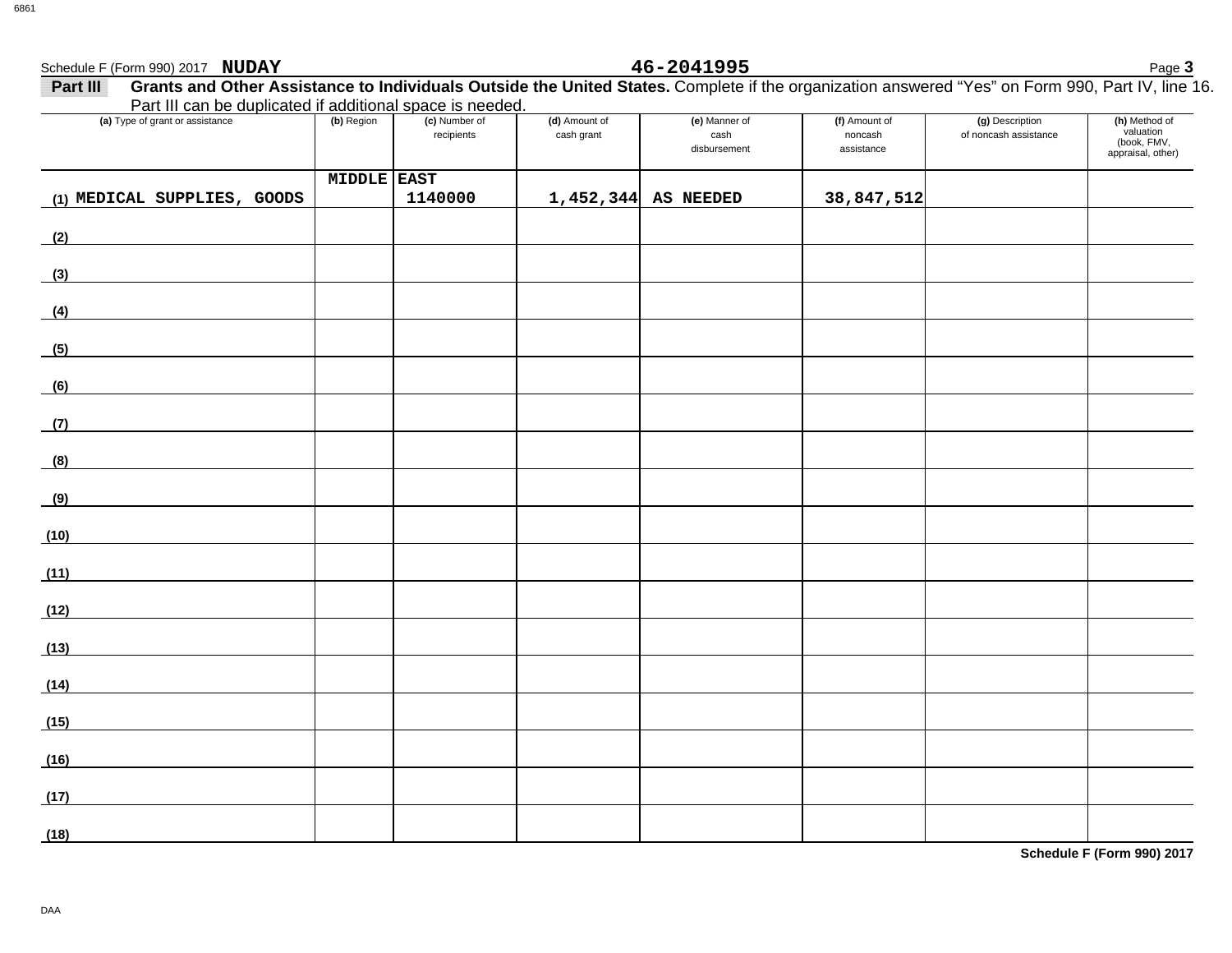|                | Schedule F (Form 990) 2017<br><b>NUDAY</b>                                                                                                                                                                                                                                                                                                                                                                             | 46-2041995 |     | Page 4  |
|----------------|------------------------------------------------------------------------------------------------------------------------------------------------------------------------------------------------------------------------------------------------------------------------------------------------------------------------------------------------------------------------------------------------------------------------|------------|-----|---------|
| <b>Part IV</b> | <b>Foreign Forms</b>                                                                                                                                                                                                                                                                                                                                                                                                   |            |     |         |
|                | Was the organization a U.S. transferor of property to a foreign corporation during the tax year? If "Yes,"<br>the organization may be required to file Form 926, Return by a U.S. Transferor of Property to a Foreign<br>Corporation (see Instructions for Form 926)                                                                                                                                                   |            | Yes | X<br>No |
|                | Did the organization have an interest in a foreign trust during the tax year? If "Yes," the organization<br>may be required to separately file Form 3520, Annual Return To Report Transactions With Foreign<br>Trusts and Receipt of Certain Foreign Gifts, and/or Form 3520-A, Annual Information Return of Foreign<br>Trust With a U.S. Owner (see Instructions for Forms 3520 and 3520-A; don't file with Form 990) |            | Yes | X<br>No |
| 3              | Did the organization have an ownership interest in a foreign corporation during the tax year? If "Yes,"<br>the organization may be required to file Form 5471, Information Return of U.S. Persons With Respect To<br>Certain Foreign Corporations (see Instructions for Form 5471) [11] [2010] [2010] [2010] [2010] [2010] [2010] [                                                                                    |            | Yes | X<br>No |
| 4              | Was the organization a direct or indirect shareholder of a passive foreign investment company or a<br>qualified electing fund during the tax year? If "Yes," the organization may be required to file Form 8621,<br>Information Return by a Shareholder of a Passive Foreign Investment Company or Qualified Electing<br>Fund (see Instructions for Form 8621)                                                         |            | Yes | No      |

*Foreign Partnerships (see Instructions for Form 8865)* . . . . . . . . . . . . . . . . . . . . . . . . . . . . . . . . . . . . . . . . . . . . . . . . . . . . . . . . . . . . . . . . . . . . . .

*Instructions for Form 5713; don't file with Form 990)* . . . . . . . . . . . . . . . . . . . . . . . . . . . . . . . . . . . . . . . . . . . . . . . . . . . . . . . . . . . . . . . . . . . . . . . .

**5** Did the organization have an ownership interest in a foreign partnership during the tax year? *If "Yes,"*

*the organization may be required to file Form 8865, Return of U.S. Persons With Respect to Certain*

**6** Did the organization have any operations in or related to any boycotting countries during the tax year? *If*

*"Yes," the organization may be required to separately file Form 5713, International Boycott Report (see*

**Schedule F (Form 990) 2017**

Yes **X** No

Yes **X** No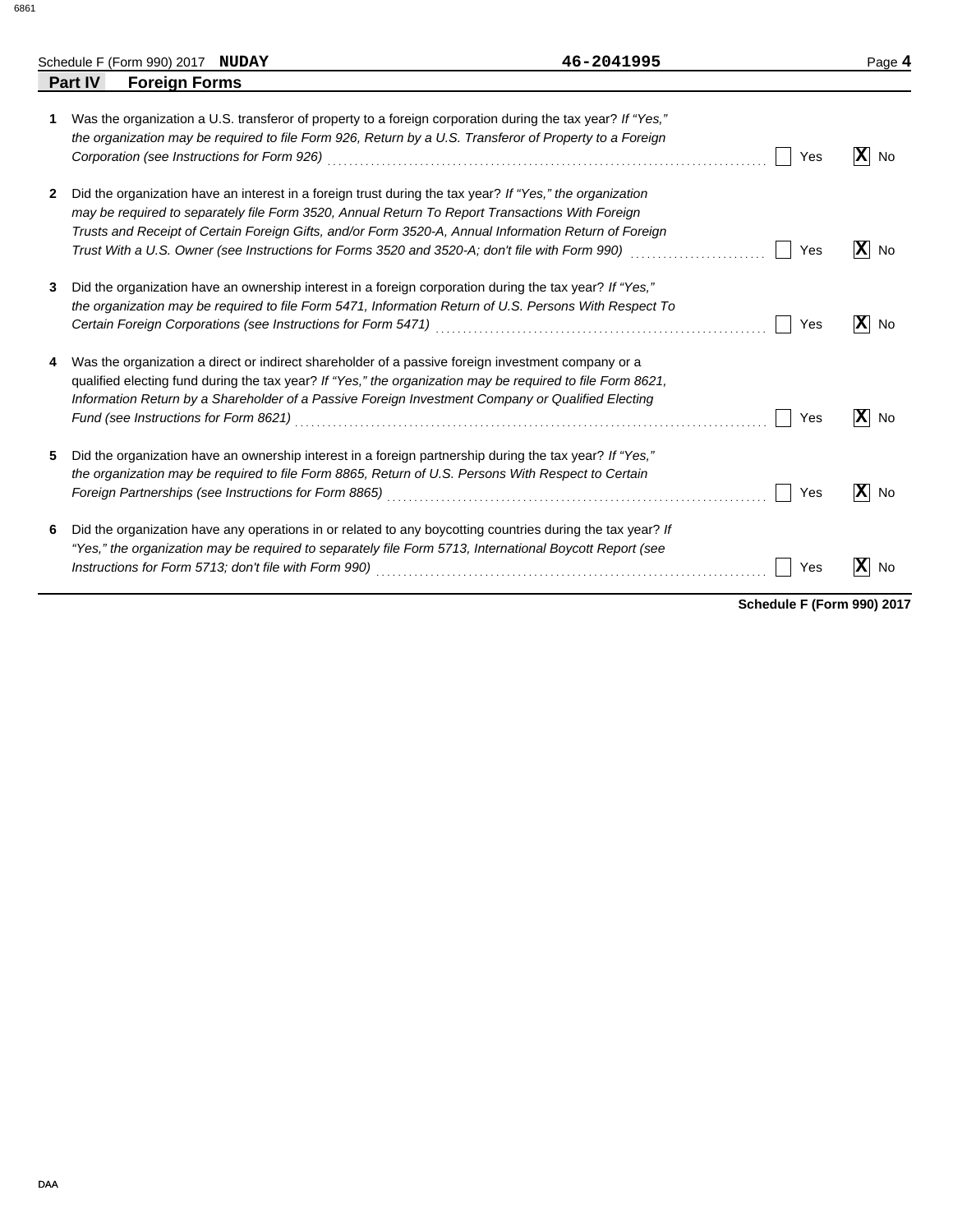|                                                                             | Schedule F (Form 990) 2017 NUDAY                        | 46-2041995                                                                                                                                                                                                                                                                                                                                                                         | Page 5      |  |
|-----------------------------------------------------------------------------|---------------------------------------------------------|------------------------------------------------------------------------------------------------------------------------------------------------------------------------------------------------------------------------------------------------------------------------------------------------------------------------------------------------------------------------------------|-------------|--|
| Part V<br><b>Supplemental Information</b><br>information. See instructions. |                                                         | Provide the information required by Part I, line 2 (monitoring of funds); Part I, line 3, column (f) (accounting method;<br>amounts of investments vs. expenditures per region); Part II, line 1 (accounting method); Part III (accounting method); and<br>Part III, column (c) (estimated number of recipients), as applicable. Also complete this part to provide any additional |             |  |
|                                                                             | PART I, LINE 3 - ACTIVITIES PER REGION                  |                                                                                                                                                                                                                                                                                                                                                                                    |             |  |
| <b>REGION</b>                                                               |                                                         | <b>EXPENDITURES</b><br><b>INVESTMENTS</b>                                                                                                                                                                                                                                                                                                                                          |             |  |
| <b>TURKEY</b>                                                               |                                                         | \$<br>$363,563$ \$                                                                                                                                                                                                                                                                                                                                                                 | 0           |  |
|                                                                             | SYRIA, NORTHERN REGION                                  | $1,088,781$ \$                                                                                                                                                                                                                                                                                                                                                                     | $\mathbf 0$ |  |
|                                                                             | PART V - ADDITIONAL INFORMATION                         |                                                                                                                                                                                                                                                                                                                                                                                    |             |  |
|                                                                             | PART 1, LINE 2:                                         |                                                                                                                                                                                                                                                                                                                                                                                    |             |  |
|                                                                             |                                                         | THE ORGANIZATION USES AGENTS IN THESE REGIONS TO DISBURSE THE HUMANITARIAN                                                                                                                                                                                                                                                                                                         |             |  |
|                                                                             |                                                         | EFFORT. THESE INDIVIDUALS ARE RESPONSIBLE FOR DOCUMENTATION AND                                                                                                                                                                                                                                                                                                                    |             |  |
|                                                                             | DISBURSEMENT OF THE SUPPORT.                            |                                                                                                                                                                                                                                                                                                                                                                                    |             |  |
|                                                                             | PART 1, LINE 3, COLUMN (E):                             |                                                                                                                                                                                                                                                                                                                                                                                    |             |  |
|                                                                             | <b>REGION: TURKEY</b>                                   |                                                                                                                                                                                                                                                                                                                                                                                    |             |  |
|                                                                             | (E) SPECIFIC TYPES OF SERVICES                          | IN REGION: ASSISTANCE TO ORPHANS, SOCIAL                                                                                                                                                                                                                                                                                                                                           |             |  |
|                                                                             | CAMPAIGNS, EDUCATION & SPECIAL PROJECTS                 |                                                                                                                                                                                                                                                                                                                                                                                    |             |  |
|                                                                             | REGION: SYRIA, NORTHERN REGION                          |                                                                                                                                                                                                                                                                                                                                                                                    |             |  |
|                                                                             |                                                         | (E) SPECIFIC TYPES OF SERVICES IN REGION: CONTAINERS DONATED, ASSISTANCE TO                                                                                                                                                                                                                                                                                                        |             |  |
|                                                                             | ORPHANS, SOCIAL CAMPAIGNS, EDUCATION & SPECIAL PROJECTS |                                                                                                                                                                                                                                                                                                                                                                                    |             |  |
|                                                                             | PART 1, LINE 3, COLUMN (F):                             |                                                                                                                                                                                                                                                                                                                                                                                    |             |  |
|                                                                             |                                                         | TOTAL EXPEDITURES IN THE REGION ARE BASED COSTS AND FAIR MARKET VALUE                                                                                                                                                                                                                                                                                                              |             |  |
| <b>ESTIMATES</b>                                                            |                                                         |                                                                                                                                                                                                                                                                                                                                                                                    |             |  |
|                                                                             |                                                         |                                                                                                                                                                                                                                                                                                                                                                                    |             |  |
|                                                                             |                                                         |                                                                                                                                                                                                                                                                                                                                                                                    |             |  |
|                                                                             |                                                         |                                                                                                                                                                                                                                                                                                                                                                                    |             |  |
|                                                                             |                                                         |                                                                                                                                                                                                                                                                                                                                                                                    |             |  |
|                                                                             |                                                         |                                                                                                                                                                                                                                                                                                                                                                                    |             |  |
|                                                                             |                                                         |                                                                                                                                                                                                                                                                                                                                                                                    |             |  |
|                                                                             |                                                         | Schedule F (Form 990) 2017                                                                                                                                                                                                                                                                                                                                                         |             |  |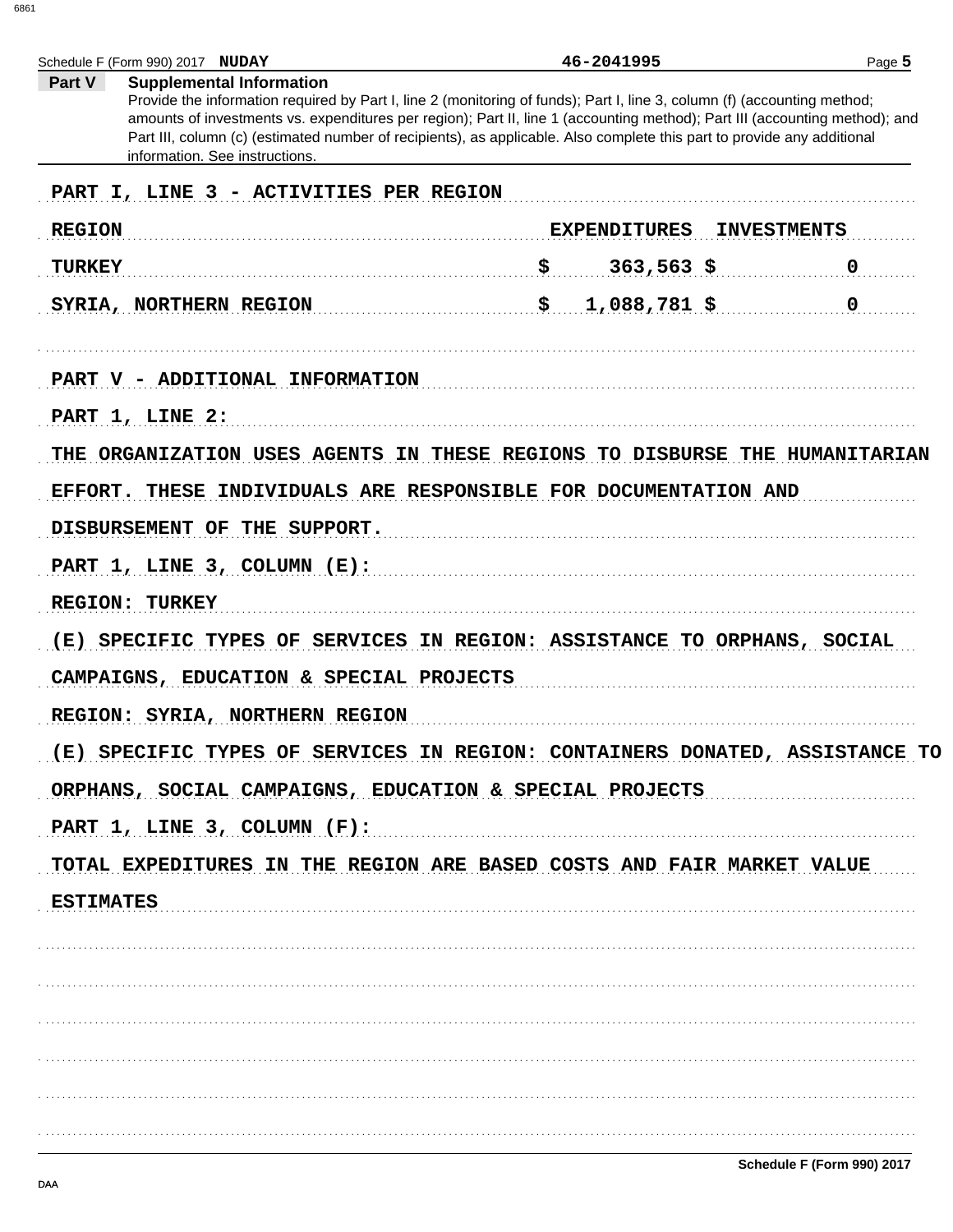| (Form 990 or 990-EZ                                                                                                                                                                                                                                                                                                         | <b>Supplemental Information Regarding Fundraising or Gaming Activities</b>                                                                                       |   |                                    |                 |                          | Complete if the organization answered "Yes" on Form 990, Part IV, line 17, 18, or 19, or if the<br>organization entered more than \$15,000 on Form 990-EZ, line 6a. |                                                      |                                  |
|-----------------------------------------------------------------------------------------------------------------------------------------------------------------------------------------------------------------------------------------------------------------------------------------------------------------------------|------------------------------------------------------------------------------------------------------------------------------------------------------------------|---|------------------------------------|-----------------|--------------------------|---------------------------------------------------------------------------------------------------------------------------------------------------------------------|------------------------------------------------------|----------------------------------|
| Department of the Treasury                                                                                                                                                                                                                                                                                                  |                                                                                                                                                                  |   | Attach to Form 990 or Form 990-EZ. |                 |                          | Go to www.irs.gov/Form990 for the latest instructions.                                                                                                              |                                                      | <b>Open to Public</b>            |
| Internal Revenue Service<br>Name of the organization                                                                                                                                                                                                                                                                        |                                                                                                                                                                  |   |                                    |                 |                          |                                                                                                                                                                     | <b>Employer identification number</b>                | Inspection                       |
| <b>NUDAY</b>                                                                                                                                                                                                                                                                                                                |                                                                                                                                                                  |   |                                    |                 |                          |                                                                                                                                                                     | 46-2041995                                           |                                  |
| Part I                                                                                                                                                                                                                                                                                                                      | Fundraising Activities. Complete if the organization answered "Yes" on Form 990, Part IV, line 17.<br>Form 990-EZ filers are not required to complete this part. |   |                                    |                 |                          |                                                                                                                                                                     |                                                      |                                  |
| 1                                                                                                                                                                                                                                                                                                                           | Indicate whether the organization raised funds through any of the following activities. Check all that apply.                                                    |   |                                    |                 |                          |                                                                                                                                                                     |                                                      |                                  |
| Mail solicitations<br>a                                                                                                                                                                                                                                                                                                     |                                                                                                                                                                  | e |                                    |                 |                          | Solicitation of non-government grants                                                                                                                               |                                                      |                                  |
| Internet and email solicitations<br>b                                                                                                                                                                                                                                                                                       |                                                                                                                                                                  |   |                                    |                 |                          | Solicitation of government grants                                                                                                                                   |                                                      |                                  |
| Phone solicitations                                                                                                                                                                                                                                                                                                         |                                                                                                                                                                  | a | Special fundraising events         |                 |                          |                                                                                                                                                                     |                                                      |                                  |
| In-person solicitations<br>d                                                                                                                                                                                                                                                                                                |                                                                                                                                                                  |   |                                    |                 |                          |                                                                                                                                                                     |                                                      |                                  |
| 2a Did the organization have a written or oral agreement with any individual (including officers, directors, trustees,<br><b>b</b> If "Yes," list the 10 highest paid individuals or entities (fundraisers) pursuant to agreements under which the fundraiser is to be<br>compensated at least \$5,000 by the organization. | or key employees listed in Form 990, Part VII) or entity in connection with professional fundraising services?                                                   |   |                                    |                 |                          |                                                                                                                                                                     |                                                      | Yes<br>No                        |
|                                                                                                                                                                                                                                                                                                                             |                                                                                                                                                                  |   |                                    | (iii) Did fund- | raiser have              |                                                                                                                                                                     | (v) Amount paid to                                   | (vi) Amount paid to              |
| (i) Name and address of individual<br>or entity (fundraiser)                                                                                                                                                                                                                                                                |                                                                                                                                                                  |   | (ii) Activity                      | contributions?  | custody or<br>control of | (iv) Gross receipts<br>from activity                                                                                                                                | (or retained by)<br>fundraiser listed in<br>col. (i) | (or retained by)<br>organization |
|                                                                                                                                                                                                                                                                                                                             |                                                                                                                                                                  |   |                                    | Yes No          |                          |                                                                                                                                                                     |                                                      |                                  |
| 1                                                                                                                                                                                                                                                                                                                           |                                                                                                                                                                  |   |                                    |                 |                          |                                                                                                                                                                     |                                                      |                                  |
| $\mathbf{2}$                                                                                                                                                                                                                                                                                                                |                                                                                                                                                                  |   |                                    |                 |                          |                                                                                                                                                                     |                                                      |                                  |
|                                                                                                                                                                                                                                                                                                                             |                                                                                                                                                                  |   |                                    |                 |                          |                                                                                                                                                                     |                                                      |                                  |
| 3                                                                                                                                                                                                                                                                                                                           |                                                                                                                                                                  |   |                                    |                 |                          |                                                                                                                                                                     |                                                      |                                  |
|                                                                                                                                                                                                                                                                                                                             |                                                                                                                                                                  |   |                                    |                 |                          |                                                                                                                                                                     |                                                      |                                  |
| 4                                                                                                                                                                                                                                                                                                                           |                                                                                                                                                                  |   |                                    |                 |                          |                                                                                                                                                                     |                                                      |                                  |
| 5                                                                                                                                                                                                                                                                                                                           |                                                                                                                                                                  |   |                                    |                 |                          |                                                                                                                                                                     |                                                      |                                  |
|                                                                                                                                                                                                                                                                                                                             |                                                                                                                                                                  |   |                                    |                 |                          |                                                                                                                                                                     |                                                      |                                  |
|                                                                                                                                                                                                                                                                                                                             |                                                                                                                                                                  |   |                                    |                 |                          |                                                                                                                                                                     |                                                      |                                  |
|                                                                                                                                                                                                                                                                                                                             |                                                                                                                                                                  |   |                                    |                 |                          |                                                                                                                                                                     |                                                      |                                  |
| 7                                                                                                                                                                                                                                                                                                                           |                                                                                                                                                                  |   |                                    |                 |                          |                                                                                                                                                                     |                                                      |                                  |
|                                                                                                                                                                                                                                                                                                                             |                                                                                                                                                                  |   |                                    |                 |                          |                                                                                                                                                                     |                                                      |                                  |
| 8                                                                                                                                                                                                                                                                                                                           |                                                                                                                                                                  |   |                                    |                 |                          |                                                                                                                                                                     |                                                      |                                  |
| 9                                                                                                                                                                                                                                                                                                                           |                                                                                                                                                                  |   |                                    |                 |                          |                                                                                                                                                                     |                                                      |                                  |
| 10                                                                                                                                                                                                                                                                                                                          |                                                                                                                                                                  |   |                                    |                 |                          |                                                                                                                                                                     |                                                      |                                  |
|                                                                                                                                                                                                                                                                                                                             |                                                                                                                                                                  |   |                                    |                 |                          |                                                                                                                                                                     |                                                      |                                  |
| Total                                                                                                                                                                                                                                                                                                                       |                                                                                                                                                                  |   |                                    |                 |                          |                                                                                                                                                                     |                                                      |                                  |
| 3<br>registration or licensing.                                                                                                                                                                                                                                                                                             | List all states in which the organization is registered or licensed to solicit contributions or has been notified it is exempt from                              |   |                                    |                 |                          |                                                                                                                                                                     |                                                      |                                  |
|                                                                                                                                                                                                                                                                                                                             |                                                                                                                                                                  |   |                                    |                 |                          |                                                                                                                                                                     |                                                      |                                  |
|                                                                                                                                                                                                                                                                                                                             |                                                                                                                                                                  |   |                                    |                 |                          |                                                                                                                                                                     |                                                      |                                  |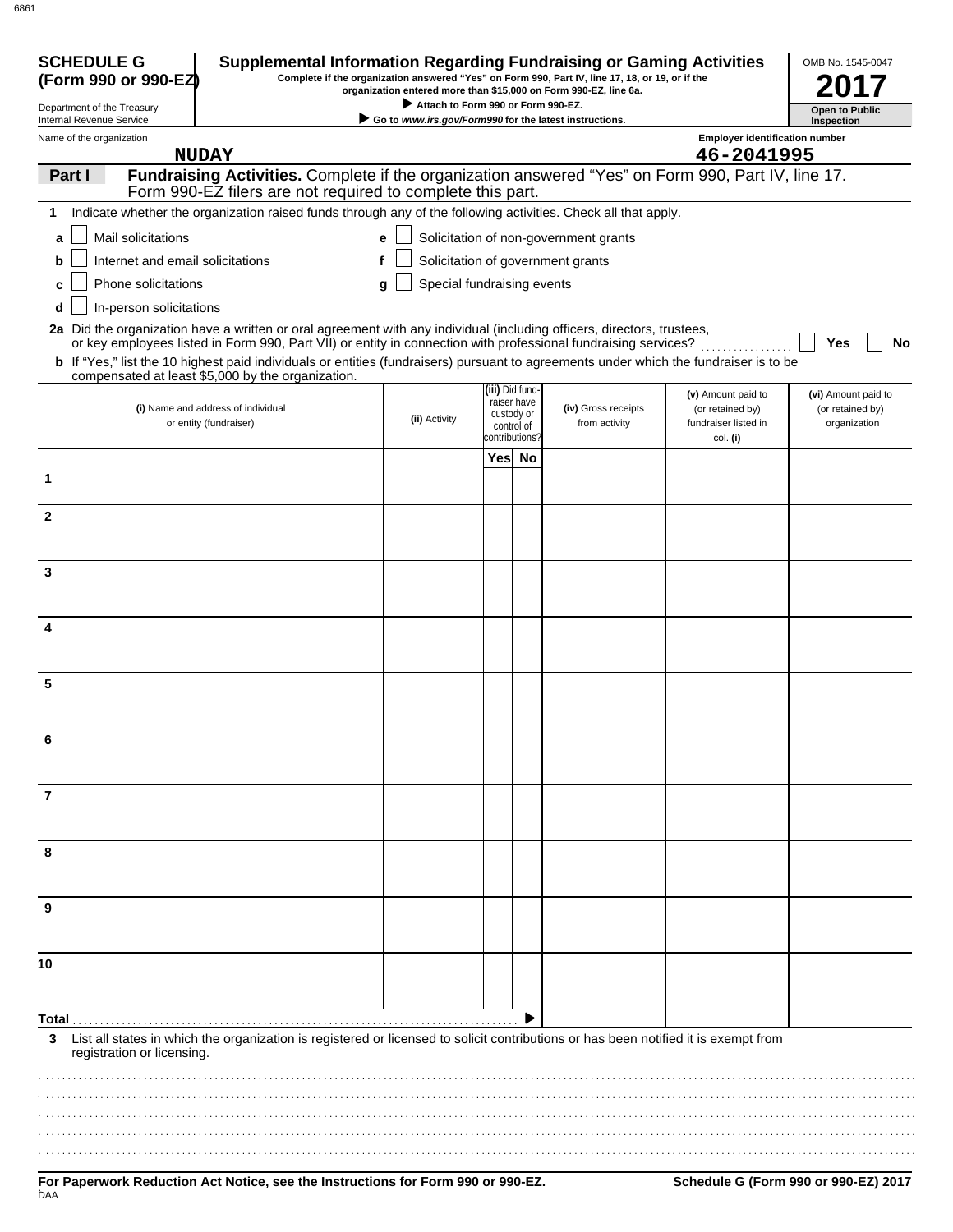|                 |         | Schedule G (Form 990 or 990-EZ) 2017 NUDAY |                                                                                                                                                                                                                                       |                         |                  | 46-2041995<br>Page 2                      |
|-----------------|---------|--------------------------------------------|---------------------------------------------------------------------------------------------------------------------------------------------------------------------------------------------------------------------------------------|-------------------------|------------------|-------------------------------------------|
|                 | Part II |                                            | Fundraising Events. Complete if the organization answered "Yes" on Form 990, Part IV, line 18, or reported more<br>than \$15,000 of fundraising event contributions and gross income on Form 990-EZ, lines 1 and 6b. List events with |                         |                  |                                           |
|                 |         |                                            | gross receipts greater than \$5,000.                                                                                                                                                                                                  |                         |                  |                                           |
|                 |         |                                            | (a) Event $#1$                                                                                                                                                                                                                        | (b) Event $#2$          | (c) Other events |                                           |
|                 |         |                                            | <b>FUNDRAISER FOR</b>                                                                                                                                                                                                                 | COMEDY SHOW & D NONE    |                  | (d) Total events<br>(add col. (a) through |
|                 |         |                                            | (event type)                                                                                                                                                                                                                          | (event type)            | (total number)   | col. (c)                                  |
| Revenue         |         |                                            |                                                                                                                                                                                                                                       |                         |                  |                                           |
|                 |         | 1 Gross receipts                           | 26,537                                                                                                                                                                                                                                | 8,983                   |                  | 35,520                                    |
|                 |         | 2 Less: Contributions                      |                                                                                                                                                                                                                                       |                         |                  |                                           |
|                 |         | 3 Gross income (line 1 minus               |                                                                                                                                                                                                                                       |                         |                  |                                           |
|                 |         |                                            | 26,537                                                                                                                                                                                                                                | 8,983                   |                  | 35,520                                    |
|                 |         | 4 Cash prizes                              |                                                                                                                                                                                                                                       |                         |                  |                                           |
|                 |         |                                            |                                                                                                                                                                                                                                       |                         |                  |                                           |
|                 |         | 5 Noncash prizes                           |                                                                                                                                                                                                                                       |                         |                  |                                           |
|                 |         | 6 Rent/facility costs                      |                                                                                                                                                                                                                                       |                         |                  |                                           |
| Direct Expenses |         |                                            |                                                                                                                                                                                                                                       |                         |                  |                                           |
|                 |         | 7 Food and beverages                       |                                                                                                                                                                                                                                       |                         |                  |                                           |
|                 |         | 8 Entertainment                            |                                                                                                                                                                                                                                       |                         |                  |                                           |
|                 |         |                                            |                                                                                                                                                                                                                                       |                         |                  |                                           |
|                 |         | 9 Other direct expenses                    | 9,723                                                                                                                                                                                                                                 | 16,387                  |                  | 26,110                                    |
|                 |         |                                            | 10 Direct expense summary. Add lines 4 through 9 in column (d)                                                                                                                                                                        |                         |                  |                                           |
|                 |         |                                            |                                                                                                                                                                                                                                       |                         |                  | $\frac{26,110}{9,410}$                    |
|                 |         | Part III                                   | Gaming. Complete if the organization answered "Yes" on Form 990, Part IV, line 19, or reported more<br>than \$15,000 on Form 990-EZ, line 6a.                                                                                         |                         |                  |                                           |
|                 |         |                                            |                                                                                                                                                                                                                                       | (b) Pull tabs/instant   |                  | (d) Total gaming (add                     |
| Revenue         |         |                                            | (a) Bingo                                                                                                                                                                                                                             | bingo/progressive bingo | (c) Other gaming | col. (a) through col. (c))                |
|                 |         |                                            |                                                                                                                                                                                                                                       |                         |                  |                                           |
|                 |         | 1 Gross revenue                            |                                                                                                                                                                                                                                       |                         |                  |                                           |
| ses             |         |                                            |                                                                                                                                                                                                                                       |                         |                  |                                           |
|                 |         |                                            |                                                                                                                                                                                                                                       |                         |                  |                                           |
|                 |         | 3 Noncash prizes                           |                                                                                                                                                                                                                                       |                         |                  |                                           |
| Direct Expen    |         | 4 Rent/facility costs                      |                                                                                                                                                                                                                                       |                         |                  |                                           |
|                 |         |                                            |                                                                                                                                                                                                                                       |                         |                  |                                           |
|                 |         | 5 Other direct expenses                    | Yes $%$                                                                                                                                                                                                                               | Yes 2000                | %<br><b>Yes</b>  |                                           |
|                 |         | 6 Volunteer labor                          | No                                                                                                                                                                                                                                    | No.                     | No.              |                                           |
|                 |         |                                            |                                                                                                                                                                                                                                       |                         |                  |                                           |
|                 |         |                                            | 7 Direct expense summary. Add lines 2 through 5 in column (d) [11] [21] Direct expenses summary. Add lines 2 through 5 in column (d) [11] $\sim$ 0.15 and 0.15 and 0.15 and 0.15 and 0.15 and 0.15 and 0.15 and 0.15 and 0.15 an      |                         |                  |                                           |
|                 |         |                                            |                                                                                                                                                                                                                                       |                         |                  |                                           |
|                 |         |                                            |                                                                                                                                                                                                                                       |                         |                  |                                           |
| 9               |         |                                            | Enter the state(s) in which the organization conducts gaming activities:<br>[[CONDITER STATE STATE STATE STATE STATE STATE STATE STATE STATE STATE STATE STATE STATE STATE STATE STATE ST                                             |                         |                  | Yes<br>No                                 |
|                 |         | <b>b</b> If "No," explain:                 |                                                                                                                                                                                                                                       |                         |                  |                                           |
|                 |         |                                            |                                                                                                                                                                                                                                       |                         |                  |                                           |
|                 |         |                                            |                                                                                                                                                                                                                                       |                         |                  | Yes<br>No                                 |
|                 |         | <b>b</b> If "Yes," explain:                |                                                                                                                                                                                                                                       |                         |                  |                                           |
|                 |         |                                            |                                                                                                                                                                                                                                       |                         |                  |                                           |
|                 |         |                                            |                                                                                                                                                                                                                                       |                         |                  |                                           |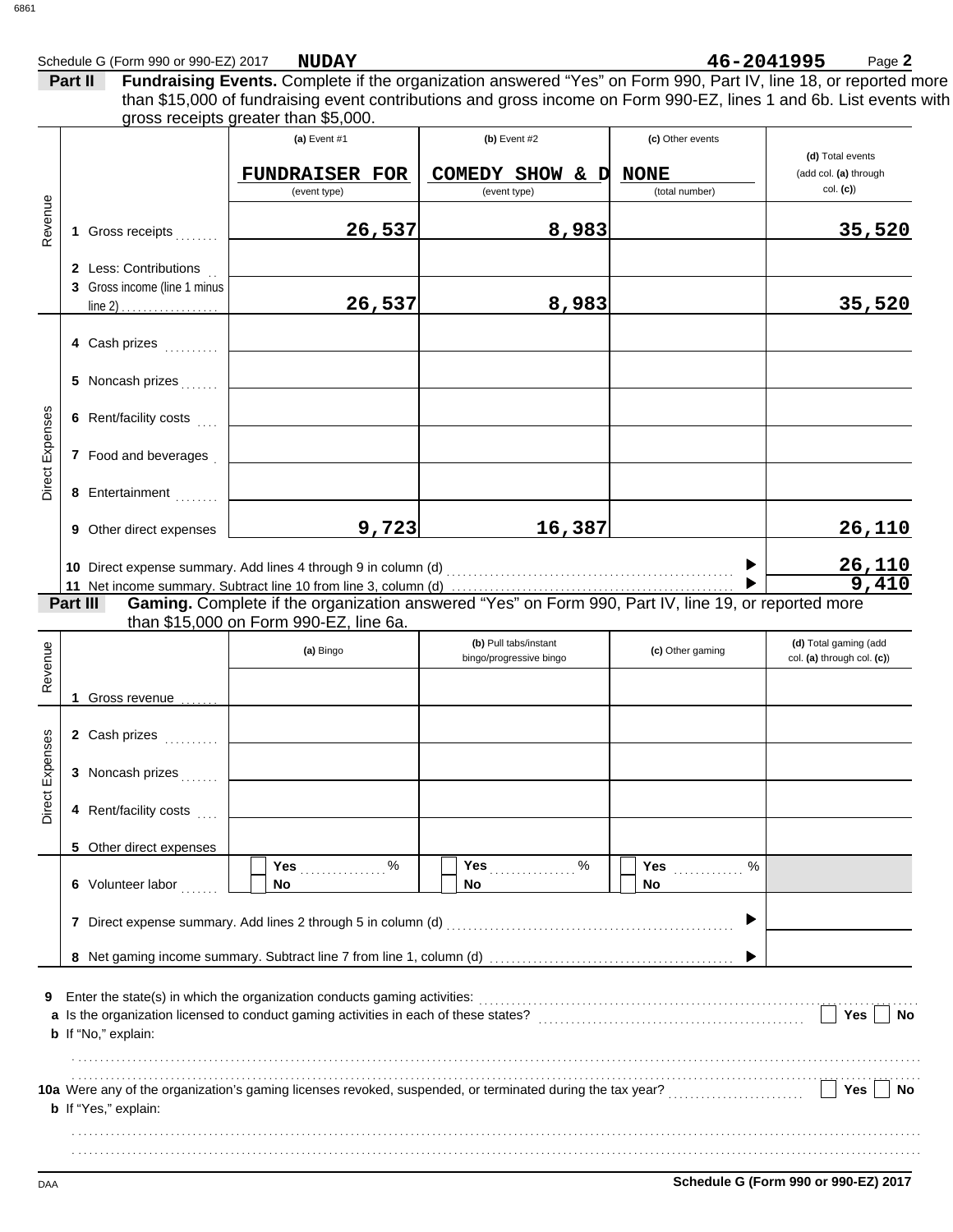|    | Schedule G (Form 990 or 990-EZ) 2017<br><b>NUDAY</b>                                                                                                                                                                                                     | 46-2041995                           |  | Page 3     |  |    |
|----|----------------------------------------------------------------------------------------------------------------------------------------------------------------------------------------------------------------------------------------------------------|--------------------------------------|--|------------|--|----|
| 11 |                                                                                                                                                                                                                                                          |                                      |  | <b>Yes</b> |  | No |
| 12 | Is the organization a grantor, beneficiary or trustee of a trust, or a member of a partnership or other entity                                                                                                                                           |                                      |  |            |  |    |
|    |                                                                                                                                                                                                                                                          |                                      |  | <b>Yes</b> |  | No |
| 13 | Indicate the percentage of gaming activity conducted in:                                                                                                                                                                                                 |                                      |  |            |  |    |
| a  | The organization's facility <b>contained a contained a contained a contained a contained a contained a contained a</b>                                                                                                                                   | 13a                                  |  |            |  | %  |
| b  | An outside facility <b>contained an activity of the facility contained an activity of the contained and activity of the contained and contained and contained and contained and contained and contained and contained and cont</b>                       | 13 <sub>b</sub>                      |  |            |  | %  |
| 14 | Enter the name and address of the person who prepares the organization's gaming/special events books and<br>records:                                                                                                                                     |                                      |  |            |  |    |
|    |                                                                                                                                                                                                                                                          |                                      |  |            |  |    |
|    | Address ▶                                                                                                                                                                                                                                                |                                      |  |            |  |    |
|    | 15a Does the organization have a contract with a third party from whom the organization receives gaming<br>revenue?                                                                                                                                      |                                      |  | Yes        |  | No |
| b  | and the                                                                                                                                                                                                                                                  |                                      |  |            |  |    |
|    |                                                                                                                                                                                                                                                          |                                      |  |            |  |    |
| c  | If "Yes," enter name and address of the third party:                                                                                                                                                                                                     |                                      |  |            |  |    |
|    |                                                                                                                                                                                                                                                          |                                      |  |            |  |    |
|    | Address $\blacktriangleright$                                                                                                                                                                                                                            |                                      |  |            |  |    |
| 16 | Gaming manager information:                                                                                                                                                                                                                              |                                      |  |            |  |    |
|    | Name $\blacktriangleright$                                                                                                                                                                                                                               |                                      |  |            |  |    |
|    |                                                                                                                                                                                                                                                          |                                      |  |            |  |    |
|    |                                                                                                                                                                                                                                                          |                                      |  |            |  |    |
|    | Director/officer<br>Employee<br>Independent contractor                                                                                                                                                                                                   |                                      |  |            |  |    |
| 17 | Mandatory distributions:                                                                                                                                                                                                                                 |                                      |  |            |  |    |
| a  | Is the organization required under state law to make charitable distributions from the gaming proceeds to                                                                                                                                                |                                      |  |            |  |    |
|    | retain the state gaming license?                                                                                                                                                                                                                         |                                      |  | Yes        |  | No |
|    | <b>b</b> Enter the amount of distributions required under state law to be distributed to other exempt organizations or                                                                                                                                   |                                      |  |            |  |    |
|    | spent in the organization's own exempt activities during the tax year $\blacktriangleright$                                                                                                                                                              |                                      |  |            |  |    |
|    | Supplemental Information. Provide the explanations required by Part I, line 2b, columns (iii) and (v); and<br>Part IV<br>Part III, lines 9, 9b, 10b, 15b, 15c, 16, and 17b, as applicable. Also provide any additional information.<br>See instructions. |                                      |  |            |  |    |
|    |                                                                                                                                                                                                                                                          |                                      |  |            |  |    |
|    |                                                                                                                                                                                                                                                          |                                      |  |            |  |    |
|    |                                                                                                                                                                                                                                                          |                                      |  |            |  |    |
|    |                                                                                                                                                                                                                                                          |                                      |  |            |  |    |
|    |                                                                                                                                                                                                                                                          |                                      |  |            |  |    |
|    |                                                                                                                                                                                                                                                          |                                      |  |            |  |    |
|    |                                                                                                                                                                                                                                                          |                                      |  |            |  |    |
|    |                                                                                                                                                                                                                                                          |                                      |  |            |  |    |
|    |                                                                                                                                                                                                                                                          |                                      |  |            |  |    |
|    |                                                                                                                                                                                                                                                          |                                      |  |            |  |    |
|    |                                                                                                                                                                                                                                                          |                                      |  |            |  |    |
|    |                                                                                                                                                                                                                                                          |                                      |  |            |  |    |
|    |                                                                                                                                                                                                                                                          | Schodule G (Form 000 or 000 EZ) 2017 |  |            |  |    |

Schedule G (Form 990 or 990-EZ) 2017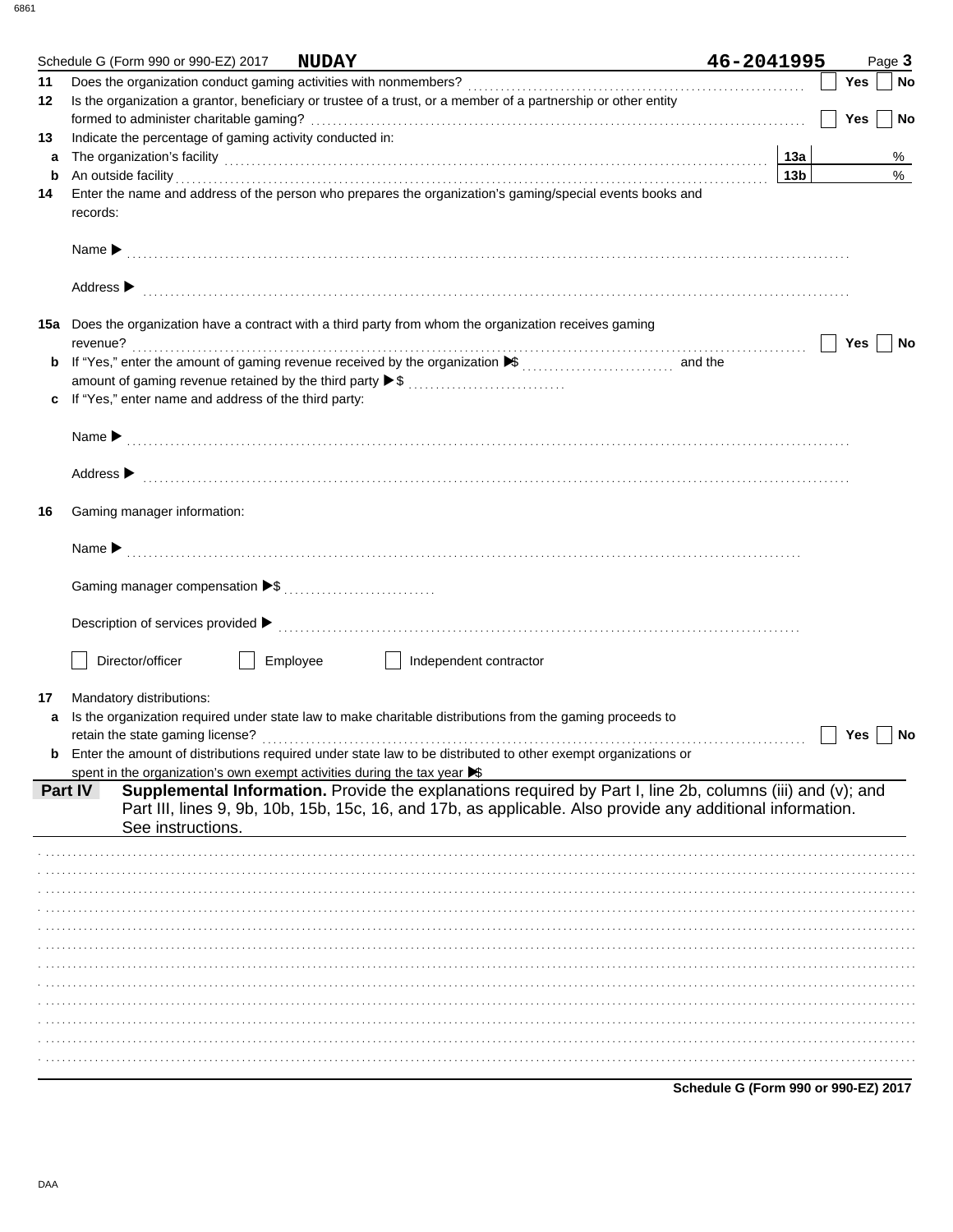## **SCHEDULE L Transactions With Interested Persons**

**(Form 990 or 990-EZ) ► Complete if the organization answered "Yes" on Form 990, Part IV, line 25a, 25b, 26, 27, 28a,<br>28b, or 28c, or Form 990-EZ, Part V, line 38a or 40b.<br>2017** 

 **Attach to Form 990 or Form 990-EZ.**

**Go to** *www.irs.gov/Form990* **for instructions and the latest information.**

Name of the organization Department of the Treasury Internal Revenue Service

**Inspection Employer identification number**

**Open To Public**

OMB No. 1545-0047

|                                                        | <b>NUDAY</b>                                                                                                          |                                       |                                                              |             |             |                                  |                        | 46-2041995                     |    |                              |                           |                |                                                                                                                                                 |
|--------------------------------------------------------|-----------------------------------------------------------------------------------------------------------------------|---------------------------------------|--------------------------------------------------------------|-------------|-------------|----------------------------------|------------------------|--------------------------------|----|------------------------------|---------------------------|----------------|-------------------------------------------------------------------------------------------------------------------------------------------------|
| Part I                                                 | <b>Excess Benefit Transactions</b> (section $501(c)(3)$ , section $501(c)(4)$ , and $501(c)(29)$ organizations only). |                                       |                                                              |             |             |                                  |                        |                                |    |                              |                           |                |                                                                                                                                                 |
|                                                        | Complete if the organization answered "Yes" on Form 990, Part IV, line 25a or 25b, or Form 990-EZ, Part V, line 40b.  |                                       |                                                              |             |             |                                  |                        |                                |    |                              |                           |                |                                                                                                                                                 |
| 1                                                      | (a) Name of disqualified person                                                                                       |                                       | (b) Relationship between disqualified person and             |             |             |                                  |                        | (c) Description of transaction |    |                              |                           | (d) Corrected? |                                                                                                                                                 |
|                                                        |                                                                                                                       |                                       | organization                                                 |             |             |                                  |                        |                                |    |                              | Yes                       |                | No                                                                                                                                              |
| (1)                                                    |                                                                                                                       |                                       |                                                              |             |             |                                  |                        |                                |    |                              |                           |                |                                                                                                                                                 |
|                                                        |                                                                                                                       |                                       |                                                              |             |             |                                  |                        |                                |    |                              |                           |                |                                                                                                                                                 |
|                                                        |                                                                                                                       |                                       |                                                              |             |             |                                  |                        |                                |    |                              |                           |                |                                                                                                                                                 |
| $\frac{(2)}{(3)}$<br>(4)<br>(5)                        |                                                                                                                       |                                       |                                                              |             |             |                                  |                        |                                |    |                              |                           |                |                                                                                                                                                 |
| $\overline{(6)}$                                       |                                                                                                                       |                                       |                                                              |             |             |                                  |                        |                                |    |                              |                           |                |                                                                                                                                                 |
| $\mathbf{2}$                                           | Enter the amount of tax incurred by the organization managers or disqualified persons during the year                 |                                       |                                                              |             |             |                                  |                        |                                |    |                              |                           |                |                                                                                                                                                 |
|                                                        |                                                                                                                       |                                       |                                                              |             |             |                                  |                        |                                |    |                              |                           |                | $\begin{array}{c}\n\blacktriangleright \text{ $$\$}\n\\ \n\blacktriangleright \text{ $$\$}\n\\ \n\blacktriangleright \text{ $$\$}\n\end{array}$ |
| 3                                                      |                                                                                                                       |                                       |                                                              |             |             |                                  |                        |                                |    |                              |                           |                |                                                                                                                                                 |
|                                                        |                                                                                                                       |                                       |                                                              |             |             |                                  |                        |                                |    |                              |                           |                |                                                                                                                                                 |
| Part II                                                | Loans to and/or From Interested Persons.                                                                              |                                       |                                                              |             |             |                                  |                        |                                |    |                              |                           |                |                                                                                                                                                 |
|                                                        | Complete if the organization answered "Yes" on Form 990-EZ, Part V, line 38a or Form 990, Part IV, line 26; or if the |                                       |                                                              |             |             |                                  |                        |                                |    |                              |                           |                |                                                                                                                                                 |
|                                                        | organization reported an amount on Form 990, Part X, line 5, 6, or 22.                                                |                                       |                                                              |             |             |                                  |                        |                                |    |                              |                           |                |                                                                                                                                                 |
|                                                        | (a) Name of interested person                                                                                         | (b) Relationship<br>with organization | (c) Purpose of<br>loan                                       | (d) Loan to | or from the | (e) Original<br>principal amount | (f) Balance due        |                                |    | (g) In default? (h) Approved | by board or               |                | (i) Written<br>agreement?                                                                                                                       |
|                                                        |                                                                                                                       |                                       |                                                              |             | org.?       |                                  |                        |                                |    |                              | committee?                |                |                                                                                                                                                 |
|                                                        |                                                                                                                       |                                       |                                                              |             | To From     |                                  |                        | Yes                            | No | Yes                          | No                        | Yes            | No                                                                                                                                              |
| (1)                                                    |                                                                                                                       |                                       |                                                              |             |             |                                  |                        |                                |    |                              |                           |                |                                                                                                                                                 |
|                                                        |                                                                                                                       |                                       |                                                              |             |             |                                  |                        |                                |    |                              |                           |                |                                                                                                                                                 |
| (2)                                                    |                                                                                                                       |                                       |                                                              |             |             |                                  |                        |                                |    |                              |                           |                |                                                                                                                                                 |
|                                                        |                                                                                                                       |                                       |                                                              |             |             |                                  |                        |                                |    |                              |                           |                |                                                                                                                                                 |
| (3)                                                    |                                                                                                                       |                                       |                                                              |             |             |                                  |                        |                                |    |                              |                           |                |                                                                                                                                                 |
|                                                        |                                                                                                                       |                                       |                                                              |             |             |                                  |                        |                                |    |                              |                           |                |                                                                                                                                                 |
| (4)                                                    |                                                                                                                       |                                       |                                                              |             |             |                                  |                        |                                |    |                              |                           |                |                                                                                                                                                 |
|                                                        |                                                                                                                       |                                       |                                                              |             |             |                                  |                        |                                |    |                              |                           |                |                                                                                                                                                 |
| (5)                                                    |                                                                                                                       |                                       |                                                              |             |             |                                  |                        |                                |    |                              |                           |                |                                                                                                                                                 |
|                                                        |                                                                                                                       |                                       |                                                              |             |             |                                  |                        |                                |    |                              |                           |                |                                                                                                                                                 |
| (6)                                                    |                                                                                                                       |                                       |                                                              |             |             |                                  |                        |                                |    |                              |                           |                |                                                                                                                                                 |
|                                                        |                                                                                                                       |                                       |                                                              |             |             |                                  |                        |                                |    |                              |                           |                |                                                                                                                                                 |
| (7)                                                    |                                                                                                                       |                                       |                                                              |             |             |                                  |                        |                                |    |                              |                           |                |                                                                                                                                                 |
| (8)                                                    |                                                                                                                       |                                       |                                                              |             |             |                                  |                        |                                |    |                              |                           |                |                                                                                                                                                 |
|                                                        |                                                                                                                       |                                       |                                                              |             |             |                                  |                        |                                |    |                              |                           |                |                                                                                                                                                 |
| (9)                                                    |                                                                                                                       |                                       |                                                              |             |             |                                  |                        |                                |    |                              |                           |                |                                                                                                                                                 |
|                                                        |                                                                                                                       |                                       |                                                              |             |             |                                  |                        |                                |    |                              |                           |                |                                                                                                                                                 |
| (10)                                                   |                                                                                                                       |                                       |                                                              |             |             |                                  |                        |                                |    |                              |                           |                |                                                                                                                                                 |
| <b>Total</b>                                           |                                                                                                                       |                                       |                                                              |             |             | $\blacktriangleright$ \$         |                        |                                |    |                              |                           |                |                                                                                                                                                 |
| Part III                                               | <b>Grants or Assistance Benefiting Interested Persons.</b>                                                            |                                       |                                                              |             |             |                                  |                        |                                |    |                              |                           |                |                                                                                                                                                 |
|                                                        | Complete if the organization answered "Yes" on Form 990, Part IV, line 27.                                            |                                       |                                                              |             |             |                                  |                        |                                |    |                              |                           |                |                                                                                                                                                 |
|                                                        | (a) Name of interested person                                                                                         |                                       | (b) Relationship between interested (c) Amount of assistance |             |             |                                  | (d) Type of assistance |                                |    |                              | (e) Purpose of assistance |                |                                                                                                                                                 |
|                                                        |                                                                                                                       |                                       | person and the organization                                  |             |             |                                  |                        |                                |    |                              |                           |                |                                                                                                                                                 |
|                                                        |                                                                                                                       |                                       |                                                              |             |             |                                  |                        |                                |    |                              |                           |                |                                                                                                                                                 |
|                                                        |                                                                                                                       |                                       |                                                              |             |             |                                  |                        |                                |    |                              |                           |                |                                                                                                                                                 |
|                                                        |                                                                                                                       |                                       |                                                              |             |             |                                  |                        |                                |    |                              |                           |                |                                                                                                                                                 |
|                                                        |                                                                                                                       |                                       |                                                              |             |             |                                  |                        |                                |    |                              |                           |                |                                                                                                                                                 |
|                                                        |                                                                                                                       |                                       |                                                              |             |             |                                  |                        |                                |    |                              |                           |                |                                                                                                                                                 |
|                                                        |                                                                                                                       |                                       |                                                              |             |             |                                  |                        |                                |    |                              |                           |                |                                                                                                                                                 |
|                                                        |                                                                                                                       |                                       |                                                              |             |             |                                  |                        |                                |    |                              |                           |                |                                                                                                                                                 |
| $(1)$<br>(2)<br>(3)<br>(4)<br>(5)<br>(6)<br>(7)<br>(8) |                                                                                                                       |                                       |                                                              |             |             |                                  |                        |                                |    |                              |                           |                |                                                                                                                                                 |
| (10)                                                   |                                                                                                                       |                                       |                                                              |             |             |                                  |                        |                                |    |                              |                           |                |                                                                                                                                                 |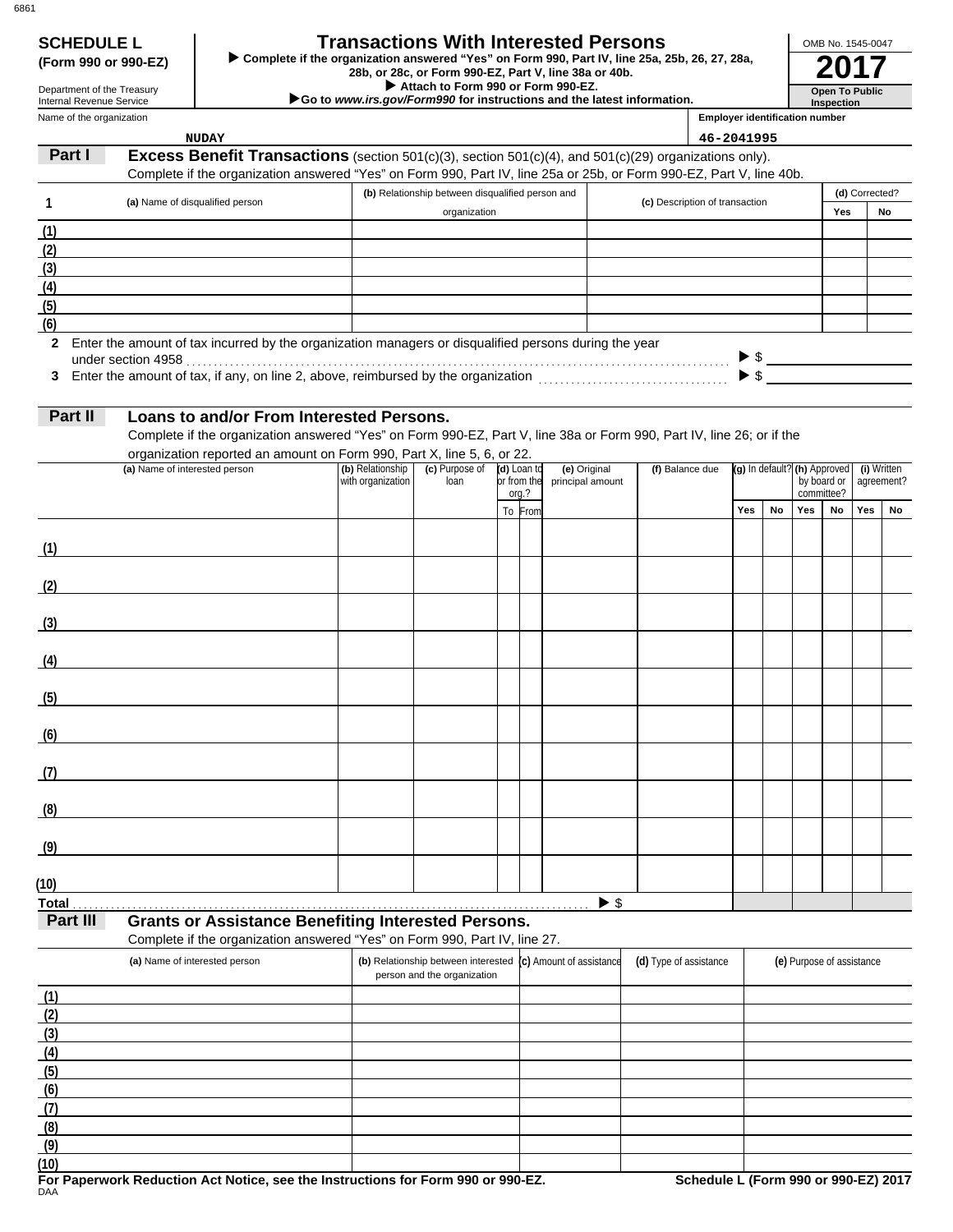| Schedule L (Form 990 or 990-EZ) 2017 NUDAY                                               |               | 46-2041995                                            |                              |                                | Page 2   |     |                                     |  |
|------------------------------------------------------------------------------------------|---------------|-------------------------------------------------------|------------------------------|--------------------------------|----------|-----|-------------------------------------|--|
| <b>Part IV</b><br><b>Business Transactions Involving Interested Persons.</b>             |               |                                                       |                              |                                |          |     |                                     |  |
| Complete if the organization answered "Yes" on Form 990, Part IV, line 28a, 28b, or 28c. |               |                                                       |                              |                                |          |     |                                     |  |
| (a) Name of interested person                                                            |               | (b) Relationship between<br>interested person and the | (c) Amount of<br>transaction | (d) Description of transaction |          |     | (e) Sharing<br>of org.<br>revenues? |  |
|                                                                                          |               | organization                                          |                              |                                |          | Yes | No                                  |  |
| (1) HUDA ALAWA                                                                           | <b>FAMILY</b> | <b>MEMBER</b>                                         | 52,650                       | <b>EMPLOYEE</b>                |          |     | X                                   |  |
| $(2)$ LAILA ALAWA                                                                        | <b>FAMILY</b> | <b>MEMBER</b>                                         | 18,217                       | <b>INDEPENDENT</b>             | CONTRACT |     | X                                   |  |
| (3)                                                                                      |               |                                                       |                              |                                |          |     |                                     |  |
| (4)                                                                                      |               |                                                       |                              |                                |          |     |                                     |  |
| (5)                                                                                      |               |                                                       |                              |                                |          |     |                                     |  |
| (6)                                                                                      |               |                                                       |                              |                                |          |     |                                     |  |
| (7)                                                                                      |               |                                                       |                              |                                |          |     |                                     |  |
| (8)                                                                                      |               |                                                       |                              |                                |          |     |                                     |  |
| (9)                                                                                      |               |                                                       |                              |                                |          |     |                                     |  |
| (10)                                                                                     |               |                                                       |                              |                                |          |     |                                     |  |

### **Part V** Supplemental Information

Provide additional information for responses to questions on Schedule L (see instructions).

### **SCHEDULE L, PART V - ADDITIONAL INFORMATION**

## **A FAMILY MEMBER OF THE EXECUTIVE DIRECTOR IS EMPLOYED BY THE ORGANIZATION.**

### **THIS FAMILY MEMBER WAS COMPENSATED \$52,650 DURING THE YEAR.**

### **A FAMILY MEMBER OF THE EXECUTIVE DIRECTOR IS A DIRECTOR OF THE**

### **ORGANIZATION. THIS FAMILY MEMBER DID NOT RECEIVE ANY COMPENSATION DURING**

### **THE YEAR.**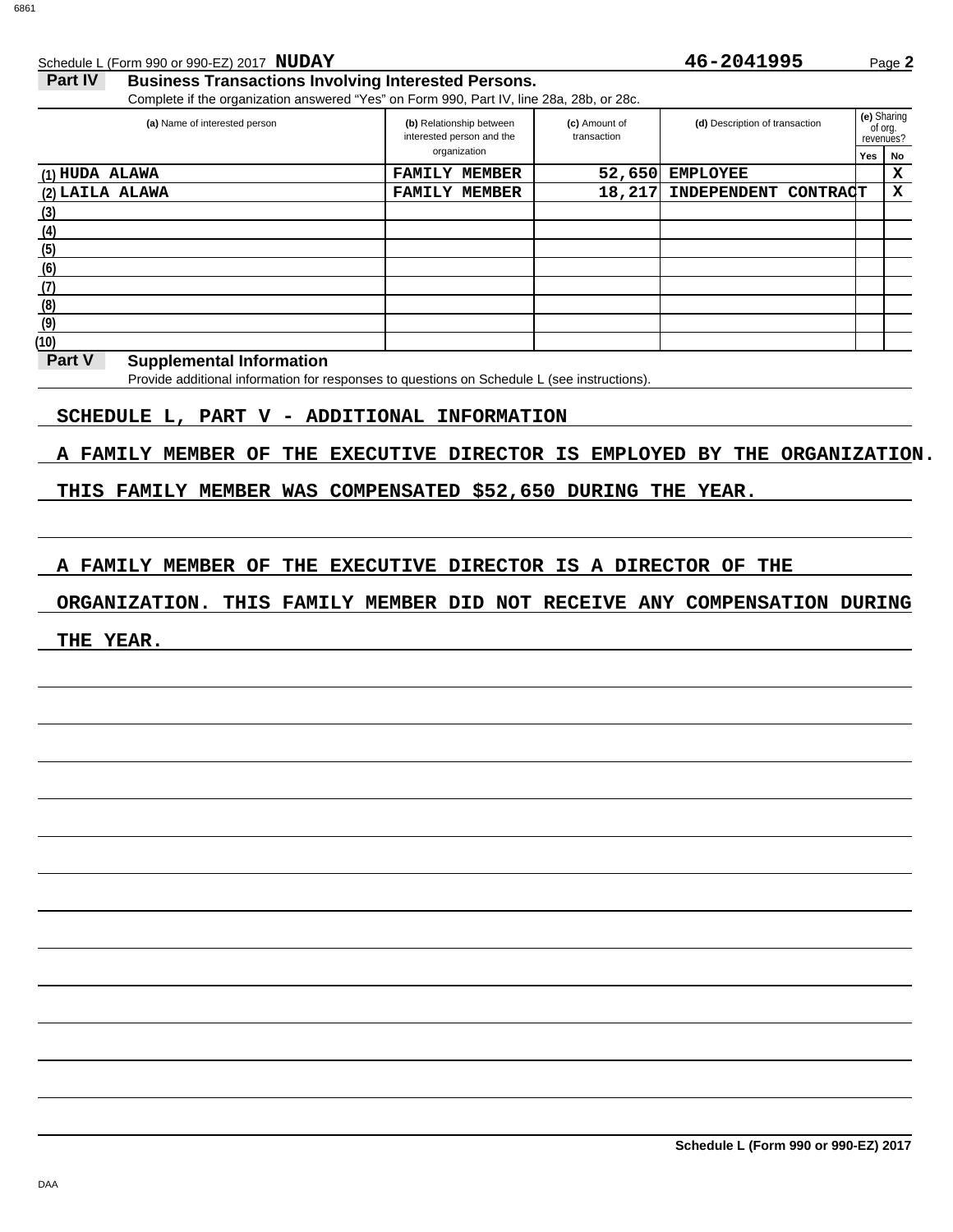6861

Department of the Treasury<br>Internal Revenue Service

# **SCHEDULE M Noncash Contributions**

OMB No. 1545-0047

 **Attach to Form 990.**

 **Go to** *www.irs.gov/Form990* **for the latest information.**

**Inspection Open To Public 2017**

| 46-2041995 |  |  |  |
|------------|--|--|--|

|              | <b>NUDAY</b>                                                                                                       |                               |                                                        |                                                                                    | 46-2041995                                                   |            |     |     |
|--------------|--------------------------------------------------------------------------------------------------------------------|-------------------------------|--------------------------------------------------------|------------------------------------------------------------------------------------|--------------------------------------------------------------|------------|-----|-----|
|              | <b>Types of Property</b><br>Part I                                                                                 |                               |                                                        |                                                                                    |                                                              |            |     |     |
|              |                                                                                                                    | (a)<br>Check if<br>applicable | (b)<br>Number of contributions or<br>items contributed | (c)<br>Noncash contribution<br>amounts reported on<br>Form 990, Part VIII, line 1g | (d)<br>Method of determining<br>noncash contribution amounts |            |     |     |
| 1            | Art - Works of art<br>.                                                                                            |                               |                                                        |                                                                                    |                                                              |            |     |     |
| $\mathbf{2}$ | Art - Historical treasures                                                                                         |                               |                                                        |                                                                                    |                                                              |            |     |     |
| 3            | Art - Fractional interests                                                                                         |                               |                                                        |                                                                                    |                                                              |            |     |     |
| 4            | Books and publications                                                                                             |                               |                                                        |                                                                                    |                                                              |            |     |     |
| 5            | Clothing and household                                                                                             | $\mathbf X$                   |                                                        |                                                                                    | 17,850,096 ESTIMATED FAIR VALUE                              |            |     |     |
| 6            | Cars and other vehicles                                                                                            |                               |                                                        |                                                                                    |                                                              |            |     |     |
| 7            | Boats and planes                                                                                                   |                               |                                                        |                                                                                    |                                                              |            |     |     |
| 8            | .<br>Intellectual property                                                                                         |                               |                                                        |                                                                                    |                                                              |            |     |     |
| 9            | Securities - Publicly traded                                                                                       | $\mathbf x$                   | $\mathbf{1}$                                           |                                                                                    | 19,699 STOCK EXCHANGE                                        |            |     |     |
| 10           | Securities - Closely held stock                                                                                    |                               |                                                        |                                                                                    |                                                              |            |     |     |
| 11           | Securities - Partnership, LLC,                                                                                     |                               |                                                        |                                                                                    |                                                              |            |     |     |
|              | or trust interests                                                                                                 |                               |                                                        |                                                                                    |                                                              |            |     |     |
| 12<br>13     | Securities - Miscellaneous<br>Qualified conservation                                                               |                               |                                                        |                                                                                    |                                                              |            |     |     |
|              | contribution - Historic                                                                                            |                               |                                                        |                                                                                    |                                                              |            |     |     |
|              | structures                                                                                                         |                               |                                                        |                                                                                    |                                                              |            |     |     |
| 14           | Qualified conservation                                                                                             |                               |                                                        |                                                                                    |                                                              |            |     |     |
|              | contribution - Other<br>.<br>.                                                                                     |                               |                                                        |                                                                                    |                                                              |            |     |     |
| 15           | Real estate - Residential                                                                                          |                               |                                                        |                                                                                    |                                                              |            |     |     |
| 16           | Real estate - Commercial                                                                                           |                               |                                                        |                                                                                    |                                                              |            |     |     |
| 17           | Real estate - Other<br>                                                                                            |                               |                                                        |                                                                                    |                                                              |            |     |     |
| 18           |                                                                                                                    |                               |                                                        |                                                                                    |                                                              |            |     |     |
| 19           | Food inventory                                                                                                     |                               |                                                        |                                                                                    |                                                              |            |     |     |
| 20           | Drugs and medical supplies                                                                                         | $\mathbf x$                   | 10000                                                  |                                                                                    | 20,997,416 ESTIMATED FAIR VALUE                              |            |     |     |
| 21           | Taxidermy                                                                                                          |                               |                                                        |                                                                                    |                                                              |            |     |     |
| 22           | Historical artifacts                                                                                               |                               |                                                        |                                                                                    |                                                              |            |     |     |
| 23<br>24     | Scientific specimens                                                                                               |                               |                                                        |                                                                                    |                                                              |            |     |     |
| 25           | Archeological artifacts                                                                                            |                               |                                                        |                                                                                    |                                                              |            |     |     |
| 26           |                                                                                                                    |                               |                                                        |                                                                                    |                                                              |            |     |     |
| 27           | Other $\blacktriangleright$ (                                                                                      |                               |                                                        |                                                                                    |                                                              |            |     |     |
| 28           | Other $\blacktriangleright$                                                                                        |                               |                                                        |                                                                                    |                                                              |            |     |     |
| 29           | Number of Forms 8283 received by the organization during the tax year for contributions for                        |                               |                                                        |                                                                                    |                                                              |            |     |     |
|              | which the organization completed Form 8283, Part IV, Donee Acknowledgement                                         |                               |                                                        |                                                                                    | 29                                                           |            |     |     |
|              |                                                                                                                    |                               |                                                        |                                                                                    |                                                              |            | Yes | No. |
|              | 30a During the year, did the organization receive by contribution any property reported in Part I, lines 1 through |                               |                                                        |                                                                                    |                                                              |            |     |     |
|              | 28, that it must hold for at least three years from the date of the initial contribution, and which isn't required |                               |                                                        |                                                                                    |                                                              |            |     |     |
|              | to be used for exempt purposes for the entire holding period?                                                      |                               |                                                        |                                                                                    |                                                              | <b>30a</b> |     | x   |
|              | <b>b</b> If "Yes," describe the arrangement in Part II.                                                            |                               |                                                        |                                                                                    |                                                              |            |     |     |
| 31           | Does the organization have a gift acceptance policy that requires the review of any nonstandard                    |                               |                                                        |                                                                                    |                                                              |            |     |     |
|              | contributions?                                                                                                     |                               |                                                        |                                                                                    |                                                              | 31         |     | X   |
|              | 32a Does the organization hire or use third parties or related organizations to solicit, process, or sell noncash  |                               |                                                        |                                                                                    |                                                              |            |     |     |
|              | contributions?                                                                                                     |                               |                                                        |                                                                                    |                                                              | 32a        |     | X   |
|              | <b>b</b> If "Yes," describe in Part II.                                                                            |                               |                                                        |                                                                                    |                                                              |            |     |     |
| 33           | If the organization didn't report an amount in column (c) for a type of property for which column (a) is checked,  |                               |                                                        |                                                                                    |                                                              |            |     |     |
|              | describe in Part II.                                                                                               |                               |                                                        |                                                                                    |                                                              |            |     |     |

**For Paperwork Reduction Act Notice, see the Instructions for Form 990. Schedule M (Form 990) 2017**

Name of the organization **Employer identification number Employer identification number**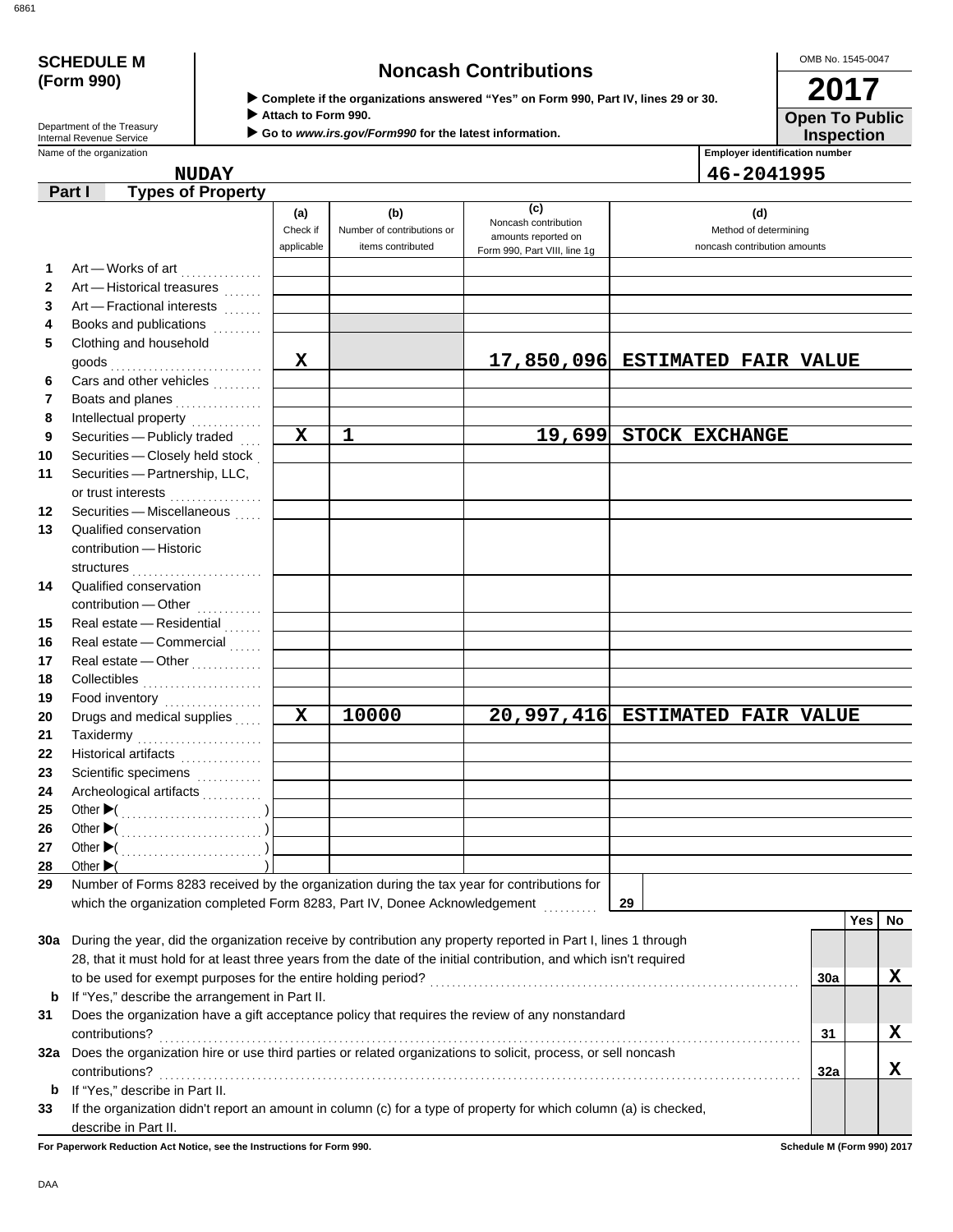| Schedule M (Form 990) 2017 | <b>NUDAY</b>                                                                                                                                                                                                                                                                                                   | 46-2041995 | Page 2 |
|----------------------------|----------------------------------------------------------------------------------------------------------------------------------------------------------------------------------------------------------------------------------------------------------------------------------------------------------------|------------|--------|
| Part II                    | Supplemental Information. Provide the information required by Part I, lines 30b, 32b, and 33, and whether the organization is reporting in Part I, column (b), the number of contributions, the number of items received,<br>or a combination of both. Also complete this part for any additional information. |            |        |
|                            |                                                                                                                                                                                                                                                                                                                |            |        |
|                            |                                                                                                                                                                                                                                                                                                                |            |        |
|                            |                                                                                                                                                                                                                                                                                                                |            |        |
|                            |                                                                                                                                                                                                                                                                                                                |            |        |
|                            |                                                                                                                                                                                                                                                                                                                |            |        |
|                            |                                                                                                                                                                                                                                                                                                                |            |        |
|                            |                                                                                                                                                                                                                                                                                                                |            |        |
|                            |                                                                                                                                                                                                                                                                                                                |            |        |
|                            |                                                                                                                                                                                                                                                                                                                |            |        |
|                            |                                                                                                                                                                                                                                                                                                                |            |        |
|                            |                                                                                                                                                                                                                                                                                                                |            |        |
|                            |                                                                                                                                                                                                                                                                                                                |            |        |
|                            |                                                                                                                                                                                                                                                                                                                |            |        |
|                            |                                                                                                                                                                                                                                                                                                                |            |        |
|                            |                                                                                                                                                                                                                                                                                                                |            |        |
|                            |                                                                                                                                                                                                                                                                                                                |            |        |
|                            |                                                                                                                                                                                                                                                                                                                |            |        |
|                            |                                                                                                                                                                                                                                                                                                                |            |        |
|                            |                                                                                                                                                                                                                                                                                                                |            |        |
|                            |                                                                                                                                                                                                                                                                                                                |            |        |
|                            |                                                                                                                                                                                                                                                                                                                |            |        |
|                            |                                                                                                                                                                                                                                                                                                                |            |        |
|                            |                                                                                                                                                                                                                                                                                                                |            |        |
|                            |                                                                                                                                                                                                                                                                                                                |            |        |
|                            |                                                                                                                                                                                                                                                                                                                |            |        |
|                            |                                                                                                                                                                                                                                                                                                                |            |        |
|                            |                                                                                                                                                                                                                                                                                                                |            |        |
|                            |                                                                                                                                                                                                                                                                                                                |            |        |
|                            |                                                                                                                                                                                                                                                                                                                |            |        |
|                            |                                                                                                                                                                                                                                                                                                                |            |        |
|                            |                                                                                                                                                                                                                                                                                                                |            |        |
|                            |                                                                                                                                                                                                                                                                                                                |            |        |
|                            |                                                                                                                                                                                                                                                                                                                |            |        |
|                            |                                                                                                                                                                                                                                                                                                                |            |        |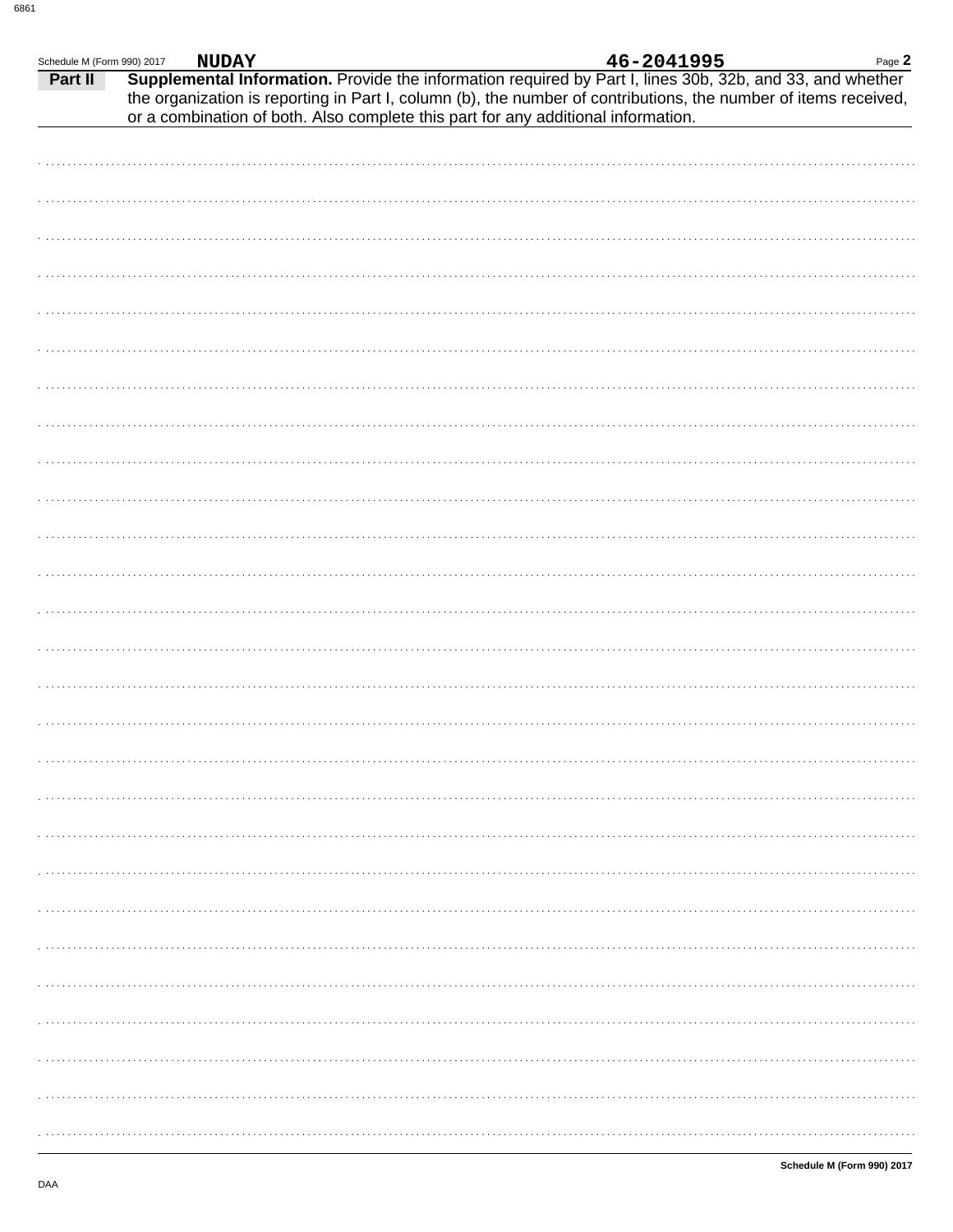| (Form 990 or 990-EZ)                                   | Supplemental Information to Form 990 or 990-EZ<br>Complete to provide information for responses to specific questions on<br>Form 990 or 990-EZ or to provide any additional information. |                    |                                                     | 2017                                       |  |  |  |
|--------------------------------------------------------|------------------------------------------------------------------------------------------------------------------------------------------------------------------------------------------|--------------------|-----------------------------------------------------|--------------------------------------------|--|--|--|
| Department of the Treasury<br>Internal Revenue Service | Attach to Form 990 or 990-EZ.<br>Go to www.irs.gov/Form990 for the latest information.                                                                                                   |                    |                                                     | <b>Open to Public</b><br><b>Inspection</b> |  |  |  |
| Name of the organization<br><b>NUDAY</b>               |                                                                                                                                                                                          |                    | <b>Employer identification number</b><br>46-2041995 |                                            |  |  |  |
|                                                        | FORM 990, PART VI, LINE 2 - RELATED PARTY INFORMATION AMONG OFFICERS                                                                                                                     |                    |                                                     |                                            |  |  |  |
| <b>NADIA ALAWA</b>                                     |                                                                                                                                                                                          | <b>AIMAN ALAWA</b> |                                                     |                                            |  |  |  |
| EX. DIRECTOR                                           |                                                                                                                                                                                          | <b>TREASUER</b>    |                                                     |                                            |  |  |  |
| <b>WIFE/HUSBAND</b>                                    |                                                                                                                                                                                          |                    |                                                     |                                            |  |  |  |
|                                                        |                                                                                                                                                                                          |                    |                                                     |                                            |  |  |  |
|                                                        | FORM 990, PART VI, LINE 11B - ORGANIZATION'S PROCESS TO REVIEW FORM 990                                                                                                                  |                    |                                                     |                                            |  |  |  |
|                                                        | FORM 990 IS SENT TO ALL BOARD MEMBERS FOR COMMENTS OR QUESTIONS PRIOR                                                                                                                    |                    |                                                     |                                            |  |  |  |
|                                                        |                                                                                                                                                                                          |                    |                                                     |                                            |  |  |  |
|                                                        | FINAL VOTE TO AGREE TO FILE.                                                                                                                                                             |                    |                                                     |                                            |  |  |  |
|                                                        |                                                                                                                                                                                          |                    |                                                     |                                            |  |  |  |
|                                                        | FORM 990, PART VI, LINE 12C - ENFORCEMENT OF CONFLICTS POLICY                                                                                                                            |                    |                                                     |                                            |  |  |  |
|                                                        | COMPLIANCE WITH THE CONFLICT OF INTEREST POLICY IS REGULARLY ENFORCED BY                                                                                                                 |                    |                                                     |                                            |  |  |  |
|                                                        |                                                                                                                                                                                          |                    |                                                     |                                            |  |  |  |
| MEMBER AT ANY TIME.                                    | THE GOVERNING AND FINANCIAL COMMITTEES. INQUIRIES CAN BE MADE BY ANY BOARD                                                                                                               |                    |                                                     |                                            |  |  |  |
|                                                        |                                                                                                                                                                                          |                    |                                                     |                                            |  |  |  |
|                                                        | FORM 990, PART VI, LINE 15A - COMPENSATION PROCESS FOR TOP OFFICIAL                                                                                                                      |                    |                                                     |                                            |  |  |  |
|                                                        | IN DETERMINING COMPENSATION OF THE EXECUTIVE DIRECTOR THE BOARD DID INCLUDE                                                                                                              |                    |                                                     |                                            |  |  |  |
|                                                        | A REVIEW AND APPROVAL BY INDEPENDENT PERSONS, COMPARABILITY DATA AND                                                                                                                     |                    |                                                     |                                            |  |  |  |
|                                                        | CONTEMPORANEOUS SUBSTANTIATION OF THE DELIBERATION AND DECISION. THE                                                                                                                     |                    |                                                     |                                            |  |  |  |
|                                                        | PROCESS INCLUDED AN INDEPENDENT COMMITTEE AND A LEGAL COUNSEL BEFORE THE                                                                                                                 |                    |                                                     |                                            |  |  |  |
|                                                        | FINAL RECOMMENDATION WAS PRESENTED TO THE WHOLE INDEPENDENT BOARD FOR                                                                                                                    |                    |                                                     |                                            |  |  |  |
| DELIBERATION AND DECISION.                             |                                                                                                                                                                                          |                    |                                                     |                                            |  |  |  |
|                                                        |                                                                                                                                                                                          |                    |                                                     |                                            |  |  |  |
|                                                        | FORM 990, PART VI, LINE 19 - GOVERNING DOCUMENTS DISCLOSURE EXPLANATION                                                                                                                  |                    |                                                     |                                            |  |  |  |

6861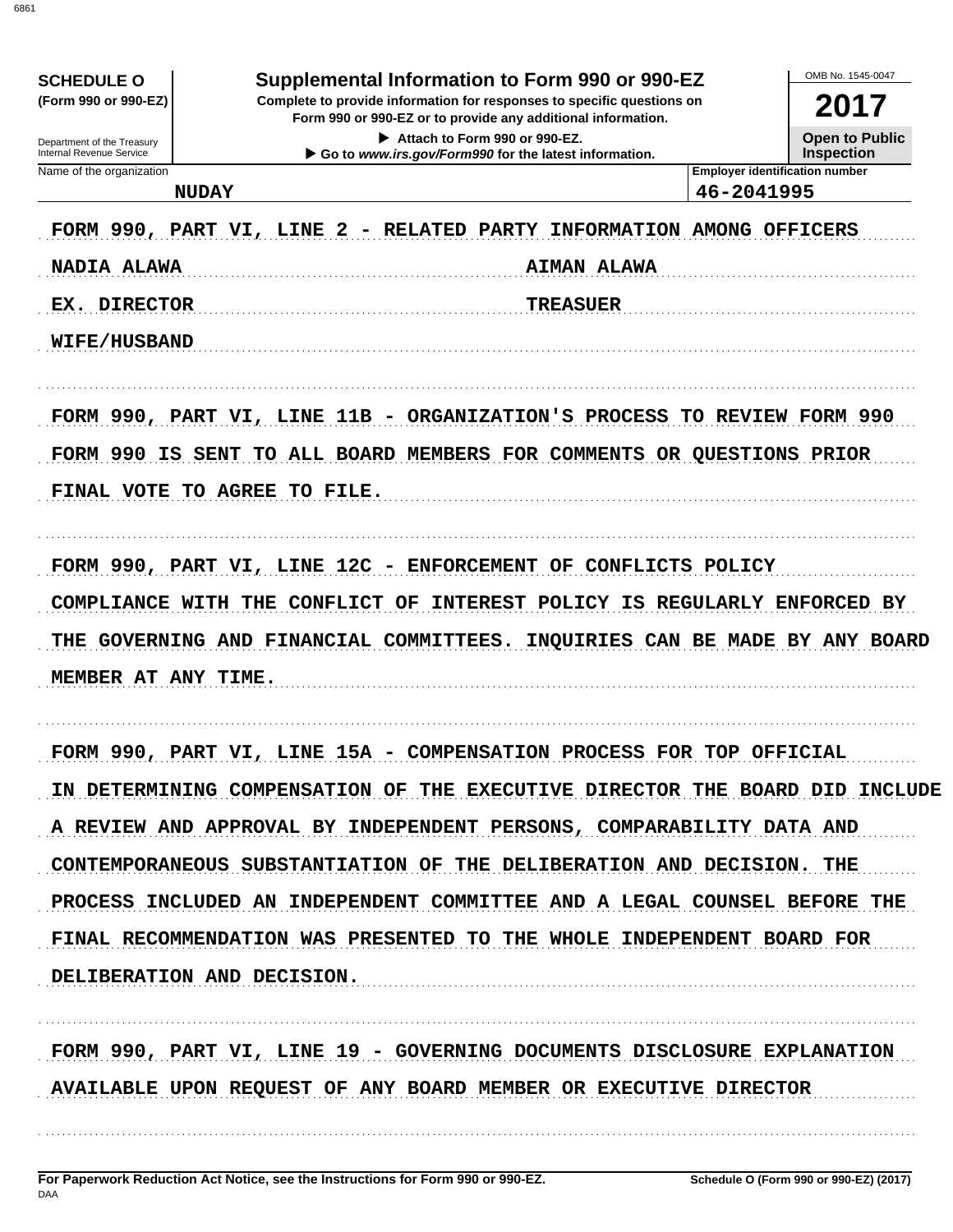| Schedule O (Form 990 or 990-EZ) (2017)<br>Name of the organization  |            | Page 2<br><b>Employer identification number</b> |
|---------------------------------------------------------------------|------------|-------------------------------------------------|
| <b>NUDAY</b>                                                        | 46-2041995 |                                                 |
| FORM 990, PART XI, LINE 9 - OTHER CHANGES IN NET ASSETS EXPLANATION |            |                                                 |
| LOCATION OF SPECIAL EVENT EXPENSES ON STATEMENT OF ACTIVIT          | - \$       | 26,110                                          |
| LOCATION OF SPECIAL EVENT EXPENSES ON STATEMENT OF ACTIVIT          | <u>ِي</u>  | $-26,110$                                       |
| BOOK / TAX DEPRECIATION DIFFERENCE                                  | \$.        | $-1$ .                                          |
| <b>TOTAL</b>                                                        | \$         | $-1$                                            |
|                                                                     |            |                                                 |
|                                                                     |            |                                                 |
|                                                                     |            |                                                 |
|                                                                     |            |                                                 |
|                                                                     |            |                                                 |
|                                                                     |            |                                                 |
|                                                                     |            |                                                 |
|                                                                     |            |                                                 |
|                                                                     |            |                                                 |
|                                                                     |            |                                                 |
|                                                                     |            |                                                 |
|                                                                     |            |                                                 |
|                                                                     |            |                                                 |
|                                                                     |            |                                                 |
|                                                                     |            |                                                 |
|                                                                     |            |                                                 |
|                                                                     |            |                                                 |
|                                                                     |            |                                                 |
|                                                                     |            |                                                 |
|                                                                     |            |                                                 |
|                                                                     |            |                                                 |
|                                                                     |            |                                                 |
|                                                                     |            |                                                 |
|                                                                     |            |                                                 |
|                                                                     |            |                                                 |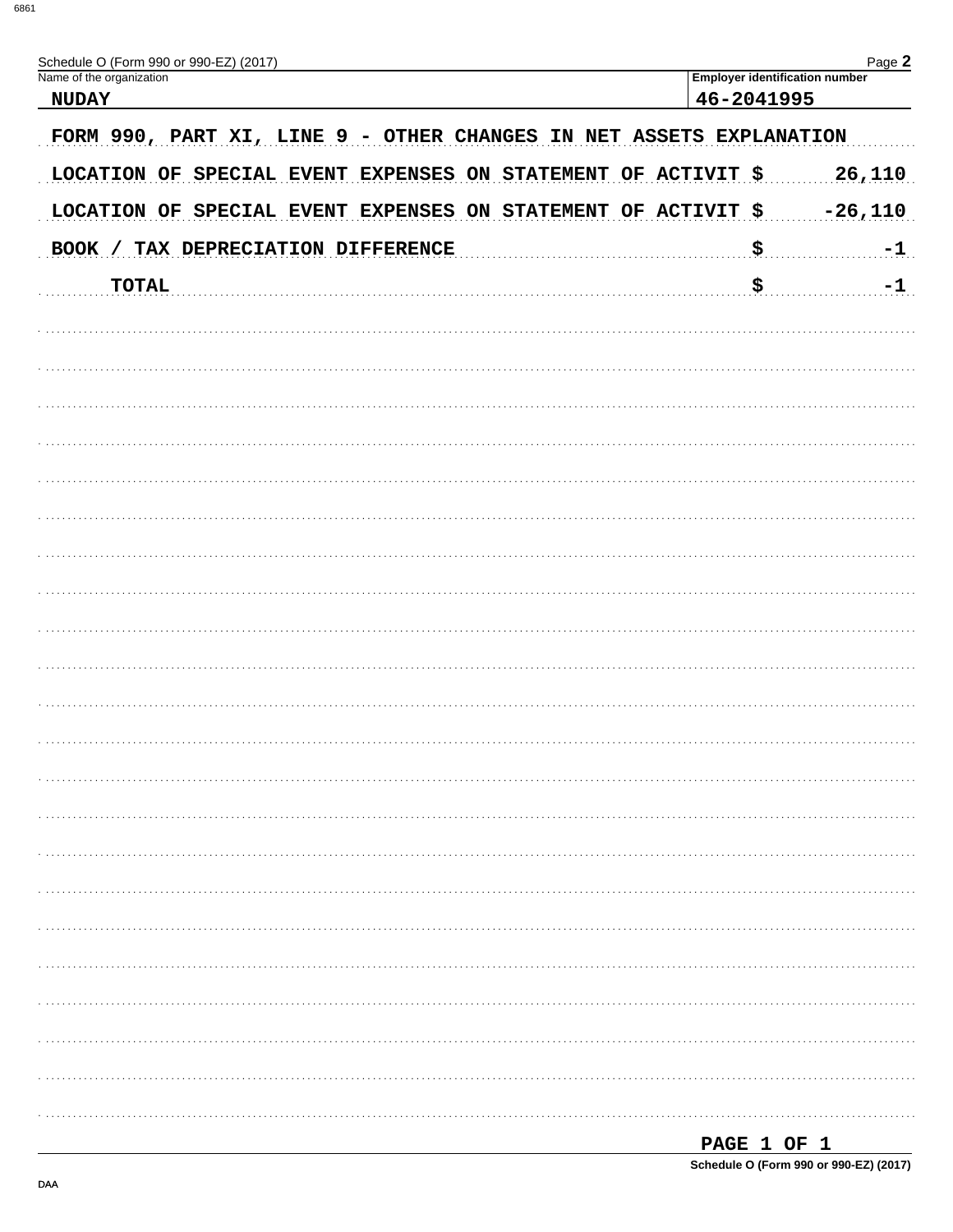|                       | Form 4562<br>Department of the Treasury<br>(99)<br>Internal Revenue Service                                                                                                           | Go to www.irs.gov/Form4562 for instructions and the latest information.                                             |                                                    | <b>Depreciation and Amortization</b><br>(Including Information on Listed Property)<br>Attach to your tax return. | OMB No. 1545-0172<br>Attachment<br>179<br>Sequence No. |                 |                  |                           |                                                                                                            |
|-----------------------|---------------------------------------------------------------------------------------------------------------------------------------------------------------------------------------|---------------------------------------------------------------------------------------------------------------------|----------------------------------------------------|------------------------------------------------------------------------------------------------------------------|--------------------------------------------------------|-----------------|------------------|---------------------------|------------------------------------------------------------------------------------------------------------|
|                       | Name(s) shown on return<br><b>NUDAY</b>                                                                                                                                               |                                                                                                                     |                                                    |                                                                                                                  |                                                        |                 |                  | <b>Identifying number</b> | 46-2041995                                                                                                 |
|                       | Business or activity to which this form relates                                                                                                                                       |                                                                                                                     |                                                    |                                                                                                                  |                                                        |                 |                  |                           |                                                                                                            |
|                       | INDIRECT DEPRECIATION                                                                                                                                                                 |                                                                                                                     |                                                    |                                                                                                                  |                                                        |                 |                  |                           |                                                                                                            |
|                       | <b>Election To Expense Certain Property Under Section 179</b><br>Part I<br>Note: If you have any listed property, complete Part V before you complete Part I.                         |                                                                                                                     |                                                    |                                                                                                                  |                                                        |                 |                  |                           |                                                                                                            |
| 1                     | Maximum amount (see instructions)                                                                                                                                                     |                                                                                                                     |                                                    |                                                                                                                  |                                                        |                 |                  | $\mathbf{1}$              | 510,000                                                                                                    |
| 2                     |                                                                                                                                                                                       |                                                                                                                     |                                                    |                                                                                                                  |                                                        |                 |                  | $\mathbf{2}$              |                                                                                                            |
| 3                     |                                                                                                                                                                                       |                                                                                                                     |                                                    |                                                                                                                  |                                                        |                 |                  | 3                         | $\overline{2,030}$ ,000                                                                                    |
| 4                     | Reduction in limitation. Subtract line 3 from line 2. If zero or less, enter -0-                                                                                                      |                                                                                                                     |                                                    |                                                                                                                  |                                                        |                 |                  | 4                         |                                                                                                            |
| 5                     | Dollar limitation for tax year. Subtract line 4 from line 1. If zero or less, enter -0-. If married filing separately, see instructions                                               |                                                                                                                     |                                                    |                                                                                                                  |                                                        |                 |                  | 5                         |                                                                                                            |
| 6                     |                                                                                                                                                                                       | (a) Description of property                                                                                         |                                                    | (b) Cost (business use only)                                                                                     |                                                        |                 | (c) Elected cost |                           |                                                                                                            |
|                       |                                                                                                                                                                                       |                                                                                                                     |                                                    |                                                                                                                  |                                                        |                 |                  |                           |                                                                                                            |
| 7                     | Listed property. Enter the amount from line 29                                                                                                                                        |                                                                                                                     |                                                    |                                                                                                                  | $\overline{7}$                                         |                 |                  |                           |                                                                                                            |
| 8                     | Total elected cost of section 179 property. Add amounts in column (c), lines 6 and 7                                                                                                  |                                                                                                                     |                                                    |                                                                                                                  |                                                        |                 |                  | 8                         |                                                                                                            |
| 9                     | Tentative deduction. Enter the smaller of line 5 or line 8                                                                                                                            |                                                                                                                     |                                                    |                                                                                                                  |                                                        |                 |                  | 9                         |                                                                                                            |
| 10<br>11              | Business income limitation. Enter the smaller of business income (not less than zero) or line 5 (see instructions)                                                                    |                                                                                                                     |                                                    |                                                                                                                  |                                                        |                 |                  | 10<br>11                  |                                                                                                            |
| 12                    | Section 179 expense deduction. Add lines 9 and 10, but don't enter more than line 11                                                                                                  |                                                                                                                     |                                                    |                                                                                                                  |                                                        |                 |                  | 12                        |                                                                                                            |
| 13                    | Carryover of disallowed deduction to 2018. Add lines 9 and 10, less line 12                                                                                                           |                                                                                                                     |                                                    |                                                                                                                  | 13                                                     |                 |                  |                           |                                                                                                            |
|                       | Note: Don't use Part II or Part III below for listed property. Instead, use Part V.                                                                                                   |                                                                                                                     |                                                    |                                                                                                                  |                                                        |                 |                  |                           |                                                                                                            |
|                       | Part II                                                                                                                                                                               |                                                                                                                     |                                                    |                                                                                                                  |                                                        |                 |                  |                           | Special Depreciation Allowance and Other Depreciation (Don't include listed property.) (See instructions.) |
| 14                    | Special depreciation allowance for qualified property (other than listed property) placed in service                                                                                  |                                                                                                                     |                                                    |                                                                                                                  |                                                        |                 |                  |                           |                                                                                                            |
|                       | during the tax year (see instructions)                                                                                                                                                |                                                                                                                     |                                                    |                                                                                                                  |                                                        |                 |                  | 14                        |                                                                                                            |
| 15                    |                                                                                                                                                                                       |                                                                                                                     |                                                    |                                                                                                                  |                                                        |                 |                  | 15                        |                                                                                                            |
| 16                    |                                                                                                                                                                                       |                                                                                                                     |                                                    |                                                                                                                  |                                                        |                 |                  | 16                        |                                                                                                            |
|                       |                                                                                                                                                                                       |                                                                                                                     |                                                    |                                                                                                                  |                                                        |                 |                  |                           |                                                                                                            |
|                       | Part III                                                                                                                                                                              |                                                                                                                     |                                                    | MACRS Depreciation (Don't include listed property.) (See instructions.)                                          |                                                        |                 |                  |                           |                                                                                                            |
|                       |                                                                                                                                                                                       |                                                                                                                     |                                                    | <b>Section A</b>                                                                                                 |                                                        |                 |                  |                           |                                                                                                            |
|                       | MACRS deductions for assets placed in service in tax years beginning before 2017                                                                                                      |                                                                                                                     |                                                    |                                                                                                                  |                                                        |                 |                  | 17                        |                                                                                                            |
|                       | If you are electing to group any assets placed in service during the tax year into one or more general asset accounts, check here                                                     |                                                                                                                     |                                                    |                                                                                                                  |                                                        |                 |                  |                           |                                                                                                            |
|                       |                                                                                                                                                                                       | Section B-Assets Placed in Service During 2017 Tax Year Using the General Depreciation System<br>(b) Month and year | (c) Basis for depreciation                         |                                                                                                                  |                                                        |                 |                  |                           |                                                                                                            |
|                       | (a) Classification of property                                                                                                                                                        | placed in<br>service                                                                                                | (business/investment use<br>only-see instructions) | (d) Recovery<br>period                                                                                           |                                                        | (e) Convention  | (f) Method       |                           | (g) Depreciation deduction                                                                                 |
|                       | 3-year property                                                                                                                                                                       |                                                                                                                     |                                                    |                                                                                                                  |                                                        |                 |                  |                           |                                                                                                            |
| b                     | 5-year property                                                                                                                                                                       |                                                                                                                     |                                                    |                                                                                                                  |                                                        |                 |                  |                           |                                                                                                            |
| c                     | 7-year property                                                                                                                                                                       |                                                                                                                     |                                                    |                                                                                                                  |                                                        |                 |                  |                           |                                                                                                            |
|                       | d 10-year property                                                                                                                                                                    |                                                                                                                     |                                                    |                                                                                                                  |                                                        |                 |                  |                           |                                                                                                            |
|                       | e 15-year property                                                                                                                                                                    |                                                                                                                     |                                                    |                                                                                                                  |                                                        |                 |                  |                           |                                                                                                            |
| f                     | 20-year property                                                                                                                                                                      |                                                                                                                     |                                                    |                                                                                                                  |                                                        |                 |                  |                           |                                                                                                            |
| a                     | 25-year property                                                                                                                                                                      |                                                                                                                     |                                                    | 25 yrs.                                                                                                          |                                                        |                 | S/L              |                           |                                                                                                            |
|                       | <b>h</b> Residential rental<br>property                                                                                                                                               |                                                                                                                     |                                                    | 27.5 yrs.                                                                                                        |                                                        | MМ              | S/L              |                           |                                                                                                            |
| 17<br>18<br>19a<br>j. | Nonresidential real                                                                                                                                                                   |                                                                                                                     |                                                    | 27.5 yrs.                                                                                                        |                                                        | MM<br><b>MM</b> | S/L              |                           |                                                                                                            |
|                       | property                                                                                                                                                                              |                                                                                                                     |                                                    | 39 yrs.                                                                                                          |                                                        | <b>MM</b>       | S/L<br>S/L       |                           |                                                                                                            |
|                       |                                                                                                                                                                                       | Section C-Assets Placed in Service During 2017 Tax Year Using the Alternative Depreciation System                   |                                                    |                                                                                                                  |                                                        |                 |                  |                           |                                                                                                            |
|                       | Class life                                                                                                                                                                            |                                                                                                                     |                                                    |                                                                                                                  |                                                        |                 | S/L              |                           |                                                                                                            |
| b                     | 12-year                                                                                                                                                                               |                                                                                                                     |                                                    | 12 yrs.                                                                                                          |                                                        |                 | S/L              |                           |                                                                                                            |
|                       | $c$ 40-year                                                                                                                                                                           |                                                                                                                     |                                                    | 40 yrs.                                                                                                          |                                                        | MM              | S/L              |                           |                                                                                                            |
|                       | Part IV<br><b>Summary (See instructions.)</b>                                                                                                                                         |                                                                                                                     |                                                    |                                                                                                                  |                                                        |                 |                  |                           |                                                                                                            |
|                       | Listed property. Enter amount from line 28                                                                                                                                            |                                                                                                                     |                                                    |                                                                                                                  |                                                        |                 |                  | 21                        |                                                                                                            |
|                       | Total. Add amounts from line 12, lines 14 through 17, lines 19 and 20 in column (g), and line 21. Enter                                                                               |                                                                                                                     |                                                    |                                                                                                                  |                                                        |                 |                  |                           | 11,596<br>0<br>1,375                                                                                       |
| 20a<br>21<br>22<br>23 | here and on the appropriate lines of your return. Partnerships and S corporations—see instructions<br>For assets shown above and placed in service during the current year, enter the |                                                                                                                     |                                                    |                                                                                                                  |                                                        |                 |                  | 22                        | 12,971                                                                                                     |

**For Paperwork Reduction Act Notice, see separate instructions.**

6861